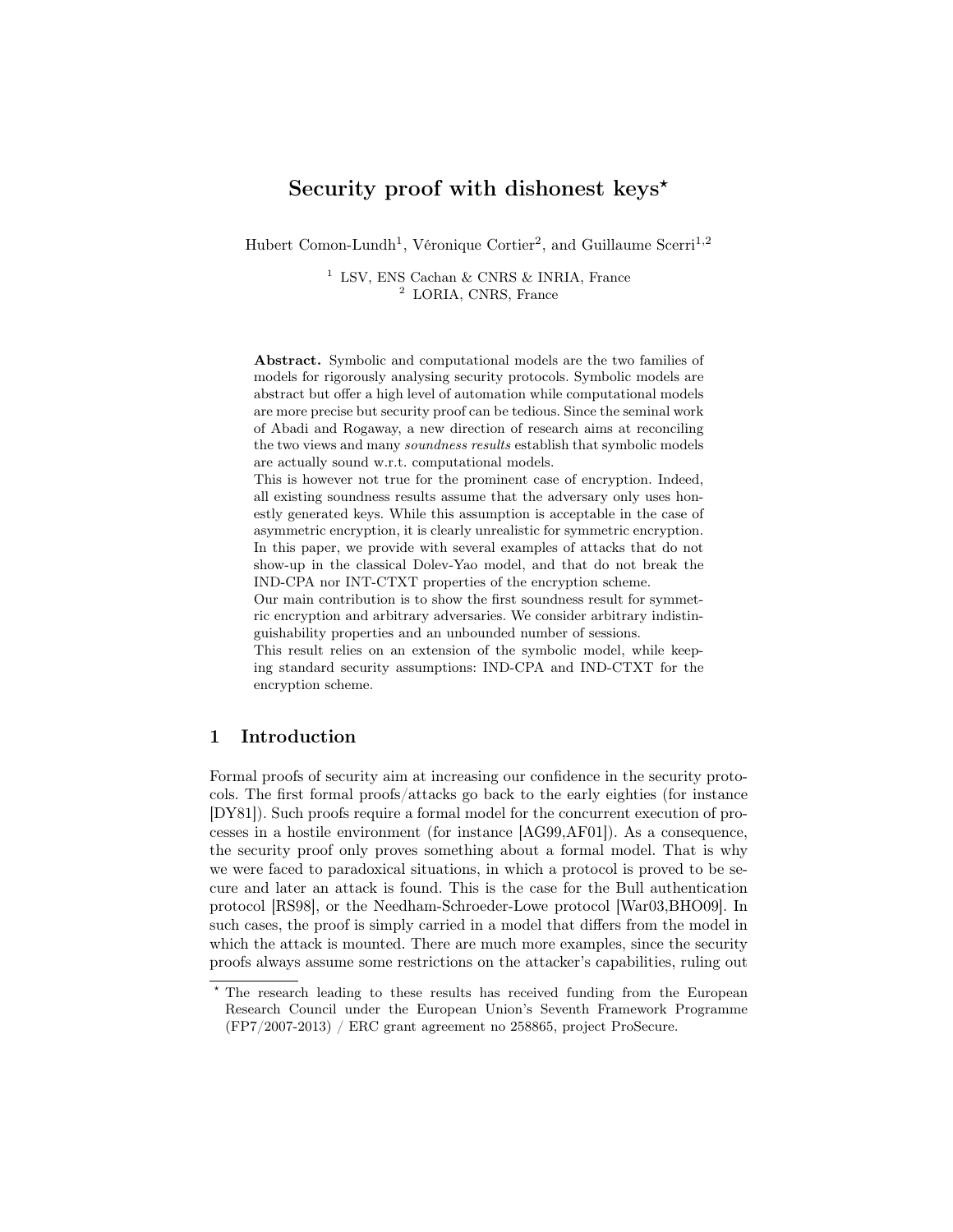some side-channel attacks. The examples show however that we need to specify as precisely as possible the scope of the proofs, i.e., the security assumptions.

This is one of the main goals of the work that started ten years ago on computational soundness [AR00,BPW03]: what is the scope of formal proofs in a Dolev-Yao style model ? This is important, because the automatic (or checkable) proofs are much easier in a Dolev-Yao, called symbolic hereafter, model, in which messages are abstract terms and the attacker is any formal process that can intercept and send new messages that can be forged from the available ones.

Numerous results have been obtained in this direction, but we will only focus on the case of symmetric encryption. If we assume only two primitives: symmetric encryption and pairing, to what extent is the symbolic model accounting for attacks performed by a probabilistic polynomial time attacker ? The first result [AR00] investigates the case of a passive attacker, who cannot send fake messages, but only observes the messages in transit. Its goal is to distinguish between two message sequences, finding a test that yields 1 on a sequence and yields 0 on the other sequence (for a significant subset of the sample space). The authors show for instance that, if the encryption scheme is IND-CPA, is "which keypreserving" (two encrypted messages with the same key are indistinguishable from two messages encrypted with different keys) and hides the length, then the symbolic indistinguishability implies the computational indistinguishability. In short, in that case, the symbolic model accounts for the probabilistic polynomial time attacks on the implementations of the messages.

To our knowledge, only two further works extend this result: first M. Backes et al in [BP04] and two of us in [CLC08a]. Both works try to consider an active attacker, thus allowing an interaction of the attacker with the protocol. Both works require additional assumptions: INT-CTXT for the encryption scheme, no dynamic corruption of keys, no key cycles,... The main difference between the two results lies in the security properties that are considered: while [BP04] considers trace properties, [CLC08a] considers equivalence properties. Therefore the proof methods are quite different.

We wish however to insist on another issue: in [CLC08a], the encryption keys are assumed to be authentic. In other words, if the attacker forges a key, then this key must be generated using the key generation algorithm. This is a strong assumption, that is hard to ensure in practice. For a public key cryptosystem, we can imagine that the public keys are certified by a key-issuing authority and that this authority is trusted. But in the case of symmetric encryption, there are many examples in which a participant generates himself a session key. This limitation and its consequences are discussed at length in [CC11].

Concerning [BP04], the case of dishonest keys is not mentioned explicitly, while the proof assumes that there is no such key: the paper implicitly assumes that all keys are generated using the key generation algorithm.

On the other hand, the problem of dishonest keys is important: the cryptographic assumptions, such as IND-CPA, INT-CTXT, IND-CCA,... rely on a sampling of the keys. This does not say anything on any particular key: there could be a key for which all the properties fail and such a key could be chosen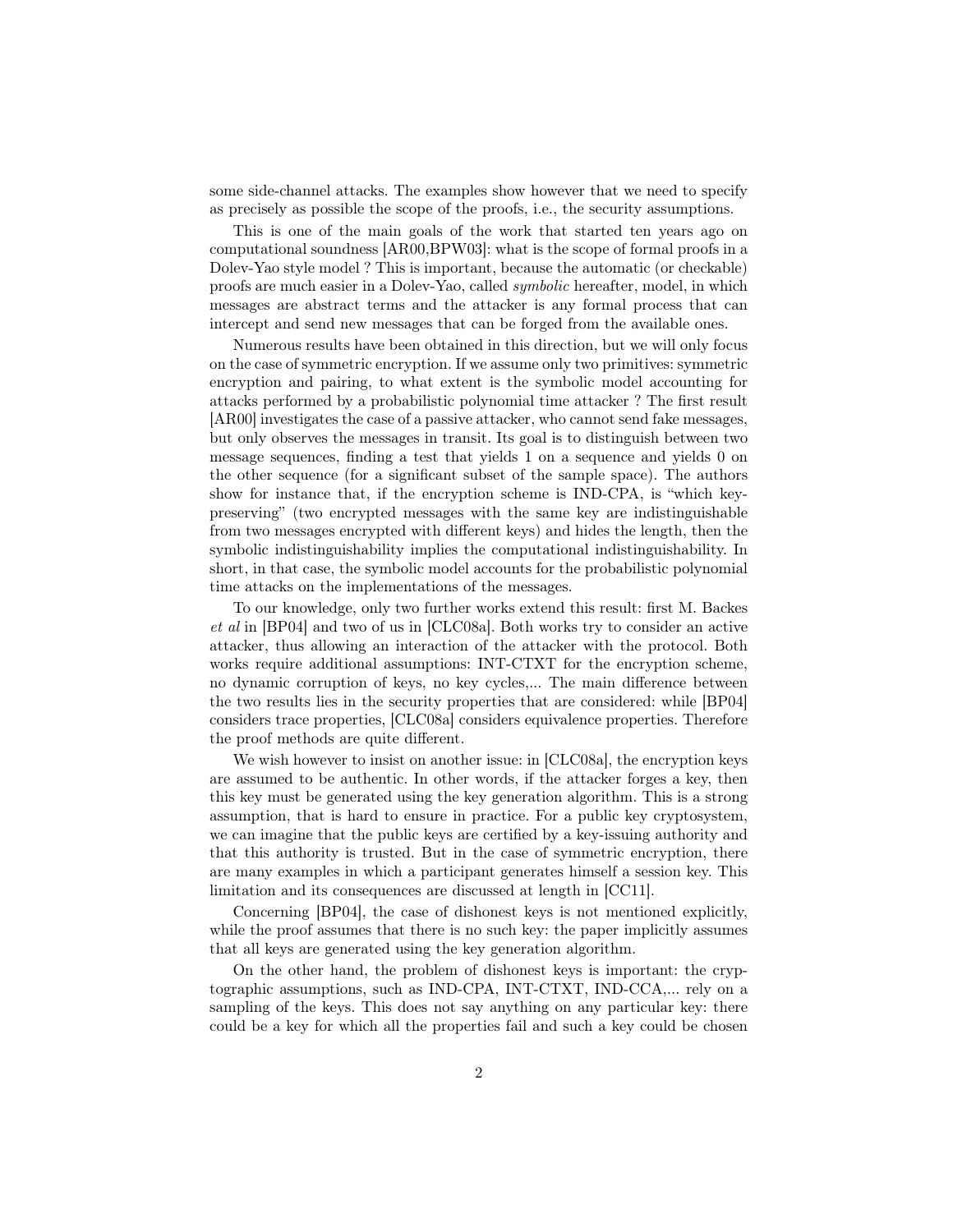by the attacker. As we show in section 2, there are many situations in which we can mount an attack, even when the encryption scheme has all the desired properties.

The main source of examples of formal security proofs of protocols using symmetric key encryption (not assuming that keys are always honest) is CRYPtoVerif [Bla08]. These proofs show, as an intermediate step, that the keys used for encryption by a honest agent for a honest agent are honestly generated. In this way, the security properties of the encryption scheme are only applied to ciphertexts using a randomly generated key. This works for many protocols, but cannot work for a soundness result since there are protocols that are secure, while at some point a honest agent may use a fake key (sent by the attacker) for encrypting a message sent to a honest participant.

The issue of dishonest keys is also considered in [KT09]. Here, the authors identify sufficient conditions on protocols such that dishonest keys are provably harmless. These conditions are satisfied by a large family of key exchange protocols. These conditions may however be too strong. For example, the protocol we analyse at the end of this paper does not meet their conditions, while we can prove it secure using our framework.

In this paper, we propose a solution to the dishonest keys problem, adding capabilities to the symbolic attacker. We try to capture the ability to forge a key, that has an arbitrary behavior (choosen by the attacker), on messages that have been sent so far. Roughly, the attacker may forge a particular key  $k$ , such that given any pair of known messages  $(m_1, m_2)$ , the encryption (resp. decryption) of  $m_1$  with k yields  $m_2$ . As we show in an example in section 2, the attacker must also get any encryption/decryption of a message that uses a fake key.

This model is formalized in section 3, building on the applied  $\pi$ -calculus of [AF01]. We then show in section 5 that this model is computationally sound, without assuming of course that keys are honestly generated. More precisely, we prove, in the case of simple processes, that, if two processes  $P, Q$  are observationally equivalent, then their implementations  $\llbracket P \rrbracket, \llbracket Q \rrbracket$  are computationally indistinguishable, provided that the encryption scheme is IND-CPA and INT-CTXT. In other words, as in [CLC08a] we (also) cover equivalence properties. This soundness proof is similar to the proof of [CLC08a]: we prove a tree soundness result and a trace mapping. There are some significant technical differences, that will be pointed out. Also, a gap in the final proof of [CLC08a] is fixed here, considering a new indistinguishability game.

Finally, we show that our soundness result does not give too much power to the symbolic attacker: we give a computationally secure process in our extended model, in which the attacker may send fake keys that are then used for decryption.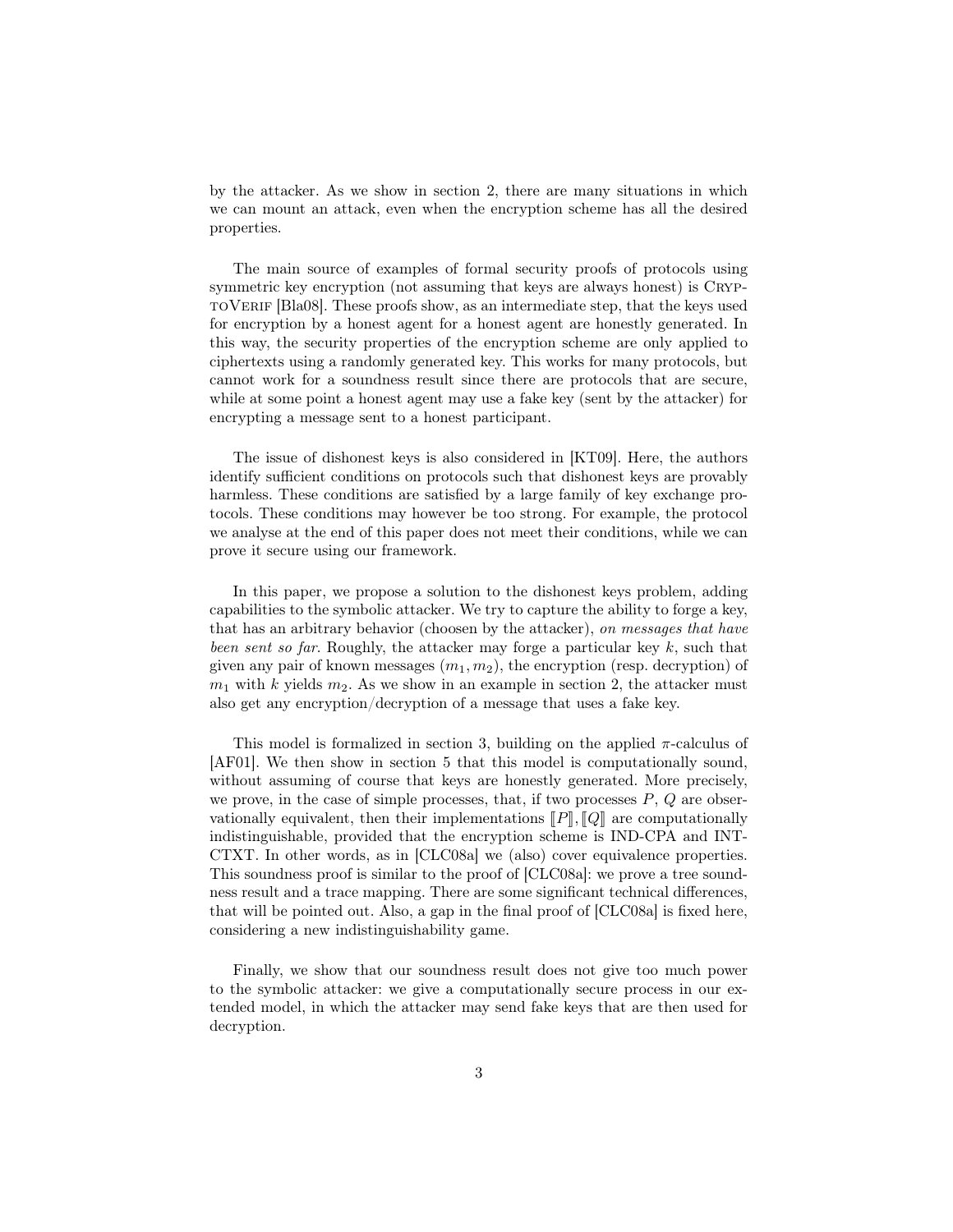# 2 Motivation : some examples of insufficiency of current models

Standard cryptographic assumptions do not provide any guarantee for keys that are not generated using the key generation algorithm. In particular, the IND-CPA and IND-CTXT properties do not exclude the case where some keys have particular properties. We provide below several examples of protocols whose security is broken due to the behavior of dishonestly generated keys. For the sake of clarity, we provide with an informal specification of the protocols and we consider attacks that consist of some agent reaching an undesired bad state. These examples could be easily turned into examples with confidentiality or authenticity properties. For simplicity, we also omit the randomness used for encryption.

A first fact about dishonest keys is that decrypting honest cyphertexts with dishonest keys does not necessary fail and may, on the contrary, result into plaintext that can be exploited by an attacker.

Example 1. Assume  $k_{AB}$  is a secret key shared between A and B.

$$
A \to \langle c, \{c\}_{k_{AB}} \rangle \qquad B \leftarrow \langle z, \{\{b\}_z\}_{k_{AB}} \rangle
$$
  

$$
B \to \text{bad}
$$

B waits for a key z and a message looking like  $\{\{b\}_z\}_{k\in B}$  and goes in a bad state. For all usual formal models, B can not reach the bad sate. On the other hand, it is computationally feasible for an adversary to forge a key  $k$  such that  $\mathcal{D}(c,k) = b \left( \mathcal{D}(c,k) \right)$  is the decryption of c with k), in that case B goes in the bad state receiving  $\langle k, \{c\}_{k_{AB}} \rangle$ .

This example can easily be generalized to the case where the decryption of several ciphertexts with some dishonest key yields exploitable results.

*Example 2.* Assume  $k_{AB}$  is a secret key shared between A and B.

$$
A \to \langle \langle c, \{c\}_{k_{AB}} \rangle, \langle d, \{d\}_{k_{AB}} \rangle \rangle \qquad B \leftarrow \langle k, \langle \{\{b\}_{k}\}_{k_{AB}}, \{\{b'\}_{k}\}_{k_{AB}} \rangle \rangle
$$
  

$$
B \to \mathbf{bad}
$$

The standard cryptographic assumptions do not prevent the adversary from forging a key k such that  $\mathcal{D}(c,k) = b$  and  $\mathcal{D}(d,k) = b'$  simultaneously.

The two previous examples seem to rely on the fact that the adversary knows the (honest) cyphertexts that are decrypted. This is actually not needed to mount attacks.

Example 3. Assume  $k_{AB}$  is a secret key shared between A and B and s be a secret known only to A.

$$
A \to \{s\}_{k_{AB}} \qquad \begin{array}{c} B \leftarrow \langle k, \{\{b\}_k\}_{k_{AB}} \\ B \to \text{bad} \end{array}
$$

In the computational setting the adversary could forge a key  $k$  such that, if s is randomly chosen,  $\mathcal{D}(s, k) = b$  with a non negligible probability. Receiving  $k, \{s\}_{k\in B}$ , B would reach the bad state with non negligible probability.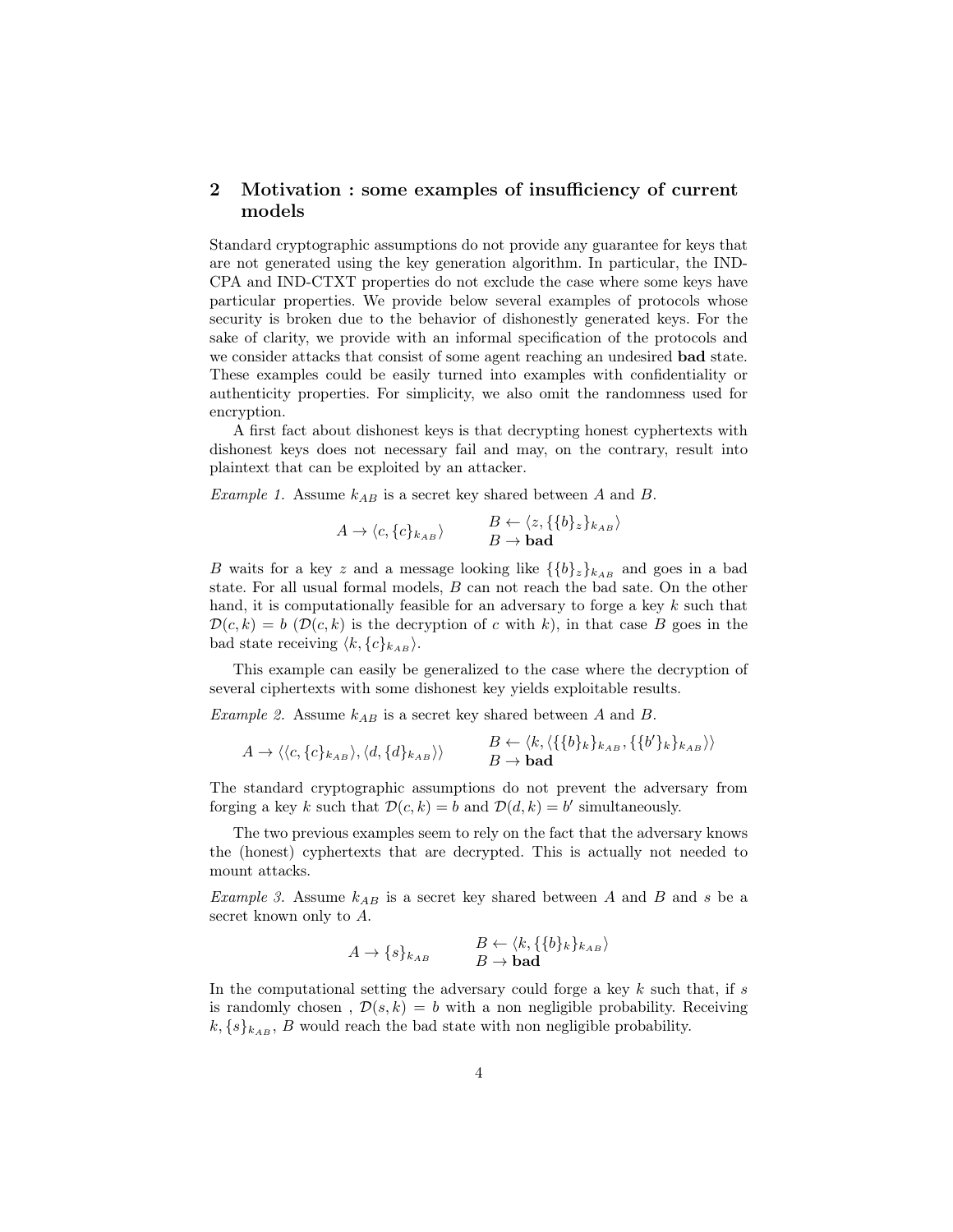Another important behavior of dishonest keys is the fact that attempting to decrypt a message with a dishonest key may actually reveal the message.

Example 4. Consider the following protocol where s is secret.

$$
A \to \{s\}_{k_{AB}} \qquad \begin{array}{c} B \leftarrow \langle k, \{\{z\}_k\}_{k_{AB}} \rangle \\ B \to \mathbf{ok} \end{array}
$$

The agent B simply tries to decrypt the message received under  $k_{AB}$  and outputs ok if he succeeds. In any usual formal model, s stays secret.

Let us consider a key  $k_i$  such that  $k_i$  decrypts s if and only if the *i*-th bit of s is with a 0. Sending  $k_i$ ,  $\{s\}_{k_{AB}}$  to a copy of B the adversary learns the  $i-th$ bit of s and is then able to learn s entirely.

The previous examples exhibit problematic behaviors when decrypting with a dishonest key. Similar issues occur when encrypting with a dishonest key. The next example shows that the adversary may use dishonest keys to build equalities between cyphertexts.

Example 5. Assume  $k_{AB}$  is a secret key shared by A and B.

$$
A \rightarrow \{a\}_{k_{AB}}
$$
  
\n
$$
A \leftarrow k
$$
  
\n
$$
A \rightarrow \{\{s\}_k, \{a\}_{k_{AB}}\}_{k_{AB}}
$$
  
\n
$$
B \rightarrow \text{bad}
$$
  
\n
$$
B \rightarrow \text{bad}
$$

As previously, nothing prevents the adversary from building a key  $k$  such that for a random s,  $\{s\}_{k}^{r} = \{a\}_{k_{AB}}$  with non negligible probability. Using that key, it is possible to drive  $B$  in the bad state.

More generally,  $\{x\}_k$  may be an arbitrary function of  $(x, r)$  and the previous knowledge of the adversary.

Example 6. Assume  $k_{AB}$  is a secret key shared by A and B, s is a secret nonce known to  $A$  and  $s'$  is a nonce (not necessarily secret).

$$
A \leftarrow k
$$
  

$$
A \rightarrow \{\{\langle s, s' \rangle\}_k\}_{k_{AB}}
$$
  

$$
B \rightarrow \text{bad}
$$
  

$$
B \rightarrow \text{bad}
$$

The adversary could forge  $k, k'$  such that  $\mathcal{D}(\{\langle x, y \rangle\}_{k}^{r}, k') = \langle x, x \rangle$  (when x and  $y$  are of equal length) which allows  $B$  to go in the bad state.

One could think that the collisions induced by a dishonest key  $k$  are determined by the message under encryption/decryption and the knowledge of the adversary at the moment he forged  $k$ . The last example shows that it is actually not the case.

Example 7. Assume that  $k_{AB}$  is a secret ket shared by A and B and that s is initially secret.

$$
A \leftarrow \langle k_0, k_1, k_2 \rangle
$$
  
\n
$$
A \rightarrow \langle \{k_0\}_{k_{AB}}, \{k_1\}_{k_{AB}}, \{k_2\}_{k_{AB}}
$$
  
\n
$$
A \rightarrow \{\langle A, A \rangle\}_{k_{AB}}, \{k_2\}_{k_{AB}}
$$
  
\n
$$
B \leftarrow \langle \{k\}_{k_{AB}}, \{t\}_{k_{AB}} \rangle
$$
  
\n
$$
A \leftarrow \{\langle x, s \rangle\}_{k_{AB}}
$$
  
\n
$$
A \rightarrow \text{bad}
$$
  
\n
$$
B \rightarrow \{\{t\}_{k}\}_{k_{AB}}
$$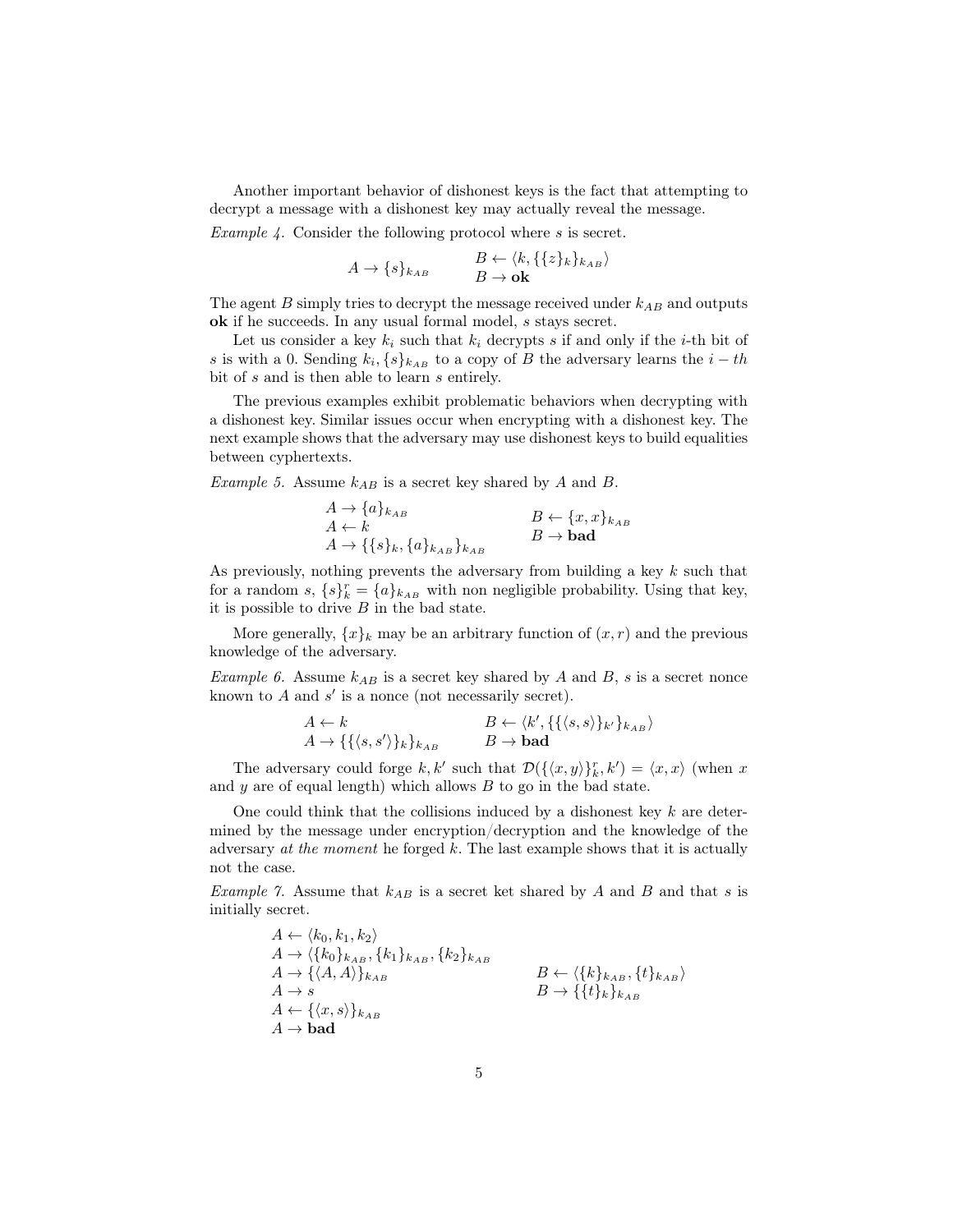Running B an arbitrary (polynomial) number of times yields a computational attack. Consider the three following keys :

- $k_0$  such that  $\{\langle i, n \rangle\}_{k_0} = \langle i + 1, n \rangle$
- $k_1$  such that  $\{\langle i, n \rangle\}_{k_1} = \langle i 1, n \rangle$
- $k_2$  such that  $\{\langle i, n \rangle\}_{k_2} = \langle i, n' \rangle$  where n' is the same bitstring as n apart from the i-th bit which is flipped.

With these keys, we can use role B to transform any cyphertext  $\{\langle m_1, m_2 \rangle\}_{k_{AB}}$ into  $\{\langle x, s \rangle\}_{k_{AB}}$ .

Let us summarize the lessons provided by these examples. Clearly, existing symbolic models are unsound. There are three main options for establishing soundness: either re-enforcing the security assumptions of the primitives, or identifying sufficient conditions for recovering soundness, or relaxing the symbolic models. In this paper, we have opted for the third option. Examples 1, 2, and 3 show that we need to let the adversary adds equations when decrypting or encrypting with a dishonest key. Examples 5 and 6 show that these equations may depend on the knowledge of the attacker when he add them. Example 4 demonstrates that any message under decryption/encryption with a dishonest key should be added to the adversary knowledge. Example 7 shows that we have to delay the commitment on the properties of the dishonest key until the state, at which the encryption/decryption with that key is used.

Let us note that in some examples we try to decrypt a honest nonce which should be forbidden by tagging but it is easy to patch these examples by replacing the honest nonces by honest encryptions.

## 3 Model

Our model is an adaptation of the applied pi-calculus [AF01], enriched with a syntax that allows the attacker to create new equalities between terms, corresponding to equalities permitted by the IND-CCA and the IND-CTXT properties, as illustrated in the previous section.

### 3.1 Syntax and deduction

Messages are represented by terms build upon a set  $\mathcal V$  of variables, a set  $\mathcal N$ *ames* of names and the signature  $\mathcal{F} = {\{\{\_\} -,\langle \_ \,, \_ \rangle, \text{dec}(\_, \_ \rangle, \pi_1(\_ \),pi_2(\_ )\}}$ . As usual, the term  $\{s\}_k^r$  represents the encryption of s with the key k and the randomness r,  $\langle u, v \rangle$  represents the concatenation of u and v, while dec(,,,,,, $\pi_1($ ),  $\pi_2($ ) represent respectively the decryption and the left and right projections of a concatenation. We may write  $\langle x, y, z \rangle$  for  $\langle \langle x, y \rangle, z \rangle$ . The set of ground terms (i.e. terms without variables) is denoted by  $T(\mathcal{F})$ . We divide the set  $\mathcal{N}$  ames into three (infinite) subsets:  $\mathcal{K}_1$  for honest keys,  $\mathcal{K}_2$  for dishonest keys, and N for the nonces. The set V is divided into  $V_1 = \{x_1, x_2, \dots\}$  and  $V_2 = \{y_1, y_2, \dots\}$  that will be respectively used to store terms and equations.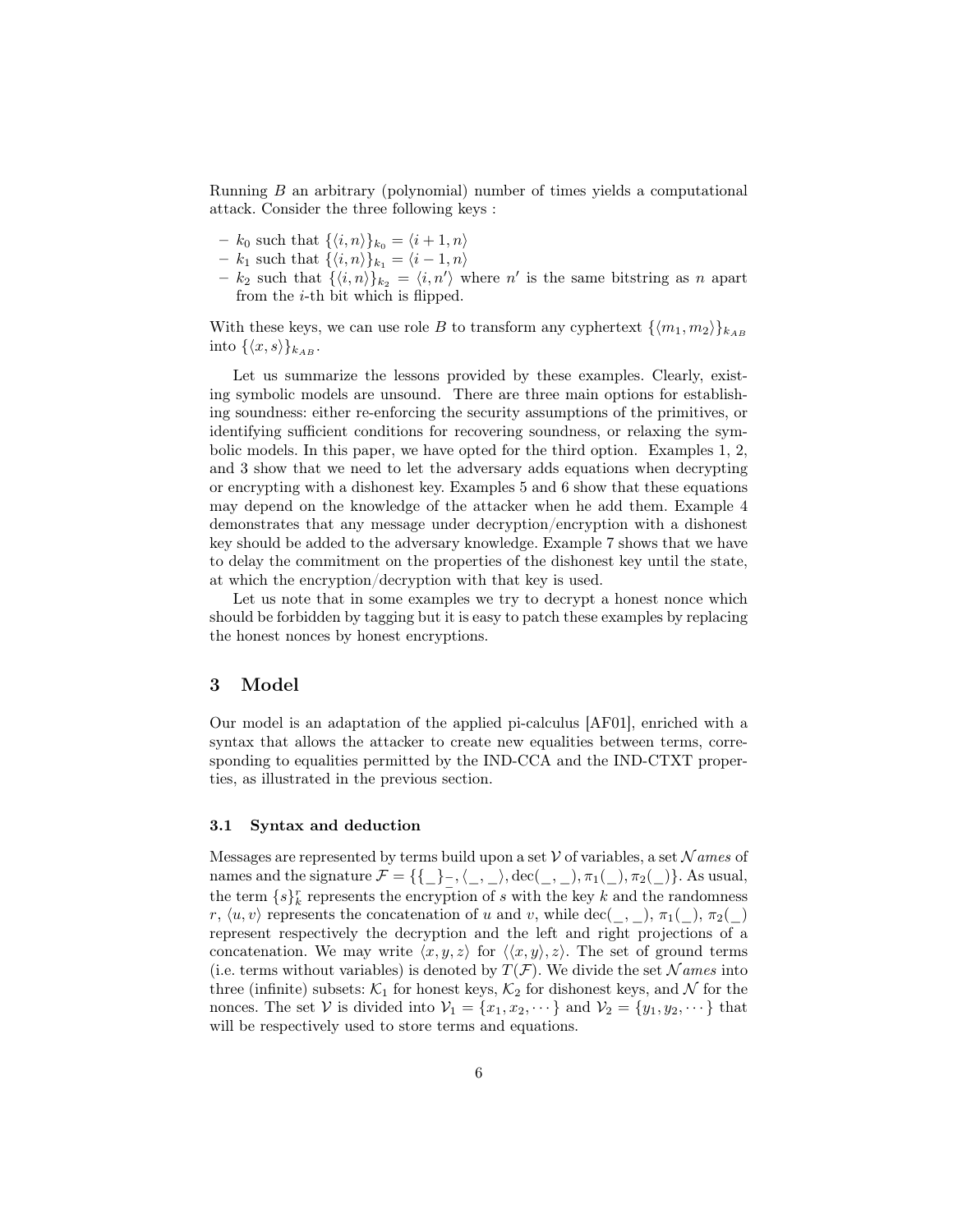We assume given a length function  $l : T(\mathcal{F}) \mapsto H$  from ground terms to a set H that measures the symbolic length of a term. An example of a length function will be given in the Section 4.2.

We write  $\{x_1 \mapsto u_1, \ldots, x_n \mapsto u_n\}$  for the substitution that maps  $x_i$  to  $u_i$ . The substitution is *ground* when every term  $u_i$  is ground. The application of a substitution  $\sigma$  to a term u is denoted u $\sigma$ . The signature  $\mathcal F$  is equipped with an equational theory, that is closed under application of function symbols, substitution of terms for variables. We write  $M =_{E} N$  when the equation  $M = N$ is in the theory  $E$ . We may omit the subscript  $E$  when it is clear from the context. In this paper, we will consider in particular the theory  $E_0$  defined by the following (infinite, yet recursive) set of equations.

 $\operatorname{dec}(\{x\}_{k}^{z}, k) = x \quad \text{for } k \in \mathcal{K}_{1} \cup \mathcal{K}_{2} \qquad \pi_{1}(\langle x, y \rangle) = x \qquad \pi_{2}(\langle x, y \rangle) = y$ 

 $E_0$  will then be enriched by the equalities created by the adversary.

The current knowledge of an adversary is represented by a frame  $\phi = \nu \bar{n} \cdot \sigma$ where  $\sigma$  is a ground substitution that represents the messages accessible to the adversary while  $\bar{n}$  denotes the private names (that the adversary does not know initially). From its knowledge  $\phi$ , an attacker can then deduce any term that it can build from the terms in  $\sigma$  and applying function symbols and public names.

**Definition 1 (deductibility).** A ground term s is deducible from  $\phi = \nu \bar{n} \cdot \sigma$ and an equation set E (we write  $\phi \vdash_E s$ ) if there exists a public term (i.e. not containing names from  $\bar{n}$ ) R such that  $R\sigma =_E s$ .

Example 8. Let  $\phi = \nu n_1, n_2, n_3, r_1, r_2, r_3 \cdot \sigma$  with  $\sigma = \{x_1 \mapsto \{n_1\}_{k_1}^{r_1}, x_2 \mapsto$  $\langle \{n_2\}_{n_1}^{r_2}, \{n_3\}_{n_2}^{r_3}\rangle\}.$  Then  $\phi \vdash_{E_0} n_3$ . The corresponding public term is :  $R =$  $dec(\pi_2(x_2), dec(\pi_1(x_2), dec(x_1, k_1)))$ 

As in [CLC08b], we first extend the applied pi-calculus with predicates that represent the tests that an adversary can perform. We consider four predicates:  $M(u)$  states whether a term u is valid (i.e. will have a computational interpretation); EQ(u, v) checks whether two terms are equal;  $P_{\text{samekey}}(u, v)$  checks whether u and v are two cyphertexts using the same key; and  $EL(u, v)$  checks whether two terms have the same length. A formula, as defined in Figure 1, is a Boolean combination of these atomic formulas.

The processes are then defined as usual (in Figure 1) with the addition of two new constructors (eq and neq) that allow to generate new equalities or disequalities between terms. These constructions may appear in attackers processes, but not in the protocols.

The behaviour of a process depends on the equational theory. We therefore consider localized process  $E, X_w, X_c, P$  where E is a set of ground equations and disequations, that have already been added by the adversary,  $X_w$  and  $X_c$  are sets of variables and  $P$  is a process. The adversary will be allowed to add equations in  $E$  "on-the-fly" depending on what he learns. More precisely, when we need to evaluate a test, that involves dishonest keys, the attackers enters a "ADD" mode in which he has to commit to the (non)-validity of equalities containing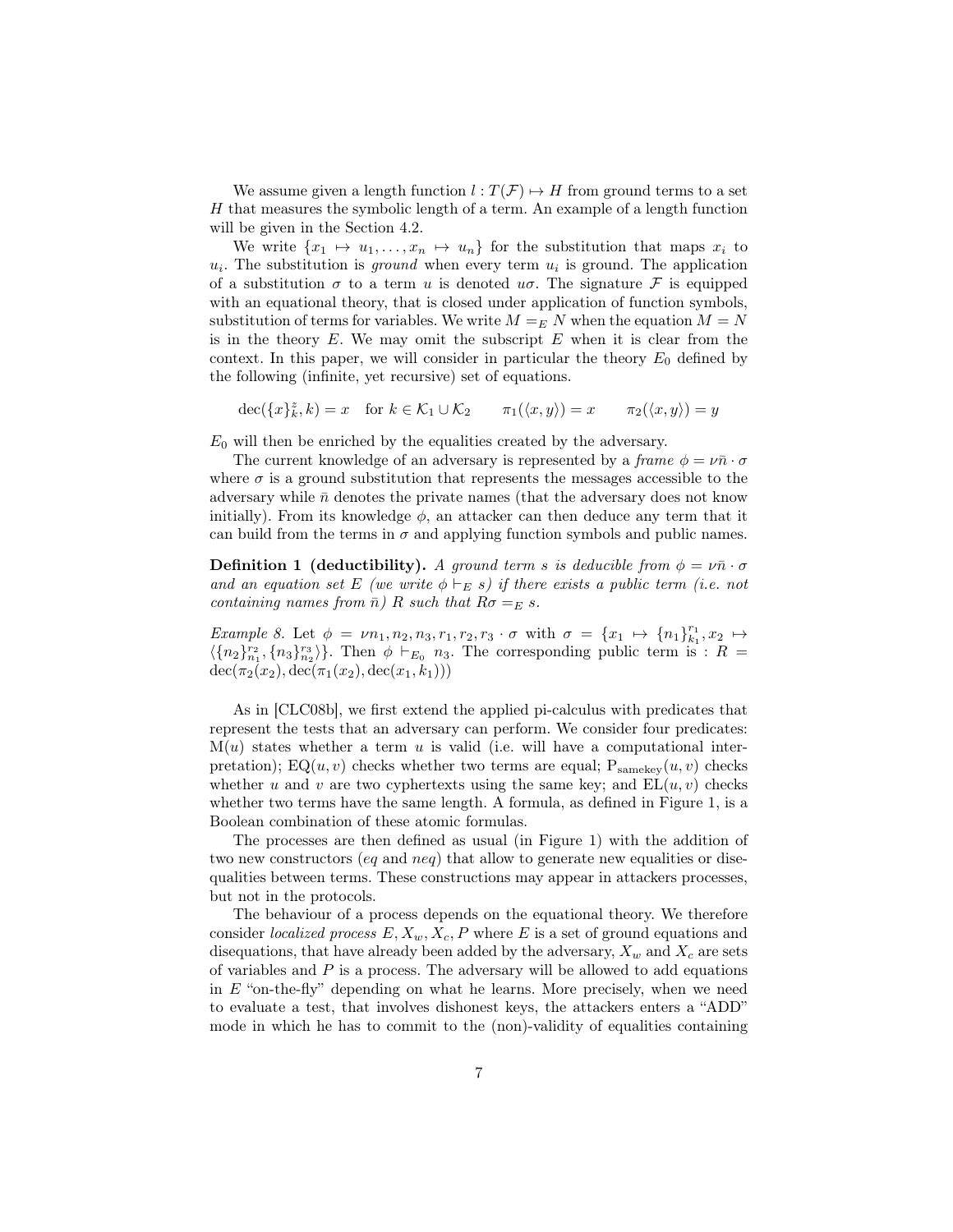| $\Phi_1, \Phi_2 ::=$                              | Formula                      |
|---------------------------------------------------|------------------------------|
| $EQ(s,t), M(s), P_{\text{samekey}}(s,t), EL(s,t)$ | predicate application        |
| $\Phi_1 \wedge \Phi_2$                            | conjunction                  |
| $\Phi_1 \vee \Phi_2$                              | disjunction                  |
| $\neg \Phi_1$                                     | negation                     |
| $P, Q, R ::=$                                     | Processes                    |
| $c(x) \cdot P, \overline{c}(s) \cdot P$           | input, output on channel $c$ |
| $eq(s,t) \cdot P, neg(s,t) \cdot P$               | equation, disequation        |
| $\bf{0}$                                          | null process                 |
| P  Q                                              | parallel composition         |
| P                                                 | replication                  |
| $(\nu \alpha)P$                                   | restriction                  |
| if $\varPhi$ then $P$ else $Q$                    | conditional                  |
| $A, B ::=$                                        | Extended processes           |
| $\boldsymbol{P}$                                  | process                      |
| A  B                                              | parallel composition         |
| $(\nu \alpha) A$                                  | restriction                  |
| $\{x \mapsto s\}$                                 | substitution                 |

For simplicity reasons we will often write if  $\Phi$  then P else  $\overline{c_{out}}(\bot)$  as  $[\Phi]P$ .

Fig. 1. Syntax of Formula and Processes.

such keys. In this mode, the frame of P records, using the variables in  $X_w$ , the equalities that need a commitment. It also records, using the variables  $X_c$ , the equalities on which he committed since he entered the "ADD" mode. When leaving the mode, committed (dis)-equalities have been flushed in E.

Example 9. Let us consider the protocols of the Examples 4 and 5. For the sake of conciseness, we do not describe the role of A. We instead directly enrich the initial frame with the message emitted by A. We also make use of a pattern-matching notation like in ProVerif [Bla05]. For example,  $c(\langle a, {y} \}_{k_{ab}})$ . $\bar{c}(y)$  denotes the process  $c(x)$ . $[(\pi_1(x) = a) \wedge M(\text{dec}(\pi_2(x), k_{ab}))]$ . $\bar{c}(\text{dec}(\pi_2(x), k_{ab}))$ .

The process modeling the protocol described in Example 4 is:

$$
P_4 = (\nu k, r, k_{AB}) \{x \mapsto \{s\}_{k_{AB}}^{r}\} ||! c_{in}(\langle z_1, \{z_2\}_{k_{AB}}\rangle). [\mathbf{M}(\text{dec}(z_2, z_1))] \overline{c_{out}}(\mathbf{ok})
$$

where  $s = \{n\}_{k}^{r}$ . Similarly, the process modeling Example 5 is:

$$
P_5 = (\nu k, r, r_1, r_2, r_3, k_{AB}) \{x_1 \mapsto \{a\}_{k_{AB}}^{r_2}, x_2 \mapsto k, x_3 \mapsto \{\{s\}_{k}^{r_1}, \{a\}_{k_{AB}}^{r_3}\}_{k_{AB}}^{r_2} \}
$$

$$
||c_{in}(\{z_1, z_2\}_{k_{AB}}).[EQ(z_1, z_2)] \overline{c_{out}}(\mathbf{bad})
$$

where  $s = \{n\}_{k}^{r}$ .

#### 3.2 Operational Semantics

Our operational semantics is inspired by the applied  $\pi$ -calculus. For localized processes of the form  $E, X_w, X_c, A$ , terms are interpreted in  $\mathcal{T}/E \cup E_0$ .  $E \cup E_0$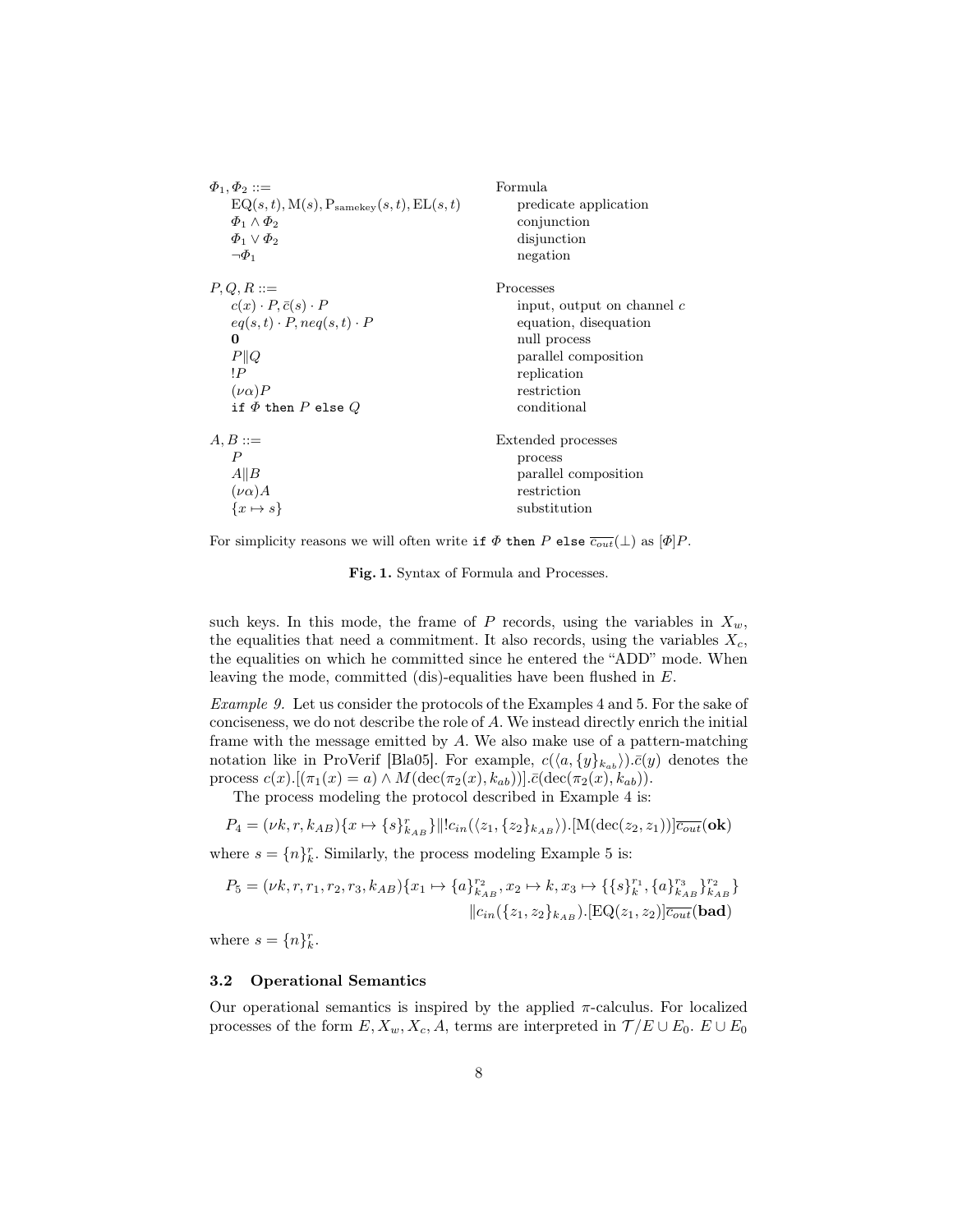$$
E, X_w, X_c, A \|\mathbf{0} \equiv E, X_w, X_c, A
$$
  
\n
$$
E, X_w, X_c, A \| B \equiv E, X_w, X_c, B \| A
$$
  
\n
$$
E, X_w, X_c, (A \| B) \| C \equiv E, X_w, X_c, A \| (B \| C)
$$
  
\n
$$
E, X_w, X_c, (\nu \alpha)(\nu \beta) A \equiv E, X_w, X_c, (\nu \beta)(\nu \alpha) A
$$
  
\n
$$
E, X_w, X_c, (\nu \alpha)(A \| B) \equiv E, X_w, X_c, A \| (\nu \alpha) B
$$
 if  $\alpha \notin f(A) \cup f(v(A))$   
\n
$$
E, X_w, X_c, (\nu x) \{ x \mapsto s \} \equiv E, X_w, X_c, \mathbf{0}
$$
  
\n
$$
E, X_w, X_c, (\nu \alpha) \mathbf{0} \equiv E, X_w, X_c, \mathbf{0}
$$
  
\n
$$
E, X_w, X_c, \{ P \equiv E, X_w, X_c, P \| \| P
$$
  
\n
$$
E, X_w, X_c, \{ x \mapsto s \} \| A \equiv E, X_w, X_c, \{ x \mapsto s \} \| A \{ x \mapsto s \}
$$
  
\n
$$
E, X_w, X_c, \{ x \mapsto s \} \equiv E, X_w, X_c, \{ x \mapsto t \} \text{ if } s =_E t
$$
  
\n
$$
E, \emptyset, X_c, P \equiv E, \emptyset, \emptyset, P
$$

Fig. 2. Structural equivalence.

is completed into a convergent rewriting system, that minimizes the number of destructors in a term (see the appendix A for more details) .  $t\!\!\downarrow_E$  will denote the normal form of the term  $t$  w.r.t. such a rewrite system. More generally, in what follows, when we refer to E, we will implicitly assume  $E \cup E_0$ .

Structural equivalence is very similar to applied  $\pi$ -calculus and is defined in Figure 2.

We first define the semantics of the four predicates as follows.

- $E \models M(s)$  if, for all subterms t of s,  $t \downarrow_E$  does not contain destructors or variables and uses only keys in key position.
- $E \models \mathrm{EQ}(s,t)$  if  $E \models \mathrm{M}(s) \land \mathrm{M}(t)$  and  $s\downarrow_E = t\downarrow_E$ .
- $E \vDash \mathrm{P}_{\mathrm{samekey}}(s,t) \text{ if } E \vDash \mathrm{M}(s) \wedge \mathrm{M}(t) \text{ and } \exists k, u, v, r, r' \text{ such that } E \vDash$  $EQ(s, \{u\}_k^r) \wedge EQ(t, \{v\}_k^{r'})$
- $E \models EL(s, t)$  if  $E \models M(s) \land M(t)$  and  $l(s) = l(t)$ .

The semantics of formulas is then defined as expected.

We are now ready to define how an attacker can add new equalities between terms. A first condition is that equalities should be well-formed in the sense that they should not contradict previously added equalities and they should involve either dishonest encryption or dishonest decryption.

**Definition 2.** Let s and t be two ground terms such that  $l(s) = l(t)$  and t is without destructors. An equation  $s = t$  is well formed with respect to an equation set E, a set of expected equations Y and a frame  $\phi$  (written  $\mathrm{wf}_{Y,\phi}^E(s=t)$ ) if

- $E \not\vDash (s = t)$
- $-$  if  $(v ≠ w) ∈ E, E ∪ \{s = t\}$   $\neq v = w$
- $E \cup \{s = t\} \not\vdash n = n'$  with  $n, n'$  names and  $n \neq n'$
- $(-E \cup \{s=t\}) \neq \{u\}_{k}^{r} = \{u'\}_{k'}^{r'}$  with  $k, k' \in \mathcal{K}_{1}$  and  $k \neq k'$  or  $r \neq r'$
- $E E \cup \{s = t\} \neq u = v$  when u is a pair and v is not a pair or when u is a ciphertext and v is a private name.

and the equation satisfies of one of the two following sets of conditions: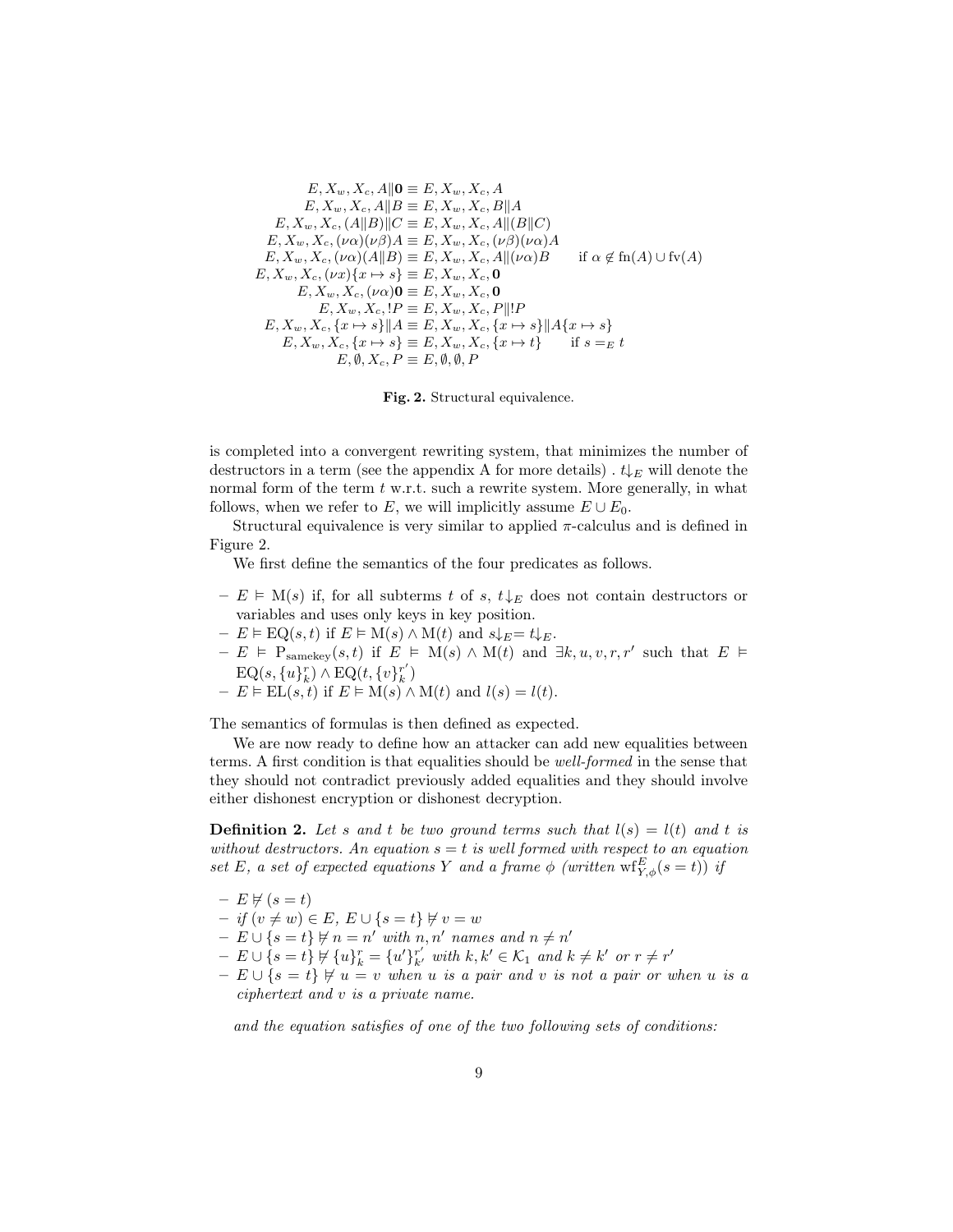- 1.  $s = \{u\}_{k}^{r}$  with  $k \in \mathcal{K}_{2}$  and  $\langle u, k, r, t, \text{enc} \rangle \in Y$
- 2.  $\phi, u \vdash t$
- 3. u is in normal form for E and without destructors
- $i s = \text{dec}(u, k)$  with  $k \in \mathcal{K}_2$  and  $\langle u, k \text{ dec} \rangle \in Y$  and  $(\text{dec}(u, k) = *) \notin E$
- ii  $\phi, u \vdash t$  or  $t = \bot$
- iii u is in normal form for  $E$ , without destructors, and u is either a public nonce or an encryption.

Similarly, a disequation  $(s \neq t)$  is well formed, denoted  $\text{wf}^E_{X,\phi}(s \neq t)$  if s is also without destructors and

 $- s = \{u\}_{k}^{r} \text{ with } k \in \mathcal{K}_{2} \text{ and } \langle u, k, r, t, \text{enc} \rangle \in X$  $- E \cup E_0 \,\forall\, s = t$ 

We define  $\operatorname{wf}_{\phi}^{E}(e)$  to hold if there exists X such that  $\operatorname{wf}_{X,\phi}^{E}(e)$  holds.

Intuitively, an adversary can add an equation of the form  ${u}_{k}^{r} = t$  or  $\text{dec}(u, k) =$ t only if t is deducible from  $\phi$ , u since dishonest encryption and decryption must be function of the current knowledge  $\phi$  and their input u.

After receiving a message, an agent typically checks the validity of some condition. This test may pass or fail, depending on the value of dishonest encryptions and decryptions performed during the test. As illustrated in Example 4, this may provide the adversary with an additional knowledge, which we define now:

**Definition 3.** Let E be a set of ground equations,  $\varphi$  and X be two frames, and  $\Phi$  be a formula. The additional knowledge induced by the condition  $\Phi$  w.r.t. E and X, writen  $K_{X,\varphi}^{E}(\Phi)$  is the union of the two following sets: the set of all  $\langle s, k, \text{dec} \rangle$  s.t.

- There exists a literal  $M(u)$  in  $\Phi$  such that  $\text{dec}(s, t) \in St(u)$  with  $E \models M(s)$ ,  $t\downarrow_E=k$  and  $k \in \mathcal{K}_2$ .
- $-E \not\vdash M(\text{dec}(s, k))$  (to ensure that the condition is not trivially true, in which case the adversary does not learn anything)
- $-\forall y' \in \mathcal{V}_2, \forall s' =_E s, \{y' \mapsto \langle s', k, \text{dec} \rangle\} \notin X$  (avoiding redundancy)

and the set of all  $\langle s, k, r, v, \text{enc} \rangle$  s.t.

- there exists a literal EQ(t, u) in  $\Phi$  such that  $E \vDash M(t) \wedge M(u)$  and  $t\downarrow_E=$  $C[t_1, \cdots, t_n], u \downarrow_E = C[u_1, \cdots, u_n]$
- $−$  for all  $i \in \{1, \dots, n\}$  there exist  $s_i$  and  $k_i \in \mathcal{K}_2$  such that
	- either  $t_i = \{s_i\}_{k_i}^{r_i}$  and  $\text{wf}_{\varphi}^E(t_i = u_i)$ . In that case we let  $v_i = u_i$ .
	- or  $u_i = \{s_i\}_{k_i}^{r_i}$  and  $\text{wf}_{\varphi}^E(u_i = t_i)$ . In that case we let  $v_i = t_i$ .
- $\exists i \in \{1 \cdots n\}$  such that  $s_i = s, k_i = k, r_i = r, v_i = v$  (we chose a pair of terms)
- $-\forall y' \in V_2, \{y' \mapsto \langle s, k, r, v, \text{enc} \rangle\} \notin X$  (to avoid redundancy).

Example 10. Back to Example 4,  $K^{\emptyset}_{\emptyset,(\nu s,r,k_{AB})\{x\mapsto \{s\}^r_{k_{AB}}\}}(\mathcal{M}(\text{dec}(s,k))).$  Indeed, the only literal in the condition is  $M(\text{dec}(s, k))$ , and the knowledge set is empty, therefore  $K^{\emptyset}_{\emptyset,(\nu s,r,k_{AB})\{x\mapsto\{s\}^r_{k_{AB}}\}}(\mathcal{M}(\text{dec}(s,k)))=\langle s,k,\text{dec}\rangle.$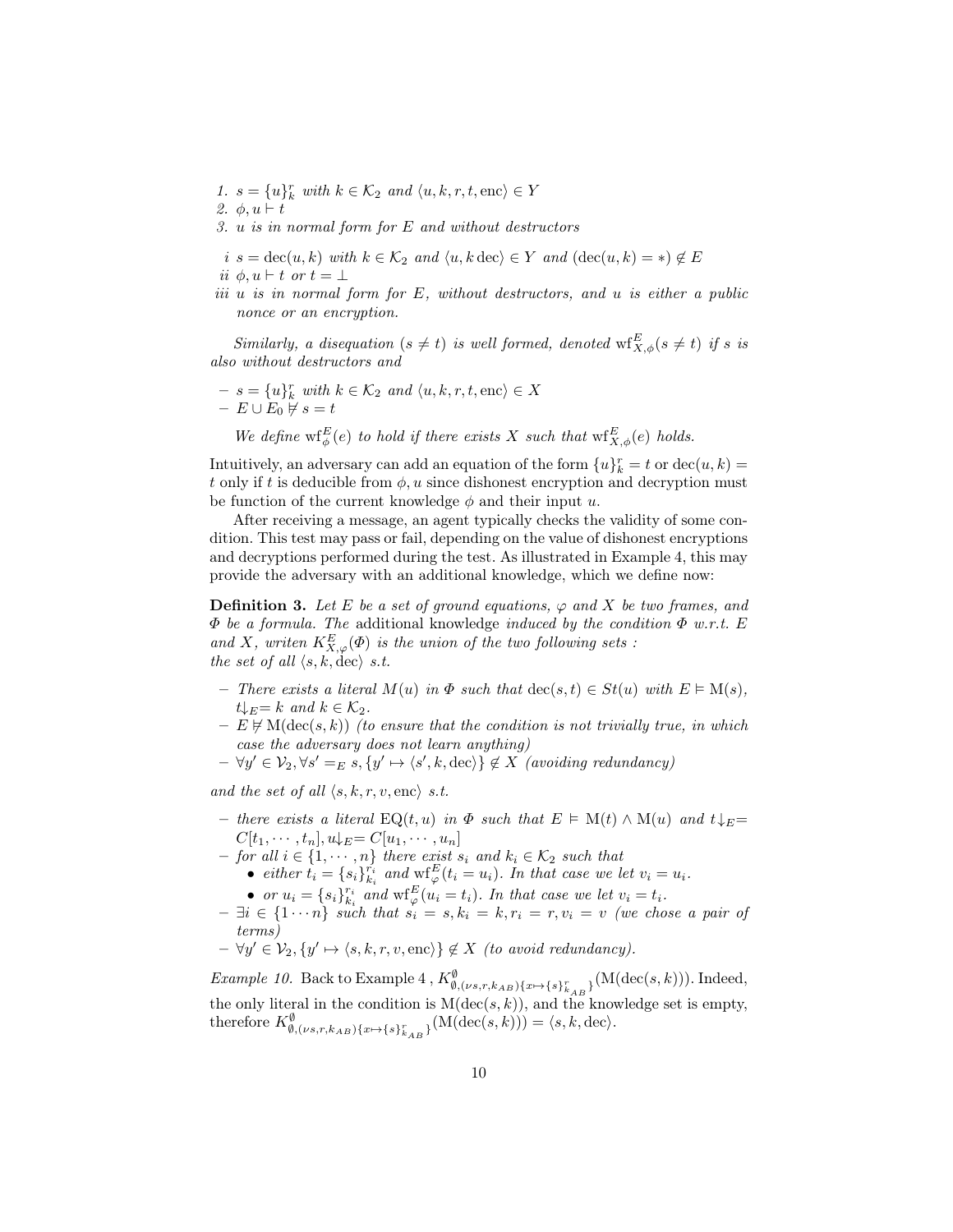| $\tilde{y}$ are the next $\#K^E_{\phi(P) _{X_w}, \phi(P)\setminus (X_w\cup X_c)}(t_\Phi(P))$ free variables in $\mathcal{V}_2$<br>$R$ -Add                                                                                   |
|------------------------------------------------------------------------------------------------------------------------------------------------------------------------------------------------------------------------------|
| $E, X_w, X_c, P \xrightarrow{\varepsilon} E, X_w \cup {\{\tilde{y}\}}, X_c, P    {\{\tilde{y} \mapsto K_{X_w}^E(P t_{\Phi}(P))\}}$                                                                                           |
| $\operatorname{wf}_{\phi(z),\phi\setminus (X_w\cup X_c)}^{E}(s=t)$ $z\in X_w$<br>$R-EO$<br>$E, X_w, X_c, eq(s, t).$ $P    \phi \stackrel{\tau}{\rightarrow} E \cup \{s = t\}, X_w \setminus z, X_c \cup \{z\}, P    \phi$    |
| $\operatorname{wf}_{\phi(z),\phi\setminus (X_w\cup X_c)}^E(s\neq t)$ $z\in X_w$<br>$R-NEO$<br>$E, X_w, X_c, neg(s, t).P    \phi \overset{\tau}{\rightarrow} E \cup \{s \neq t\}, X_w \setminus z, X_c \cup \{z\}, P    \phi$ |
| R-COM<br>$E, \emptyset, \emptyset, c(x)$ . $P    \overline{c}(t)$ . $Q \xrightarrow{\tau} E, \emptyset, \emptyset, P    Q    \{x \mapsto t\}$                                                                                |
| $E \cup E_0 \vDash \Phi$<br>$R$ -Cond $1$<br>$E, \emptyset, \emptyset, \text{if } \Phi \text{ then } P \text{ else } Q \xrightarrow{\tau} E, \emptyset, \emptyset, P$                                                        |
| $E \cup E_0 \not\models \Phi$<br>R-COND2<br>$E, \emptyset, \emptyset$ , if $\Phi$ then P else $Q \xrightarrow{\tau} E, \emptyset, \emptyset, Q$                                                                              |

 $\phi(P)$  denotes the maximal frame which can be extracted from process P. If X =  ${x_1, \dots, x_n}$  is a set of terms (ordered), then  ${\tilde{y} \mapsto X}$  denotes the frame  ${y_1 \mapsto y_2}$  $x_1, \dots, y_n \mapsto x_n$ .  $\phi \setminus X$  stands for  $\phi|_{V\setminus X}$ .  $t_{\Phi}(P)$  is set of conditions that occurs in head in P, that is  $t_{\Phi}(P) = {\Phi_1, \ldots, \Phi_n}$  if  $P \equiv \nu \bar{n}[\Phi_1] P_1 || \cdots ||[\Phi_n] P_n || Q$  where n is maximal.

Fig. 3. Reduction semantics.

The reduction semantics is defined in Figure 3. The rules R-Com, R-Cond1, R-COND2 are the standard communication and conditional rules. Note that these rules require the sets  $X_w$  and  $X_c$  to be empty. The validity of a condition  $\Phi$  may depend on the behavior of dishonest encryption/decryption performed when evaluating the condition. The  $R$ -ADD rule adds to the frame the knowledge induced by the conditions that are about to be evaluated, making it available to the attacker. Simultaneously, R-ADD adds in  $X_w$  the variables referring to all the equations that need to be decided before evaluating the conditions. It is then necessary to apply the rules R-Eq and R-Neq until  $X_w$  is empty, in order to decide whether each possible equality involving a dishonest encryption/decryption should be set at true or false.

The R-ADD rule should be applied before evaluating a condition (i.e. before applying R-COND1, R-COND2). Therefore, we define  $\rightarrow^*$  as the smallest transitive relation containing  $\equiv$ ,  $(\frac{\tau}{\epsilon})$  and closed by application of contexts.

We will write, if  $t\# \tilde{n} : P \xrightarrow{c(t)} Q$  if  $P \to^* E, X_w, X_c, (\nu \tilde{n})c(x) \cdot P' || Q',$  and  $E, X_w, X_c, (\nu \tilde{n})P' || Q' || \{x \mapsto t\} \xrightarrow{\varepsilon} \rightarrow^* Q$ 

We also write, if  $t\# \tilde{n} : P \stackrel{\bar{c}(t)}{\longrightarrow} Q$  if  $P \to^* E, X_w, X_c, (\nu \tilde{n}) \bar{c}(t) \cdot P' || Q',$  and  $E, X_w, X_c, (\nu \tilde{n})P' || Q' || \{x \mapsto t\} \xrightarrow{\varepsilon} \rightarrow^* Q$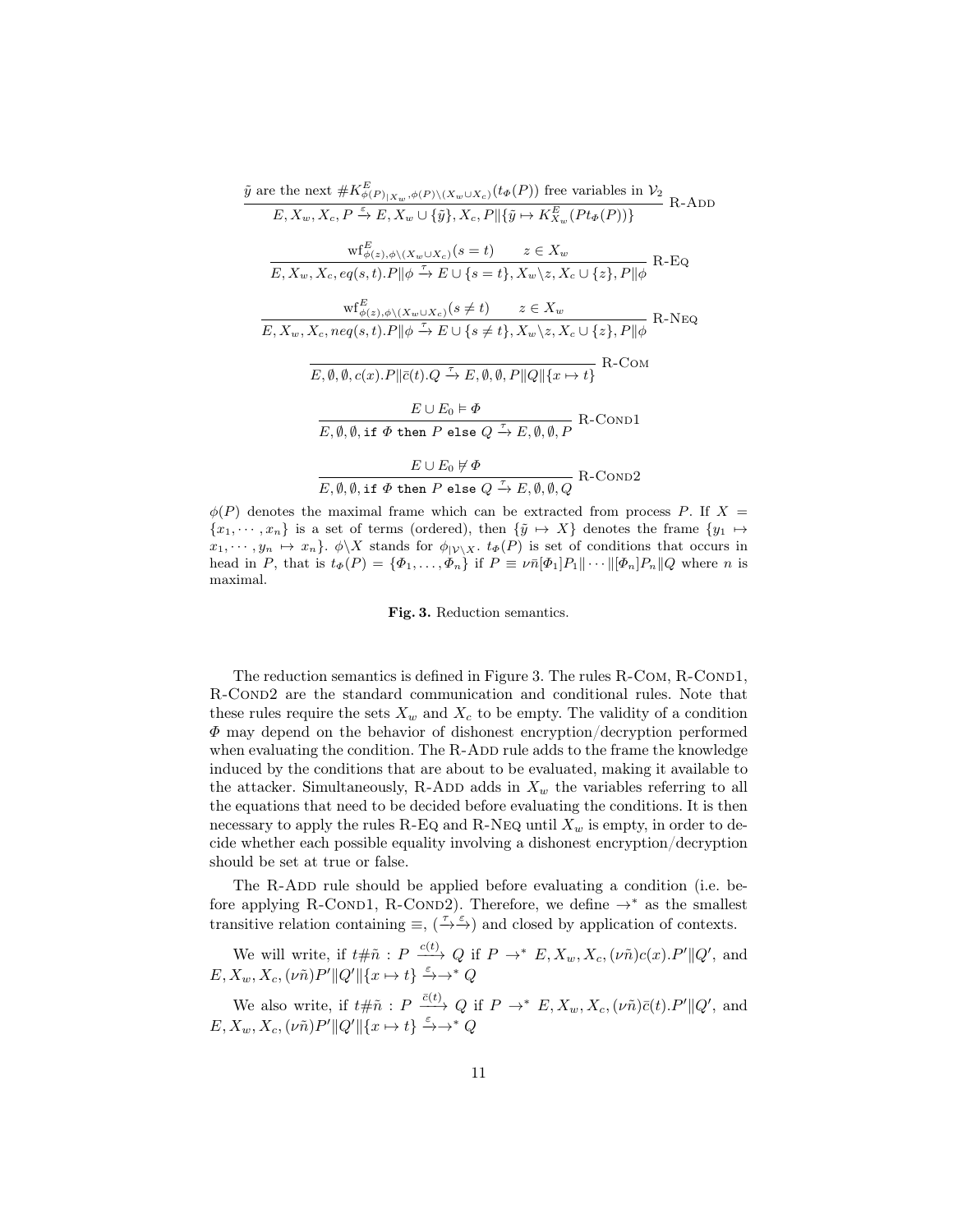We also write  $E, X_w, X_c, P \xrightarrow{(n) eq(s,t)} E \cup \{s = t\}, X'_w, X'_c, Q$  if we have  $E, X_w, X_c, P \|(n) eq(s, t) \to^* E \cup \{s(\neq) = t\}, X'_w, X'_c, Q$ 

## 3.3 Examples

We show how the computational attacks described in Section 2 are now reflected in our symbolic model.

For attacking the process  $P_4$ , we consider the following (symbolic) adversary:

$$
A_4 = \overline{c_{in}}(\langle k, x \rangle).eq(\text{dec}(\pi_2(y_1)), n).\overline{c}(\pi_2(y_1)))
$$

With rule R-Com and some structural congruences,  $\emptyset$ ,  $\emptyset$ ,  $\emptyset$ ,  $A_4||P_4$  reduces to  $\emptyset, \emptyset, \emptyset, Q_1$  where  $Q_1$  is:

$$
(\nu s, r, k_{AB})\{x \mapsto \{s\}_{k_{AB}}^r\} ||[\mathbf{M}(\text{dec}(s,k))] \overline{c_{out}}(\mathbf{ok})
$$

$$
||eq(\text{dec}(\pi_2(y_1)), n).\overline{c}(\pi_2(y_1))||\{z \mapsto \langle k, \{s\}_{k_{AB}}^r \rangle\}
$$

As explained in Example 10,  $K^{\emptyset}_{\emptyset,(\nu s,r,k_{AB})\{x\mapsto \{s\}^r_{k_{AB}}\}}(\mathcal{M}(\text{dec}(s,k))) = \langle s, k, \text{dec} \rangle$ . Applying R-ADD we get that  $\emptyset, \emptyset, Q_1$  reduces to  $\emptyset, \{y_1\}, \emptyset, Q_2$  where  $Q_2$  is:

$$
\begin{aligned} (\nu s, r, k_{AB})\{x \mapsto \{s\}_{k_{AB}}^r\} & ||[\mathbf{M}(\mathrm{dec}(s,k))] \overline{c_{out}}(\mathbf{ok}) \\ & \|eq(\mathrm{dec}(\pi_2(y_1)), n).\overline{c}(\pi_2(y_1))\|\{z \mapsto \langle k, \{s\}_{k_{AB}}^r \rangle\}\|\{y_1 \mapsto \langle \mathrm{dec}, s, k \rangle\} \end{aligned}
$$

With rule R-Eq and some structural congruences, as  $\text{dec}(s, k) = n$  is well formed, we obtain  $\{\text{dec}(s, k) = n\}, \emptyset, \{y_1\}, Q_3$  where  $Q_3$  is:

$$
(\nu s, r, k_{AB})\{x \mapsto \{s\}_{k_{AB}}^{r}\}\|[\mathbf{M}(\text{dec}(s, k))] \overline{c_{out}}(\mathbf{ok})
$$

$$
\|\overline{c}(s)\|\{z \mapsto \langle k, \{s\}_{k_{AB}}^{r}\rangle\}\|\{y_1 \mapsto \langle \text{dec}, s, k\rangle\}
$$

With rule R-COND1 and some structural equivalence, we have  $\{\text{dec}(s, k) =$  $n\}, \emptyset, \emptyset, Q_4$  where  $Q_4$  is :

$$
(\nu s, r, k_{AB})\{x \mapsto \{s\}_{k_{AB}}^{r}\}\|\{z \mapsto \langle k, \{s\}_{k_{AB}}^{r}\rangle\}\|\{y_1 \mapsto \langle \text{dec}, s, k\rangle\}\
$$

$$
\|\overline{c_{out}}(\textbf{ok})\|\overline{c}(s)
$$

The adversary is now able to emit  $s$  on channel  $c$  and, even if it was not necessary to learn  $s$ , the process  $P_4$  has progressed to his last state, which would not have been possible with another symbolic model.

Let now show how we also capture the computational attack described for Example 5. The adversary is as follows :

$$
A_5 = \overline{c_{in}}(x_3).eq(\{\pi_1(y_1)\}_{\pi_2(y_1)}^{\pi_3(y_1)}, x_1)
$$

The localized process  $\emptyset$ ,  $\emptyset$ ,  $\emptyset$ ,  $P_5||A_5$  reduces in some steps to  $\emptyset$ ,  $\{y_1\}$ ,  $\emptyset$ ,  $Q_1$  where  $Q_1$  is

$$
(\nu s, r, r_1, r_2, k_{AB})\{x_1 \mapsto \{a\}_{k_{AB}}^r, x_2 \mapsto k, x_3 \mapsto \{\{s\}_{k}^{r_1}, \{a\}_{k_{AB}}^r\}_{k_{AB}}^{r_2}\}\
$$

$$
||\{z \mapsto \{\{s\}_{k}^{r_1}, \{a\}_{k_{AB}}^r\}_{k_{AB}}^{r_2}\}||\{y_1 \mapsto \langle s, k, r_1, \{a\}_{k_{AB}}^r, \text{enc}\rangle\}
$$

$$
||[\mathbf{EQ}(\{s\}_{k}^{r_1}, \{a\}_{k_{AB}}^r]\overline{c_{out}}(\mathbf{bad})||eq(\{s\}_{k}^{r_1}, \{a\}_{k_{AB}}^r)
$$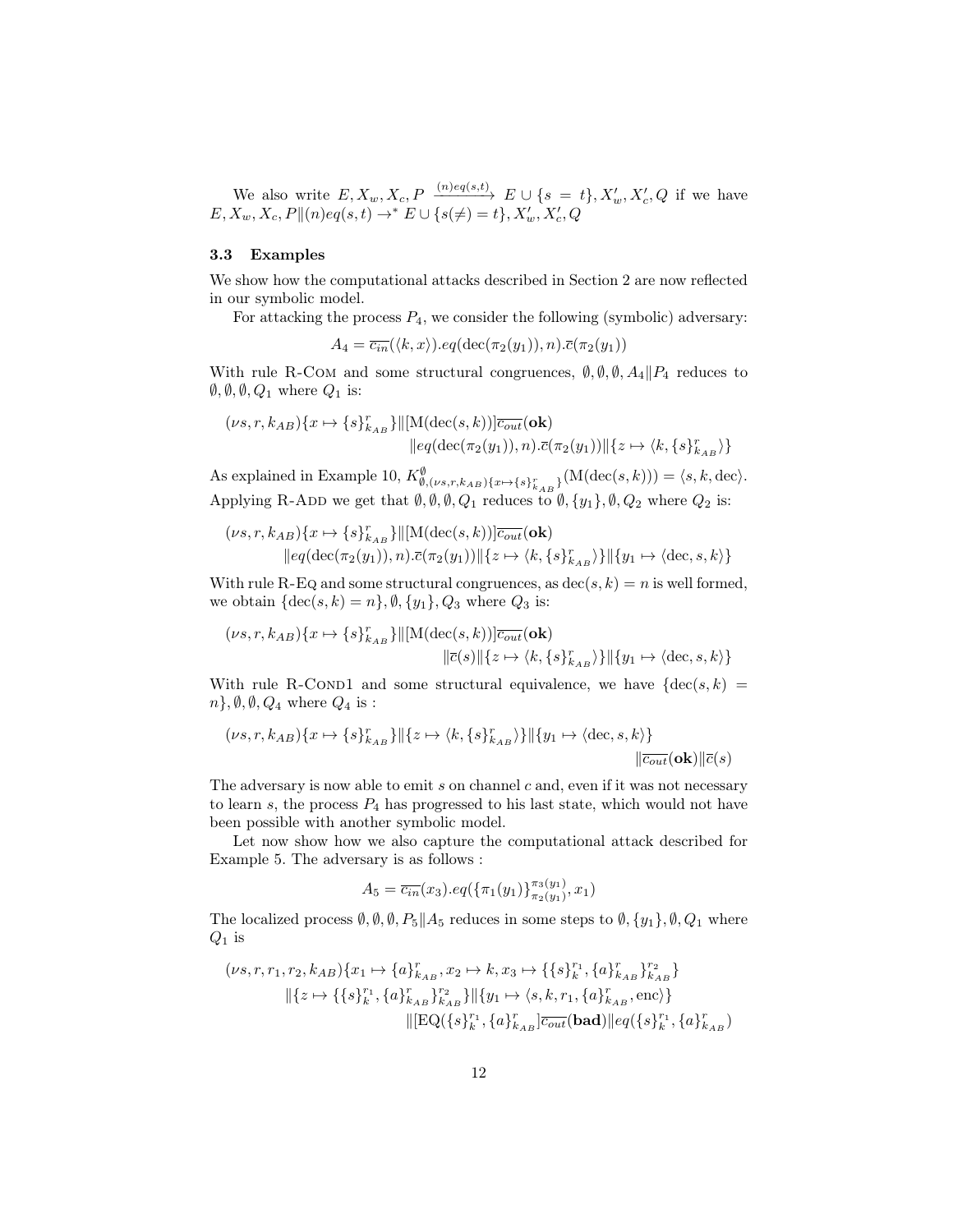$$
\emptyset, \{y_1\}, \emptyset, Q_1 \xrightarrow{eq(\{s\}_{k}^{r_1}, \{a\}_{k_{AB}, \varepsilon, \tau, \varepsilon}} \{ \{s\}_{k}^{r_1} = \{a\}_{k_{AB}}^r \}, \emptyset, \emptyset, Q_2 \text{ where } Q_2 \text{ is :}
$$
\n
$$
(\nu s, r, r_1, r_2, k_{AB}) \{x_1 \mapsto \{a\}_{k_{AB}}^r, x_2 \mapsto k, x_3 \mapsto \{\{s\}_{k}^{r_1}, \{a\}_{k_{AB}}^r\}_{k_{AB}}^r \}
$$
\n
$$
||\{z \mapsto \{\{s\}_{k}^{r_1}, \{a\}_{k_{AB}}^r\}_{k_{AB}}^r\}||\{y_1 \mapsto \langle s, k, r_1, \{a\}_{k_{AB}}^r, \text{enc}\rangle\}
$$
\n
$$
||\overline{c_{out}}(\text{bad})
$$

where  $P_5$  is in the bad state we wanted to avoid.

#### 3.4 Observational equivalence

We recall the classical definition of observational equivalence, stating that there is no context (or adversary) yielding an emission on a channel c in one experiment, and no emission on  $c$  in the other experiment:

Definition 4 (observational equivalence). An evaluation context is a process  $C = (\nu \bar{\alpha})(\lceil \cdot \rceil \| P)$  where P is a process. We write  $C[Q]$  for  $(\nu \bar{\alpha})(Q \| P)$ . A context (resp. process) is called closed if  $fv(C) \cap V_1 = \emptyset$ . Let us note that we do not forbid free names.

The observational equivalence relation  $\sim_o$  is the largest equivalence relation on completed processes such that  $A \sim_o B$  implies :

- − If, for some evaluation context C, term s and process  $A'$ ,  $A \stackrel{*}{\rightarrow} C[\bar{c}(s) \cdot A'],$ then for some context C', term s' and process B',  $B \stackrel{*}{\to} C'[\bar{c}(s') \cdot \bar{B}']$
- $-$  If  $A \stackrel{*}{\rightarrow} A'$ , then for some B',  $B \stackrel{*}{\rightarrow} B'$  and  $A' \sim_o B'$
- For any closed evaluation context C, C[A]  $\sim_o C[B]$

In the proof, we also rely on static equivalence, in order to model the indistinguishability of two sequences of term for the adversary. Two frames  $\phi, \phi'$  are statically equivalent if, for any public term sequence  $s_1, \ldots, s_k$  and any predicate  $p, E \models p(s_1, \ldots, s_k) \phi$  iff  $E \models p(s_1, \ldots, s_k) \phi'$  (see also appendix D.1).

# 4 Computational interpretation

We only need a small fragment of our calculus in order to describe the vast majority of protocols. These are called simple processes and are built as described in Section 4.1. We then provide their computational interpretation in Section 4.2.

#### 4.1 Simple processes

**Definition 5.** A simple condition with respect to a set of terms  $S$  is a conjunction of atomic formulas of one of the following forms :

- $M(s)$  where s contains only destructors, names and variables
- $-$  EQ( $s_1, s_2$ ) where each  $s_i$  is of one of the two following forms :
	- $\bullet$  s<sub>i</sub> contains only destructors, names and variables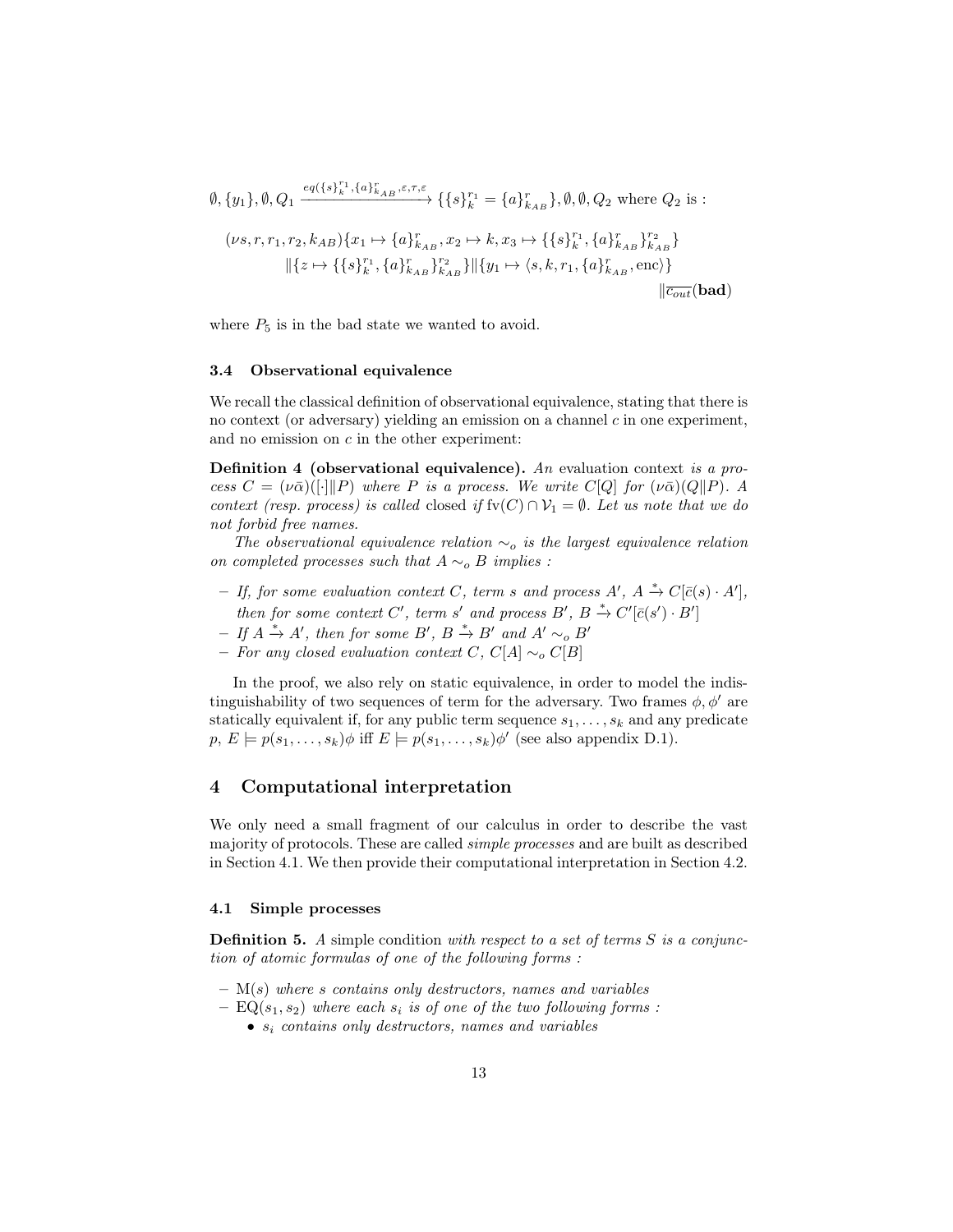•  $s_i$  is a subterm of the a term in S.

We also exclude the case in which  $s_1$  and  $s_2$  are two subterms of the frame.

Let  $\bar{x}$  be a sequence of variable in  $\mathcal{V}_1$ , i a name called pid (the process identifier), and  $\bar{n}$  a sequence of names, S be a set of terms such that fv(S)  $\subseteq \bar{x}$ and fn(S)  $\subseteq$   $\bar{n}$ . We define recursively *basic processes*  $\mathcal{B}(i, \bar{n}, \bar{x}, S)$  as follows.

- $\mathbf{0} \in \mathcal{B}(i, \bar{n}, \bar{x}, S)$
- If  $B \in \mathcal{B}(i, \bar{n}, \bar{x}, S \cup \{s\}), s \in \mathcal{T}(\bar{n}, \bar{x}), \Phi$  is a simple condition with respect to S such that  $fn(\Phi) \subseteq \overline{n}$  and  $fv(\Phi) \subseteq \overline{x}$ , then :

$$
[\Phi \wedge M(s)]\overline{c_{out}}(s).B \qquad \in \mathcal{B}(i,\bar{n},\bar{x},S)
$$

If  $\Phi$  is true, the the process checks if s is well formed and sends it out. – If  $B \in \mathcal{B}(i, \bar{n}, \bar{x}, x, S)$  and  $x \notin \bar{x}$  then

$$
c_{in}(x) \cdot [EQ(\pi_1(x), i)]B \qquad \in \mathcal{B}(i, \bar{n}, \bar{x}, S)
$$

The process checks that it was the intended recipient of the message and processes it.

Basic processes are sequences of inputs and tests followed by an output. Else branches must be trivial. Basic processes are used to build simple processes.

Definition 6. A simple process is obtained by composing and replicating basic processes, hiding some names and variables. Formally it is a process of the following form :

$$
(\nu \bar{n})[(\nu \bar{x}_1, \bar{n}_1 B_1 || \sigma_1) || \cdots || (\nu \bar{x}_k, \bar{n}_k B_k || \sigma_k) ||
$$
  

$$
[(\nu \bar{z}_1, l_1, \bar{m}_1 \bar{c}_{out}(\langle 1, l_1 \rangle) B'_1) || \cdots ||! (\nu \bar{z}_n, l_n, \bar{m}_n \bar{c}_{out}(\langle n, l_n \rangle) B'_n)]
$$

with  $B_j \in \mathcal{B}(i_j, \bar{n} \oplus \bar{n}_j, \bar{x}_j, \emptyset)$ ,  $\text{dom}(\sigma_j) \subseteq \bar{x}_j, B'_j \in \mathcal{B}(l_j, \bar{n} \oplus \bar{m}_j, \bar{z}_j, \{l_j\})$ . Let us note that each replicated process outputs its pid in order to let the adversary communicate with it.

We also assume that for every subterm  $\{t\}_k^v$  occurring in a process, v is a name which occur only in this term and is restricted. We allow several occurrences of the term  $\{t\}_k^v$ . This ensures that the randomness of an encryption is re-used somewhere else.

In what follows, we also assume that no key cycle is generated by the process. This can be ensured by defining a key hierarchy (c.f. appendix B).

#### 4.2 Computational model

As in [CLC08b] each simple process is interpreted as a network of Communicating Turing Machine (CTM), and we can relate each state of a process to a state of the corresponding Turing Machine. We assume that each Turing Machine has an independent random tape. We denote by  $\tau$  the set of random tapes of the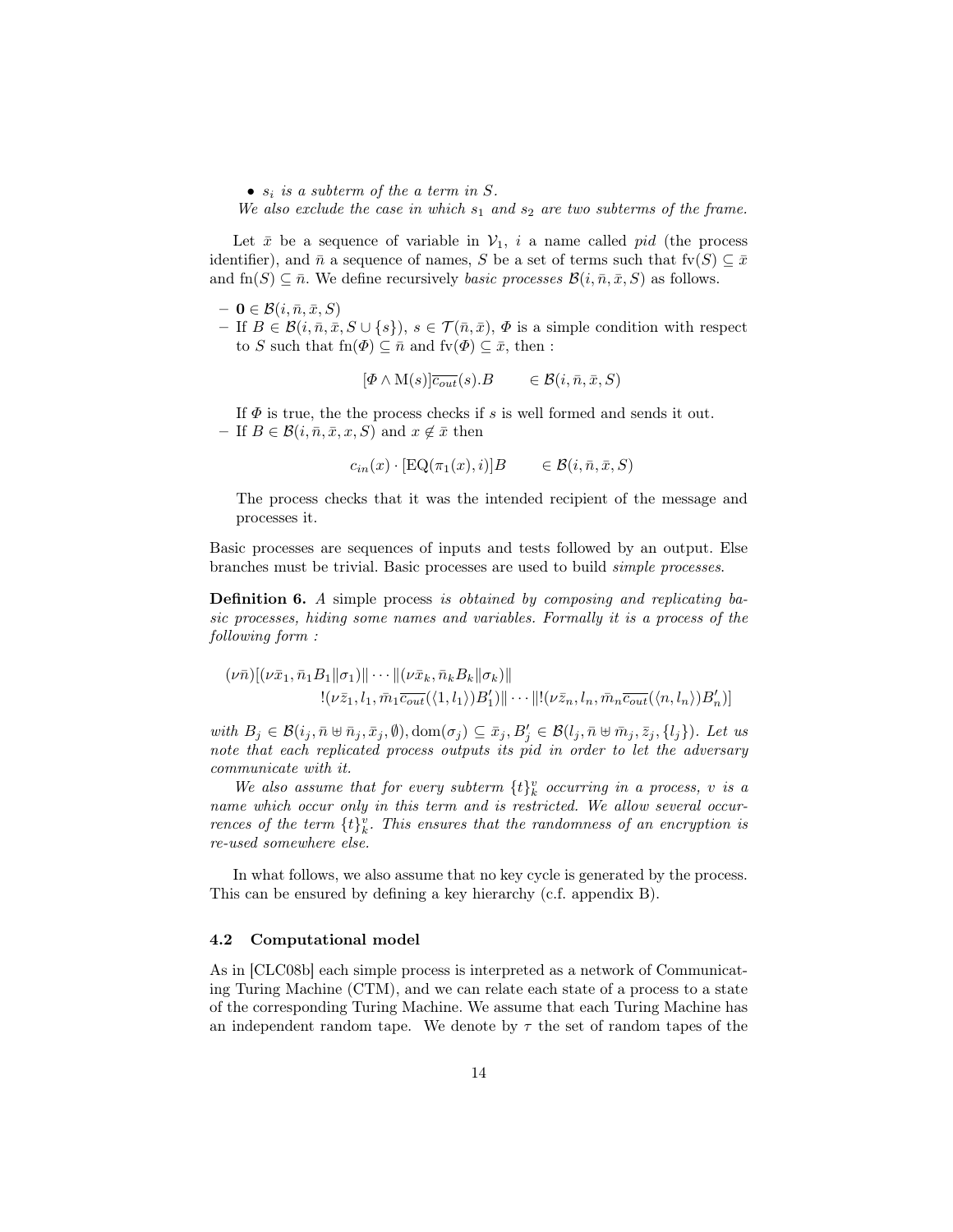machines under consideration. The attacker controls the network: it is a CTM equipped with an additional control tape, that contains the CTM's id that will be used for the next communication. It may perform an internal transition, or a send (resp. receive) action, that copies the contents of its sending (resp.the designated CTM sending) tape to the designated CTM receiving (resp. its receiving) tape. In addition, it may perform a new action, creating a new copy of a machine implementing the replicated process specified on the control tape. We only give the implementation hypotheses here.

The implementation of the symmetric encryption is a joint IND-CPA and INT-CTXT symmetric encryption scheme. Let  $K$  be the key generation algorithm,  $\mathcal E$  the encryption algorithm an  $\mathcal D$  the decryption algorithm. All honest keys are drawn using  $K$  and, for any key k, message m, and randomness r,  $\mathcal{D}(\mathcal{E}(m, k, r), k) = m.$ 

We assume that pairing is non ambiguous and that there are four different tags, one for the pairs, one for the encryptions, one for the keys and one for the honest nonces; every bitstring starts with the tag corresponding to the last constructor used to build it. Dishonest messages need not to be properly tagged. We assume that the symbolic length function  $l$  is such that two terms have the same length if and only if the corresponding bitstrings have the same length. It is easy to build such a function for example if the length of the nonces are proportional to the security parameter  $\eta$ , the computational length of pair is  $|v| |w| = |v| + |w| + a.\eta$  for some a and the length of the encryption is  $|\mathcal{E}(m, k, r)| =$  $|m| + b.\eta$  for some b.

We also need to give the implementation of the predicates used by the simple processes :  $\llbracket M \rrbracket$  is the set of bitstring which are different from  $\perp$ , and  $\llbracket EQ \rrbracket$  is the set pairs of non  $\perp$  identical bitstrings.

Let us note that for simple processes, the computation of the network answer to a request is always in polynomial time. This ensures that if the attacker is a PPT (with an oracle for the process), then running it with the process as oracle is still in polynomial time. We write  $[\![P]\!]_{\eta}^{\tau}$  for the implementation of the simple<br>process  $P$  with sequrity parameter  $n$  and randomness  $\tau$ . We will often write  $A$ process P with security parameter  $\eta$  and randomness  $\tau$ . We will often write  $A_{\tau}$ for the attacker using the random tape specified by  $\tau$ .

### 5 Main result

We show two main results. First, any computational trace is now reflected by a symbolic one, even in the presence of an attacker that dishonestly generates its keys. This allows to transfer all trace-based properties. Second, we show that we can also transfer equivalence-based properties, showing that observational equivalence implies computational indistinguishability.

#### 5.1 Results

Let us start by defining the sequence of the messages exchanged between  $P$  and  $A$ , and what it means for such a trace to be fully abstracted in the process  $P$ .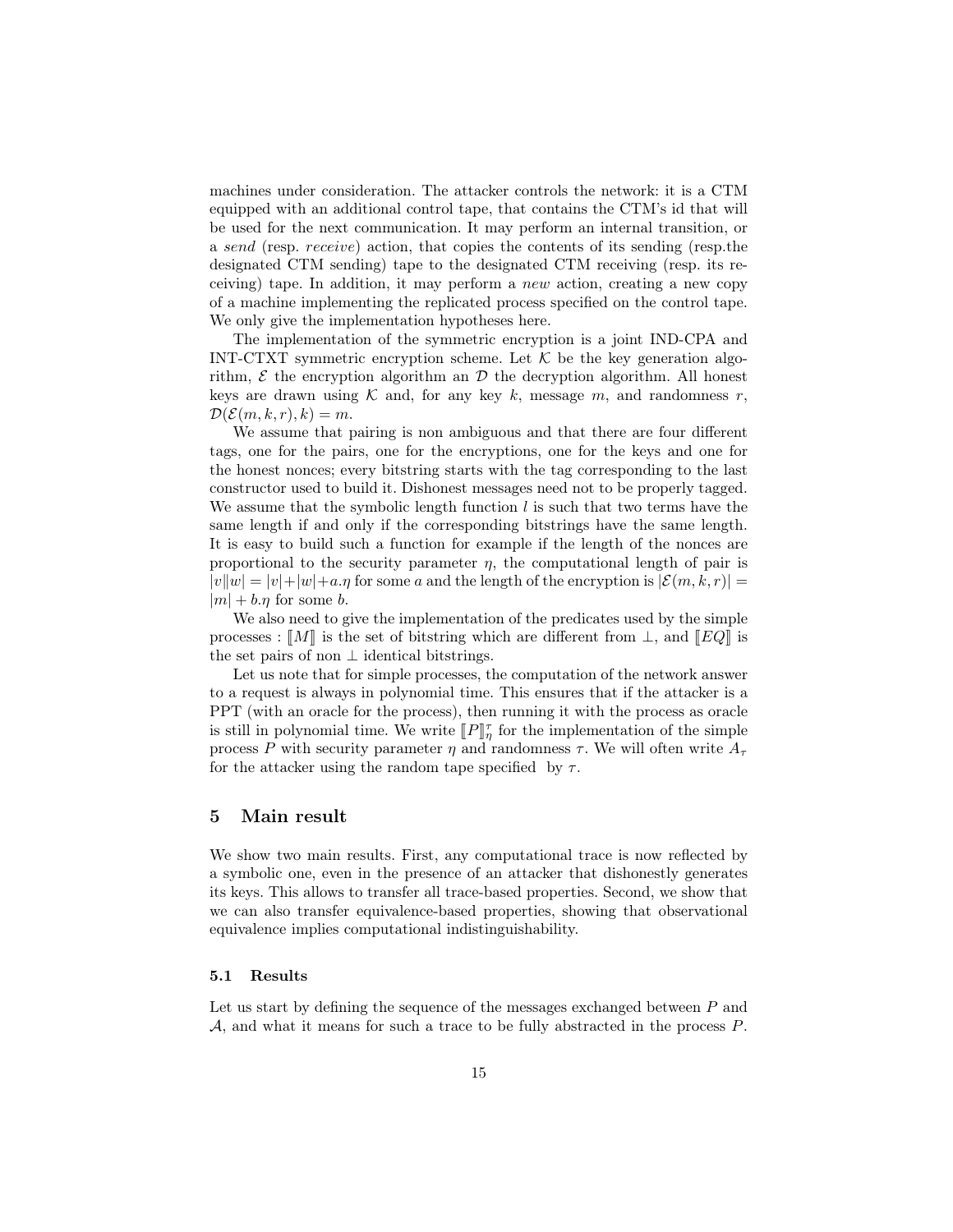Note that, given  $\tau$  and  $\eta$ , the behaviour of A interacting with P, denoted by  $[$ *P* $]$ <sup>*T*</sup><sub>*n*</sub> $|$ *A*<sub>*T*</sub>, is deterministic.

**Definition 7.** Given  $\tau$ , let  $(\gamma_i)$  be the sequence of configurations preceding a send action in the deterministic computation of  $\mathcal{A}_{\tau}$  interacting with  $[P]_{\eta}^{\tau}$ . The execution sequence of  $\mathcal{A}_{\tau} \| \| P \|_{\eta}^{\tau}$  is the sequence  $\gamma_1, L_1 \xrightarrow{m_1} \gamma_2, L_2 \cdots \xrightarrow{m_n} \gamma_n, L_n$ where  $m_i$  is the content of the sending tape in  $\gamma_i$ ,  $L_i = L_{i-1} \cdot m_{i-1} \cdot R_i$  and  $R_i$ is the sequence of contents of the receiving tape along the computation from  $\gamma_{i-1}$ to  $\gamma_i$   $(L_1 = R_1)$ .

Let us now define *symbolic traces* of a process  $P$  as the sequence of terms exchanged with the adversary:

**Definition 8.**  $s = \alpha_1 \cdots \alpha_n$  is a trace of P if  $\emptyset, \emptyset, \emptyset, P \xrightarrow{\alpha_1} E^1, X_w^1, X_c^1, P_1 \xrightarrow{\alpha_2}$  $\cdots \stackrel{\alpha_n}{\longrightarrow} E^n, X_w^n, X_c^n, P_n$  and for all  $i \leq n$  if  $\alpha_i = c_{in}(t_i)$ , then  $P_{i-1} = P' || \phi$  with  $\phi$  a frame and  $\phi \vdash_{E_{i-1}} t_i$ .

The full abstraction property states that a computational execution is the interpretation of some symbolic trace:

Definition 9 (Full abstraction). Let  $\gamma_1, L_1 \stackrel{m_1}{\longrightarrow} \gamma_2, L_2 \cdots \stackrel{m_n}{\longrightarrow} \gamma_n, L_n$  be an execution, s be a trace of P. Let us write  $s = \alpha_1 \cdots \alpha_m$ . Let  $\alpha_{n_1} \cdots \alpha_{n_k}$  be the subsequence of s which are inputs.

s fully abstracts  $\gamma_1, L_1 \xrightarrow{m_1} \gamma_2, L_2 \cdots \xrightarrow{m_n} \gamma_n, L_n$  if  $k = n$  and  $\forall j \leq n$ 

- $-\alpha_{n_j} = c_{in}(t_j)$  and  $[[t_j]]_{\eta}^{\tau} = m_j$
- $-If$   $P \xrightarrow{\alpha_1 \cdots \alpha_{n_{j+1}-1}} E^j$ ,  $X_c^j$ ,  $X_w^j$ ,  $Q^j$   $\|\phi^j \text{ with } Q^j \text{ not containing active substitu.}$ tutions, then
	- $\bullet$   $\llbracket Q^j \rrbracket$  $\pi_{\eta} = \gamma_j$
	- $\begin{aligned} \bullet \ \bar{[\![} \phi_j \cap \{x \mapsto t | t \in \mathcal{T}, x \in \mathcal{V}_1\} ]\!]^\tau_\eta = L_j \end{aligned}$
	- $\forall (s = t) \in E^j, \llbracket s \rrbracket^\tau_\eta = \llbracket t \rrbracket^\tau_\eta$ <br>•  $\forall (s \neq t) \in E^j, \llbracket s \rrbracket^\tau_\eta \neq \llbracket t \rrbracket^\tau_\eta$
	-

A computational trace  $\Gamma$  is fully abstracted if there exists a trace s of the process  $P$  which fully abstracts  $\Gamma$ .

We are now able to give our full abstraction theorem :

**Theorem 1.** Let P be a simple process without key cycles. For every PPT  $\mathcal{A}$ , for every security parameter  $\eta$ , the sequence Messages $(P, \eta, \tau)$  is fully abstracted with overwhelming probability (over  $\tau$ ).

This result ensures that it is sufficient to prove trace properties in our model for them to hold in the computational model. Our second result is the computational soundness of observational equivalence.

**Theorem 2.** Let P and Q be two simple processes without key cycles, such that  $P \sim_o Q$ . Then  $\llbracket P \rrbracket \approx \llbracket Q \rrbracket$ .

This second result allows us to prove any indistinguishability property in our model instead of proving it in a computational setting.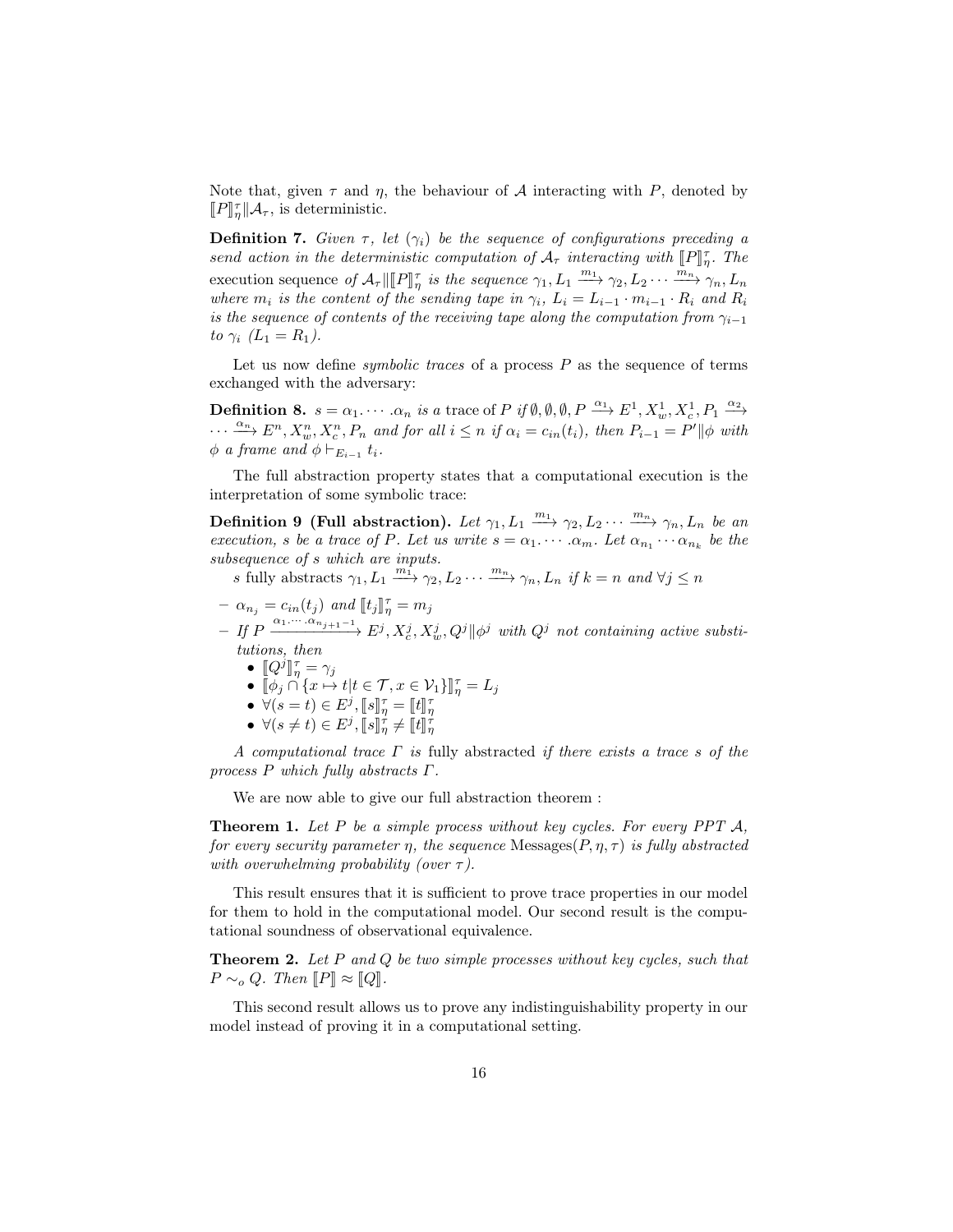

The edge labelled by  $\forall t \cdot t$  is in fact a multiple edge representing the edges t for all t. As well the edge  $\forall u \cdot (\text{dec}(t, k) = u)$  is a multiple edge representing the edge for all u.

Fig. 4. Process execution tree corresponding to the process  $P = c_{in}(x)$ . if  $M(\text{dec}(x, k))$  then  $\overline{c_{out}}(x)$  else  $\overline{c_{out}}(\bot)$  with k dishonest.

#### 5.2 Sketch of proof

The main tool of the proof of Theorem 2 is the use of execution trees. The execution tree of a process is the set of traces of a process organized in a tree. An example is provided in Figure 4. An execution tree is not necessarily the execution tree of a process. This generalization allows to consider transformations on process trees, which would not have being possible directly on processes.

The proof then proceeds in the following steps.

- 1. We show that the observational equivalence of processes transfers to equivalence of process execution trees.
- 2. We then replace all honest encryptions in a process tree by encryption of zeros, showing that the trees are symbolically equivalent.
- 3. If two trees are equivalent, then their computational interpretation are indistinguishable.
- 4. The only result left to prove is that a process is computationally indistinguishable from its process tree. As all the traces are listed in the tree, this amounts in proving Theorem 1. For this, we need to classify the cases in which the full abstraction fails, and we then add these failure cases in the execution trees (this is the originality of our approach with respect to [CLC08b]) and prove that these cases can not be found with a non negligible probability by the adversary given the computational hypotheses.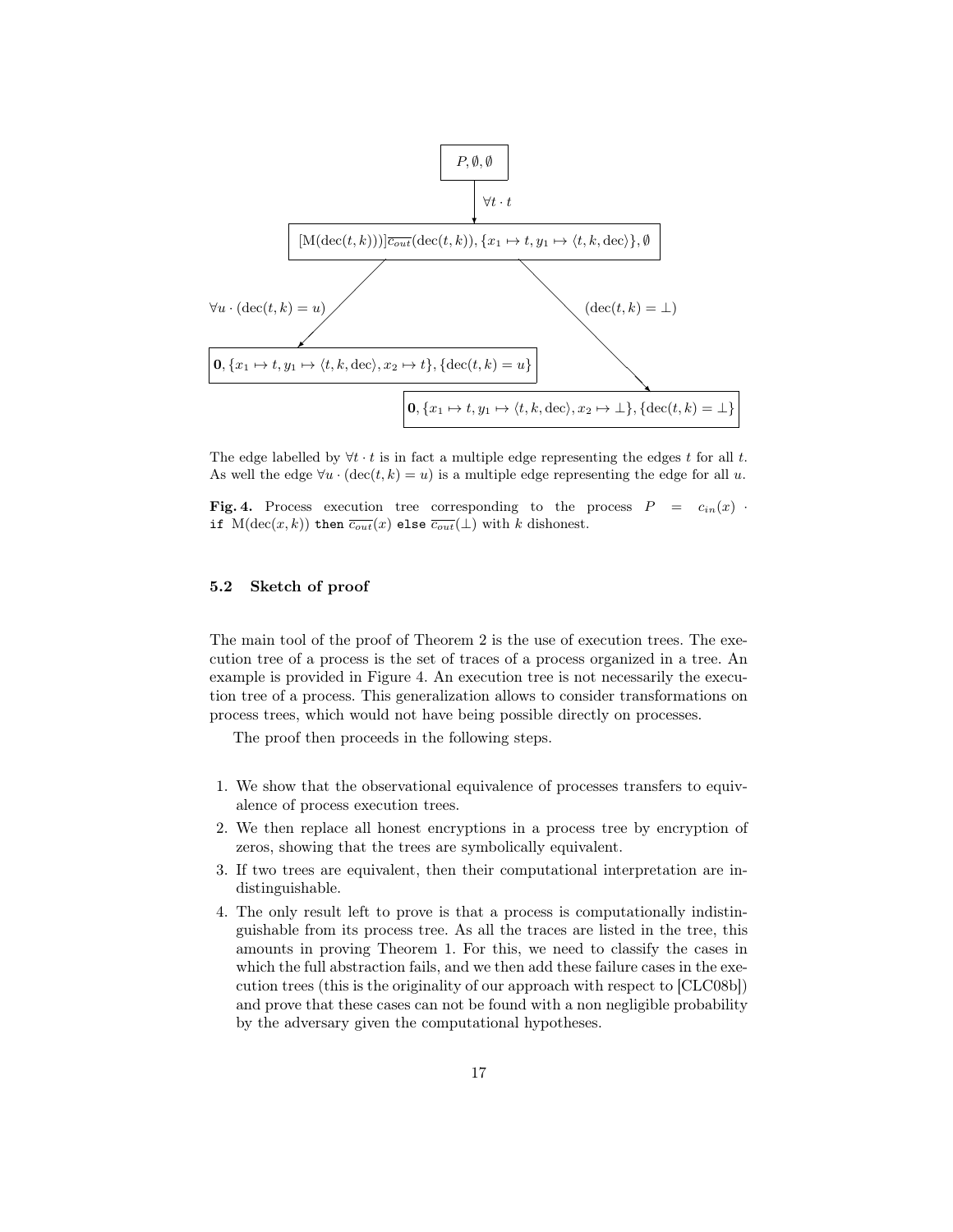### 6 Application

We show how our framework can be used to show the computational security for protocols, even in the case where the attacker can create interesting equalities between ciphertexts using dishonest keys. This section also demonstrates that our symbolic model does not over-approximate too much the behavior of computational attackers: our model is fine enough to complete security proof.

#### 6.1 Specification of the protocol

We describe below a protocol that is designed in such a way that honest participants may indeed use dishonest keys, making the security proof more challenging. The protocols aims at securely transmitting  $s_{AB}$  from B to A. We will use N as a shortcut for  $\{N'\}_{k_N}^{r_N}$  where  $k_N$  is a secret key known only to **A**. We actually simply need  $N$  to be of type cyphertext to make our example more interesting.

$$
\begin{array}{l}\n\mathbf{A} \longrightarrow \mathbf{B} \ k_1, \{\{\{k_2\}_{k_3}\}_{k_1}, N\}_{k_{AB}} \\
\mathbf{B} \longrightarrow \mathbf{A} \ \{\{k_2\}_{k_3}, N\}_{k_{AB}} \\
\mathbf{A} \longrightarrow \mathbf{B} \ \{N, k_3\}_{k_{AB}} \\
\mathbf{B} \longrightarrow \mathbf{A} \ \{s_{AB}\}_{k_2}\n\end{array}
$$

 $k_{AB}$  is a long term shared key between A and B, the keys  $k_1, k_2$ , and  $k_3$  are fresh and N is a fresh "session" nonce.

We first specify this protocol in the applied  $\pi$ -calculus, using a syntax with pattern matching for simplicity reasons. The interpretation is that the protocol checks with M and EQ all the constraints given by the pattern matching. For the sake of clarity, we omit the verifications of process session identifiers. But it would be easy to transform our process into a simple process. Instead of restricting all the names used in N, we simply write  $(\nu N)$  as a shortcut for  $(\nu N', k_N, r_N)$ .

$$
P_A = (\nu k_1, k_2, k_3, N, r_1, r_2, r_3, r_4) \overline{c_{out}}(\langle k_1, \{\{\{k_2\}_{k_3}^{r_1}\}_{k_1}^{r_2}, N\}_{k_A B}^{r_3})\rangle.
$$
  
\n
$$
c_{in}(\{\{k_2\}_{k_3}^{r_1}, N\}_{k_A B}^{r_1}) \cdot \overline{c_{out}}(\{N, k_3\}_{k_A B}^{r_4})
$$
  
\n
$$
P_B = (\nu r_5, r_6) c_{in}(\langle x_1, \{\{x\}_{x_1}^{r_1}, x_N\}_{k_A B}^{r_4}) \cdot \overline{c_{out}}(\{x, x_N\}_{k_A B}^{r_5})\rangle.
$$
  
\n
$$
c_{in}(\{x_N, x_3\}_{k_A B}^{r_4}) \cdot [M(\text{dec}(x, x_3))] \overline{c_{out}}(\{s_{AB}\}_{\text{dec}(x, x_3)}^{r_6})
$$

The process we consider is  $(\nu k_{AB}, s_{AB})!P_B||!P_A$  and the security property we want to prove is as follows. For every  $A$  PPT with an oracle :

$$
Pr(\mathcal{A} \|\left[ (\nu k_{AB}, s_{AB})! P_B \|\!\!\right] P_A] \to s_{AB}) = negl(\eta)
$$

where for a PPT  $M, M \leftarrow m$  stands for M accepts writing m on its output tape.

This a priori not straightforward since introducing dishonest keys allows the attacker to tamper with the normal behavior of the protocol. For example, the adversary can learn any instance of N and can obtain as output  $\{u, k_3^l\}_{k_{AB}}$  where u is any deducible term, with  $k_3^l$  an instance of  $k_3$ . Indeed, once the attacker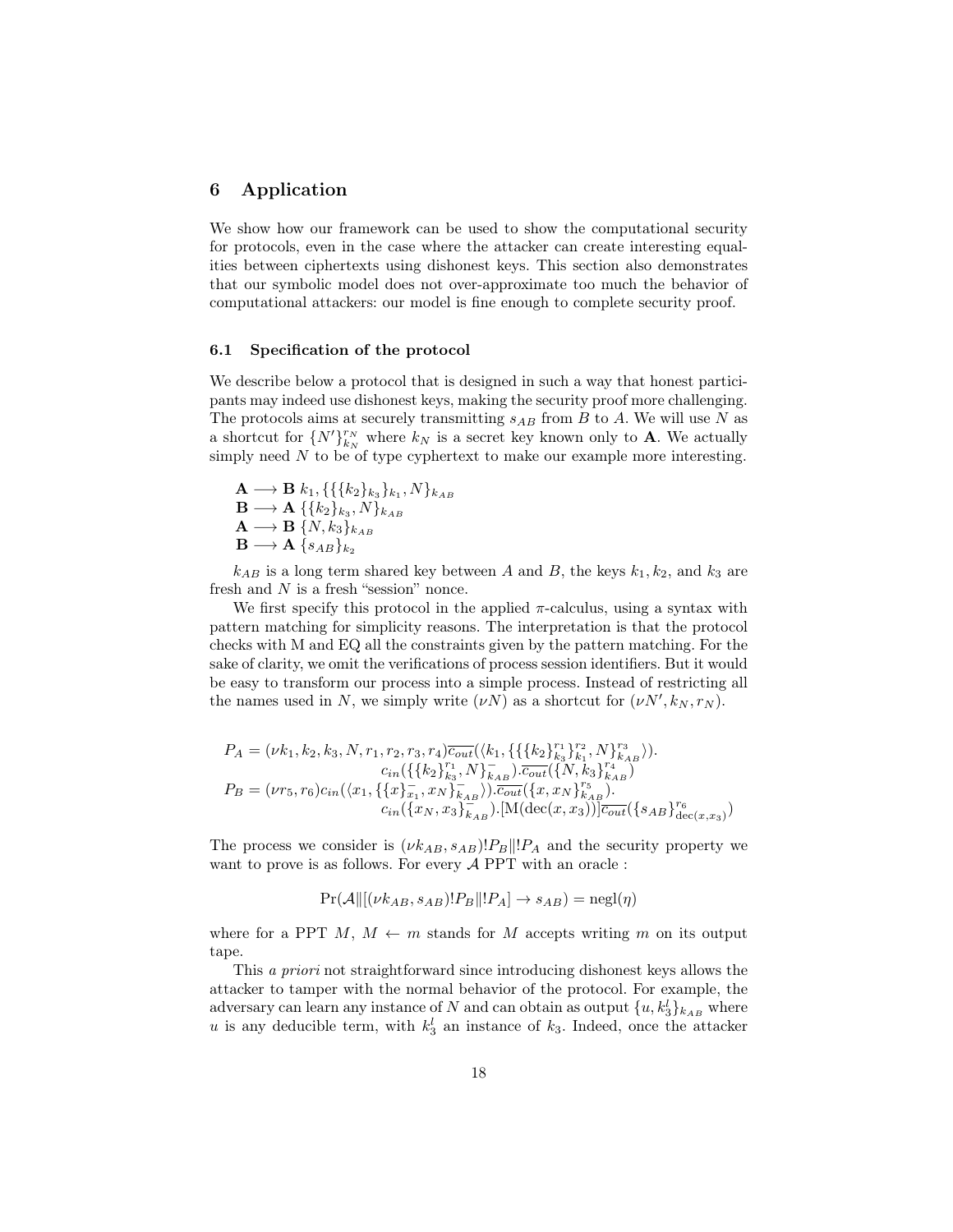knows  $\{N, k_3\}_{k_{AB}}$ , it can forward it to B together with a dishonest key, that is sending  $k_1^*, \{N, k_3\}_{k_{AB}}$ . As explained in Example 4, attempting to decrypt with the dishonest key  $k_1^*$  potentially reveals N to the attacker. Then for any deducible message u, the attacker can forge a dishonest key  $k_2^*$  such that  $\text{dec}(N, k_2^*) = u$ , which allows the attacker to obtain  $\{u, k_3^l\}_{k_{AB}}$  from B.

#### 6.2 Security

Despite the behaviors described in the preceding section, the protocol is secure and we are able to prove it. Applying Theorem 1, it is sufficient to prove weak secrecy in our symbolic model, that is, it is sufficient to prove the following proposition.

**Proposition 1.** The process  $(\nu k_{AB}, s_{AB})!P_B||P_A||c_{in}(x)$ .  $[x = s_{AB}]\overline{c_{error}}$  never emits on channel  $c_{error}$ .

The process  $c_{in}(x)$ .[ $x = s_{AB}$ ]. $\overline{c_{error}}$  serves as a witness, checking whether the intruder is able to emit  $s_{AB}$ . The idea of the proof is that the second component of the pair is only transmitted,so dishonnest keys will not help learning something about it, and the  $k_3$  stays secret, which ensures that  $k_2$  also stays secret. This is formally proved by computing on over-approximation of the messages learned by the attacker. The proof can be found in appendix.

# 7 Conclusion

We designed a symbolic model, for which the observational equivalence is sound, even when the attacker may forge his own keys. We believe that it is the first result on computational soundness considering dishonest keys.

We assumed in this work that the processes do not contain non-trivial conditional branching and no nested replications, but it should not be very hard to extend our results to these cases.

Another issue, that might be the subject of future work, concerns the automatisation of the proofs of observational equivalence, in this new model. It is likely that deducibility constraint solving can be extended to ground equational theories, which is what we need.

# References

- [AF01] M. Abadi and C. Fournet. Mobile values, new names, and secure communication. In Principles of Programming Languages (POPL'01), pages 104–115, 2001.
- [AG99] M. Abadi and A.D. Gordon. A calculus for cryptographic protocols: the spi calculus. Information and Computation, 148(1), 1999.
- [AR00] M. Abadi and P. Rogaway. Reconciling two views of cryptography: the computational soundness of formal encryption. In Int. Conf. on Theoretical Computer Science, volume 1872 of LNCS, 2000.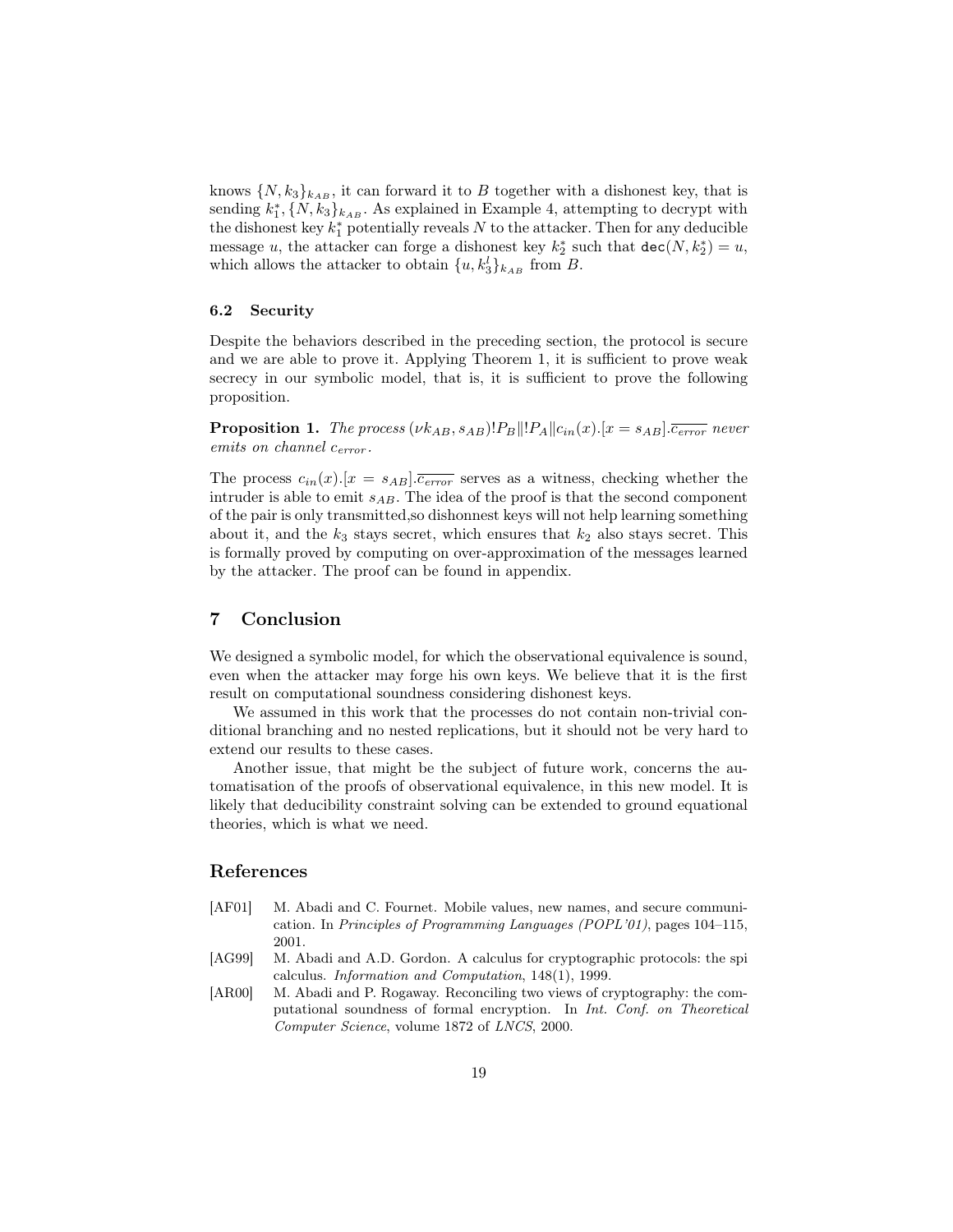- [BHO09] G. Bana, K. Hasebe, and M. Okada. Computational semantics for first-order logical analysis of cryptographic protocols. In LNCS, volume 5458 of Lecture Notes in Computer Science, pages 33–56. Springer, 2009.
- [Bla05] Bruno Blanchet. An automatic security protocol verifier based on resolution theorem proving (invited tutorial). In 20th International Conference on Automated Deduction (CADE-20), Tallinn, Estonia, July 2005.
- [Bla08] Bruno Blanchet. A computationally sound mechanized prover for security protocols. IEEE Trans. on Dependable and Secure Computing, 5(4):193–207, 2008. Special issue IEEE Symposium on Security and Privacy 2006.
- [BP04] M. Backes and B. Pfitzmann. Symmetric encryption in a simulatable dolevyao style cryptographic library. In Proc. IEEE Computer Security Foundations workshop, 2004.
- [BPW03] M. Backes, B. Pfitzmann, and M. Waidner. A composable cryptographic library with nested operations. In Proc. 10th ACM Concerence on Computer and Communications Security (CCS'03), 2003.
- [CC11] H. Comon-Lundh and V. Cortier. How to prove security of communication protocols? A discussion on the soundness of formal models w.r.t. computational ones. In 28th Annual Symposium on Theoretical Aspects of Computer Science (STACS'11), volume 9 of LIPIcs, pages 29-44, 2011.
- [CLC08a] H. Comon-Lundh and V. Cortier. Computational soundness of observational equivalence. In ACM Conf. Computer and Communication Security  $(CCS'08)$ , 2008.
- [CLC08b] H. Comon Lundh and V. Cortier. Computational soundness of observational equivalence. Research Report RR-6508, INRIA, 2008.
- [DY81] D. Dolev and A.C. Yao. On the security of public key protocols. In Proc. IEEE Symp. on Foundations of Computer Science, pages 350–357, 1981.
- [KT09] R. Küsters and M. Tuengerthal. Computational Soundness for Key Exchange Protocols with Symmetric Encryption. In 16th ACM Conference on Computer and Communications Security (CCS 2009), pages 91–100, 2009.
- [MW04] D. Micciancio and B. Warinschi. Completeness theorems for the Abadi-Rogaway language of encrypted expressions. Journal of Computer Security, 2004.
- [RS98] P. Ryan and S. Schneider. An attack on a recursive authentication protocol: a cautionary tale. In Information Processing Letters, volume 65, pages 7–10. 1998.
- [War03] B. Warinschi. A computational analysis of the needham-schroeder(-lowe) protocol. In 16th Computer Science Foundation Workshop (CSFW'03), pages 248–262, 2003.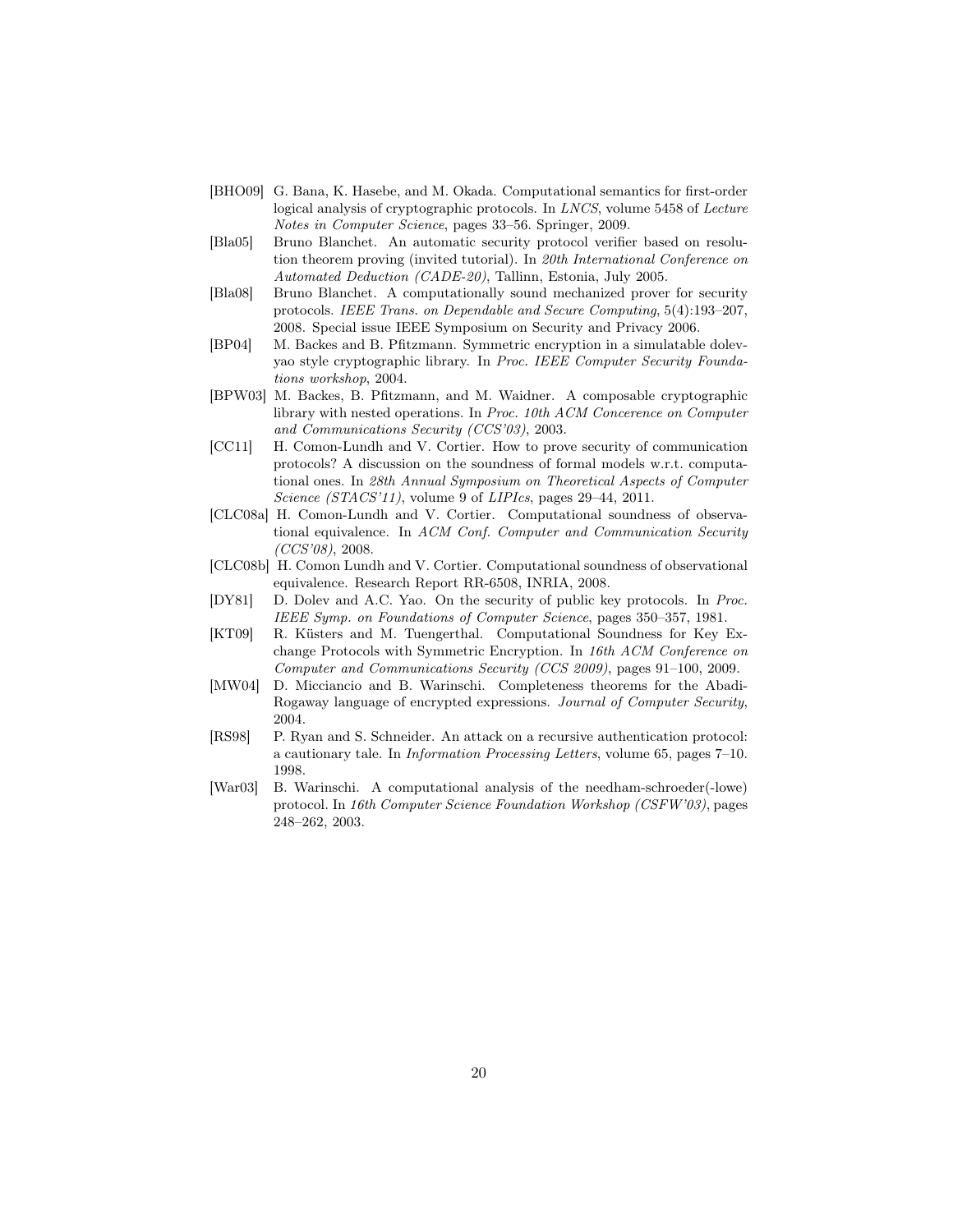# A Rewriting Systems

We assumed that  $E \cup E_0$  can be completed into a convergent rewriting system, that minimizes the number of destructors. Let us precise here this statement and show that the completion can indeed been performed (actually in polynomial time), when  $E$  is a finite set of ground equations (which is what we need:  $E$  is always a finite set of ground equations in localized processes).

**Lemma 1.** Let  $E$  be a finite set of ground equations over the finite alphabet  $A \cup \mathcal{N}$  where  $A = \{\{\_\}$ ,  $\text{dec}(\_,\_\),\langle \_,\_\rangle, \pi_1(\_,\), \pi_2(\_\)$ . We can compute in polynomial time (w.r.t.  $\overline{E}$ , N) a canonical term rewriting system  $\mathcal{R}_E$  such that  $=_{\mathcal{R}}$  is the smallest congruence on ground terms  ${\mathcal{T}}(A\cup {\mathcal{N}})$  that contains  $=_{{E\cup E_0}}.$ 

**Proof sketch:** In a first step, we flatten the equations in  $E$ , introducing a linear number of additional constants  $C_0$ : we may assume w.l.o.g. that equations in E are of one of the following forms:  $f(a_1, a_2) = a, g(a_1) = a, a_1 = a$  where  $f, g, a_1, a_2, a \in A \cup C_0.$ 

We choose then an arbitrary linear ordering  $\geq$  on constants and run a Knuth-Bendix completion procedure w.r.t. a lexicographic path ordering extending the precedence

$$
\mathrm{dec} > \pi_1 > \pi_2 > \{\_\} - \rangle \langle \_\,,\_\rangle > C_0 > \mathcal{N}
$$

Every rule that is eventually generated by this procedure is of one of the forms  $f(a_1, a_2) \to a, g(a_1) \to a, a_1 \to a$  and  $\text{dec}(\lbrace x \rbrace_{a_1}^z, a_2) \to x, \pi_1(\langle x, y \rangle) \to x$ ,  $\pi_2(\langle x, y \rangle) \rightarrow y$ , where  $a_1, a_2, a$  are constants. The only non-trivial overlap is between a rule  $\text{dec}(\{x\}_{a}^{z}, b) \to x$  and a rule  $\{c\}_{a}^{r} \to d$ , which yields  $\text{dec}(d, b) \to c$ , that has the desired form.

Since there are at most a cubic number of such rules, the procedure halts in cubic time.

In addition, if the input set of ground equations  $E$  only contains equations of one of the following forms:

– dec $(u, k) = v$  where  $u, v$  contain only constructors and names and  $k \in \mathcal{K}_1 \cup \mathcal{K}_2$  $-$  {*u*}<sup>*r*</sup><sub>*k*</sub> = *v* where *u*, *v* contain only constructors and names and  $k \in K_1 \cup K_2$ 

then, for any u that does not contain any constant in  $C_0$ ,  $u \downarrow_{E} \in C_0$  iff there is a t containing only constructors and names (and such that key positions are held with elements in  $\mathcal{K}_1 \cup \mathcal{K}_2$  such that  $t \downarrow_E = u \downarrow_E$ . This is simply an invariant in the completion that was sketched in the previous lemma.

In other words: given the type of equations that are added in  $E, E \models M(u)$ iff there is a term  $v$ , built with constructors and names only, using only key names in key positions and such that  $u =_{E \cup E_0} v$ . This is used in a subcase of a proof in the appendix G.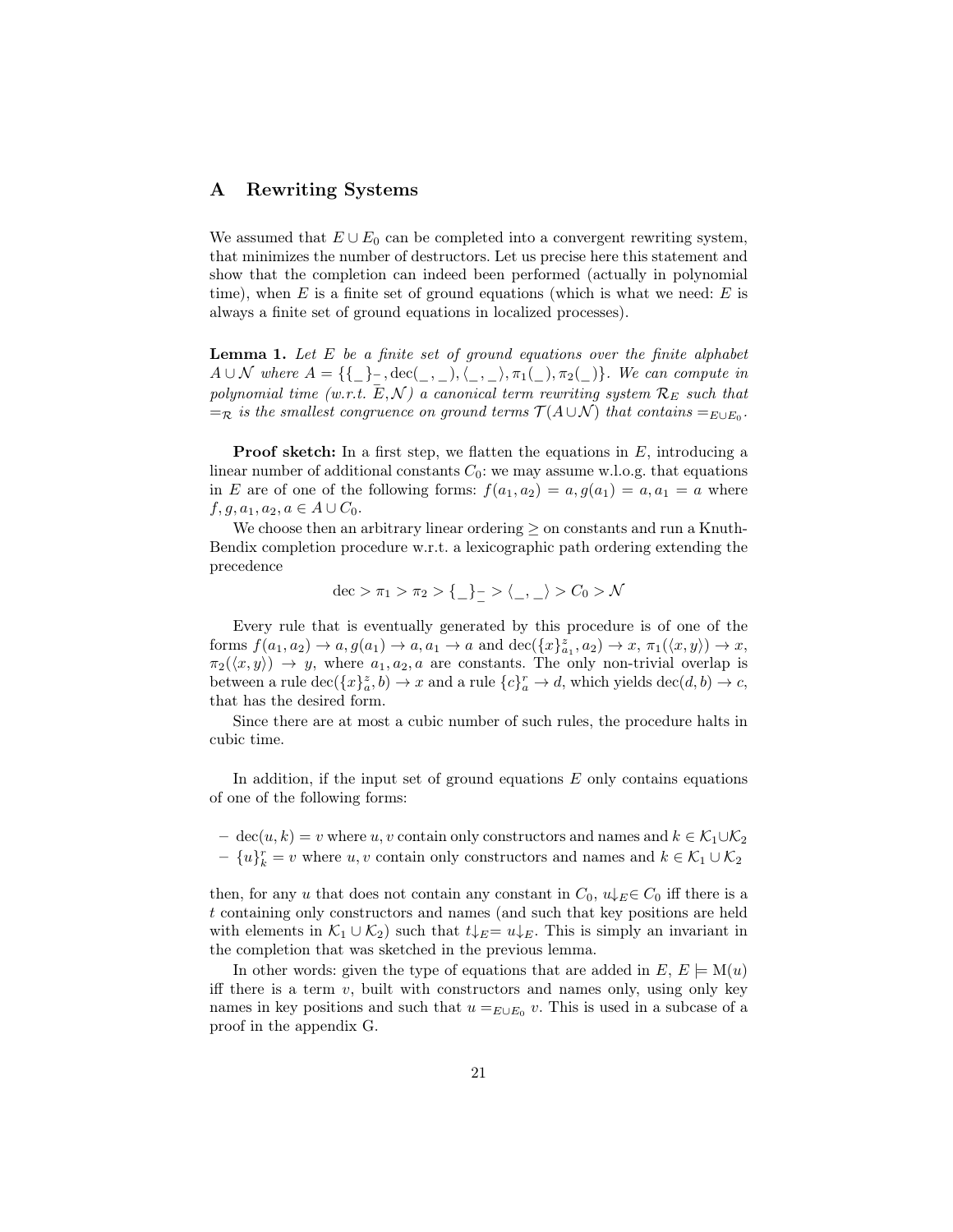### B Key hierarchy

We say that  $u$  is a plaintext subterm of  $t$  if  $u$  appears as a subterm of  $t$  in a position which is not a key position or a randomness position and  $u$  is a name, a constant or a variable. Let us define this more formally :

**Definition 10.** Let us write  $pst(t)$  for the set of plaintext subterms of t, we have : pst $(n) = \{n\}$  if n is a name, a constant or a variable, pst $(\langle t_1, t_2 \rangle)$  $\text{pst}(t_1) \cup \text{pst}(t_2)$  et  $\text{pst}(u)_v^r = \text{pst}(u)$ .

**Example 1** pst $(\langle k_1, \{\{a\}_{k_2}^{r_2}\}_{k_1}^{r_1}) = \{a, k_1\}$ 

We say that  $k$  encrypts  $k'$  in a set of terms  $S$  if  $S$  contains a subterm of the form  $\{u\}_k^r$  such that  $k' \in \text{pst}(u)$ . We say that there is a key cycle in S if there exists  $k_1, \dots, k_n$  such that  $k_{i+1}$  encrypts  $k_i$  for  $1 \leq i \leq n-1$  and  $k_1$  encrypts  $k_n$ .

The usual way to avoid key cycles is to define a key hierarchy. In order to define a key hierarchy we need to explain how renaming is done in processes. This appears mostly in the replication of a process :  $!((\nu n)P) \rightarrow (\nu n)P$ !! $((\nu n)P)$ . We will assume that the name *n* is successively renamed in  $n_1, n_2, n_3, \cdots$ 

**Definition 11.** We say that a simple process  $P$  admits a key hierarchy if there exists a strict order  $\langle$  on the honest key of P such that for every honest key  $k, k'$  in the image of  $\sigma$ , for every evaluation context C, for every process Q such that  $C[P] \stackrel{*}{\rightarrow} Q$  and such that  $\nu \bar{n} \cdot \sigma$  is the frame of Q, then if k encrypts k' in  $\sigma$  then  $k' < k$ .

We note that if there exists a key hierarchy, then no key cycle can be created. We also note that if there exists a key hierarchy, no honest key can be learned by the adversary.

# C computational hypotheses

**Definition 12.** A cryptographic scheme is said IND-CPA if for every non zero polynomial  $P$ , for every  $PPT A$  with a oracle, there exists  $N$  such that for every  $\eta > N$ ,

$$
|\mathbf{Pr}\{k \stackrel{R}{\leftarrow} \mathcal{K}(\eta), r, \bar{r} \stackrel{R}{\leftarrow} U : \mathcal{A}^{\mathcal{O}_k}(0^{\eta}|r) = 1\} -
$$

$$
\mathbf{Pr}\{k \stackrel{R}{\leftarrow} \mathcal{K}(\eta), r, \bar{r} \stackrel{R}{\leftarrow} U : \mathcal{A}^{\mathcal{O}'_k}(0^{\eta}|r) = 1\}| \le \frac{1}{P(\eta)}
$$

With  $\bar{r} = r_1, r_2, \cdots$  the sequence of randomness used by,  $\mathcal{O}_k$  the oracle which on a request x sends out  $\mathcal{E}(x, k, r_i)$  and  $\mathcal{O}'_k$  the oracle which on a request x sends out  $\mathcal{E}(0^{l(x)}, k, r_i)$ .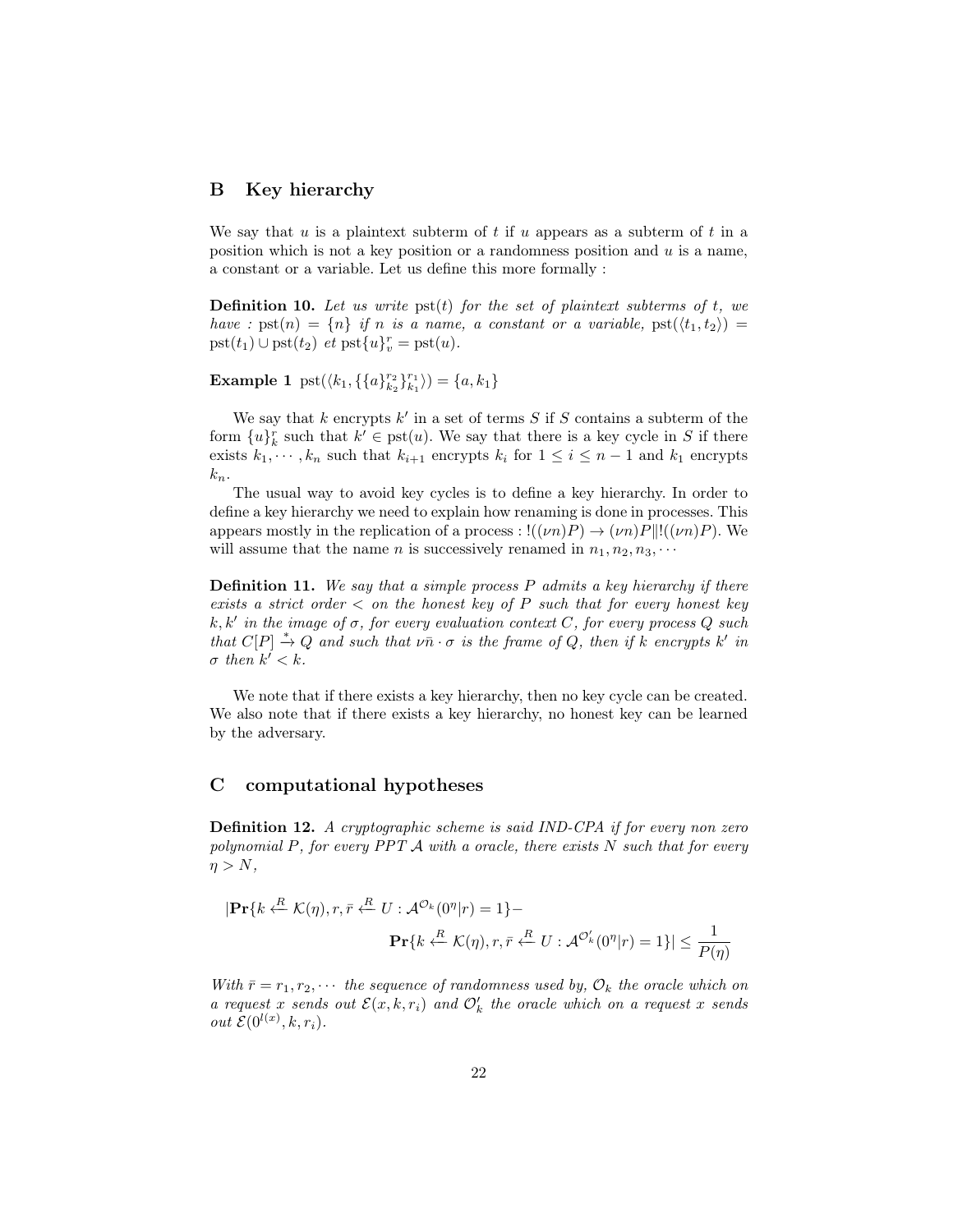**Definition 13.** A cryptographic scheme is said INT-CXT if for every non zero polynomial  $P$ , for every  $PPT\mathcal{A}$  with a oracle, there exists  $N$  such that for every  $\eta > N$ ,

$$
|\mathbf{Pr}\{k \stackrel{R}{\leftarrow} \mathcal{K}(\eta), r, \bar{r} \stackrel{R}{\leftarrow} U : \exists x, r'. \mathcal{A}^{\mathcal{O}_k}(0^{\eta}|r) = \{x\}_k^{r'} \wedge \{x\}_k^{r'} \notin S\}| \leq \frac{1}{P(\eta)}
$$

Where  $S = \{\{x_1\}_{k}^{r_1}, \{x_2\}_{k}^{r_2}, \cdots\}$  is the sequence of answers of the oracle  $\mathcal{O}_k(x_i) = \{x_i\}_k^{r_i}$ 

Let us note that these two hypotheses do not ensure anything on dishonest keys.

### D Trees

#### D.1 Static Equivalence

**Definition 14 (Static equivalence).** Let  $\phi = \nu \bar{n} \sigma$  be a frame, E an equation set. Let p be a predicate,  $s_1, \dots, s_k$  terms. We write  $\phi \vDash_E p(s_1, \dots, s_k)$  if  $s_1, \dots, s_k$  are public and  $E \models p(s_1 \phi, \dots, s_k \phi)$ . We say  $\phi_1 = \nu \bar{n}_1 \cdot \sigma_1$ ,  $E_1$  and  $\phi_2 = \nu \bar{n}_2 \cdot \sigma_2$ ,  $E_2$  are statically equivalent (written  $\phi_1, E_1 \sim \phi_2, E_2$ ) if

1. dom $(\phi_1) = \text{dom}(\phi_2)$ 2.  $\forall s_1, \dots, s_k \in \mathcal{T}, \forall p \in \mathcal{P}. \phi_1 \models_{E_1} p(s_1, \dots, s_k) \Leftrightarrow \phi_2 \models_{E_2} p(s_1, \dots, s_k)$ 

### D.2 Execution trees

Let us define execution trees. Let S be the set of pairs  $\langle i, u \rangle$  of a pid and a term (for the request u to the process i) and equations  $({s}^r_k = v), ({s}^r_k \neq v)$ v),  $(\text{dec}(s, k) = t)$  (for the equalities added by the adversary)

For simplicity reasons, we will write  $t \in \phi$  for a term t and a frame  $\phi$  if  $t \in \phi(\mathcal{V}).$ 

**Definition 15.** An execution tree T is a function from a prefix-closed set  $Pos(T)$ of  $S^*$  (called positions of T) to the triples  $(P, \phi, E)$  with P a process  $\phi = \nu \bar{n} \cdot \mathcal{L}$ and E an equation set. If  $p \in Pos(T)$ , and  $T(p) = (P, \phi, E)$  we write  $\phi = \phi(T, p)$ and  $E = E(T, p)$ . T should satisfy the following constraints:

- $-\forall p,q \in Pos(T)$  if  $p > q$  then  $\phi(T,q) \subseteq \phi(T,p)$ ,  $E(T,q) \subseteq E(T,p)$
- $-\forall p \cdot t \in Pos(T), t \in \phi(T, p \cdot t) \text{ or } t \in E(T, p \cdot t)$
- $-\forall p \cdot t \in Pos(T), \ \phi(T, p) \vdash_{E(T, p)} t$
- $\forall p \in Pos(T) \ t \in E(T, p) \ \text{if and only if } t \in p$
- $-\forall p \cdot t \in Pos(T)$  if t is an equation or a disequation, then  $\text{wf}_{E(T,p)}^{\phi(T,p)}(t)$
- $-\forall p \cdot t, p \cdot u \in Pos(T)$  if  $t =_{E(T,p)} u$  then  $t = u$  (this condition simply ensures that all branches are really different in order to have a deterministic tree)
- $\forall p \in Pos(T)$  there is a finite number of s, k such that  $\exists t, p.(\text{dec}(s, k) = t) \in$  $Pos(T).$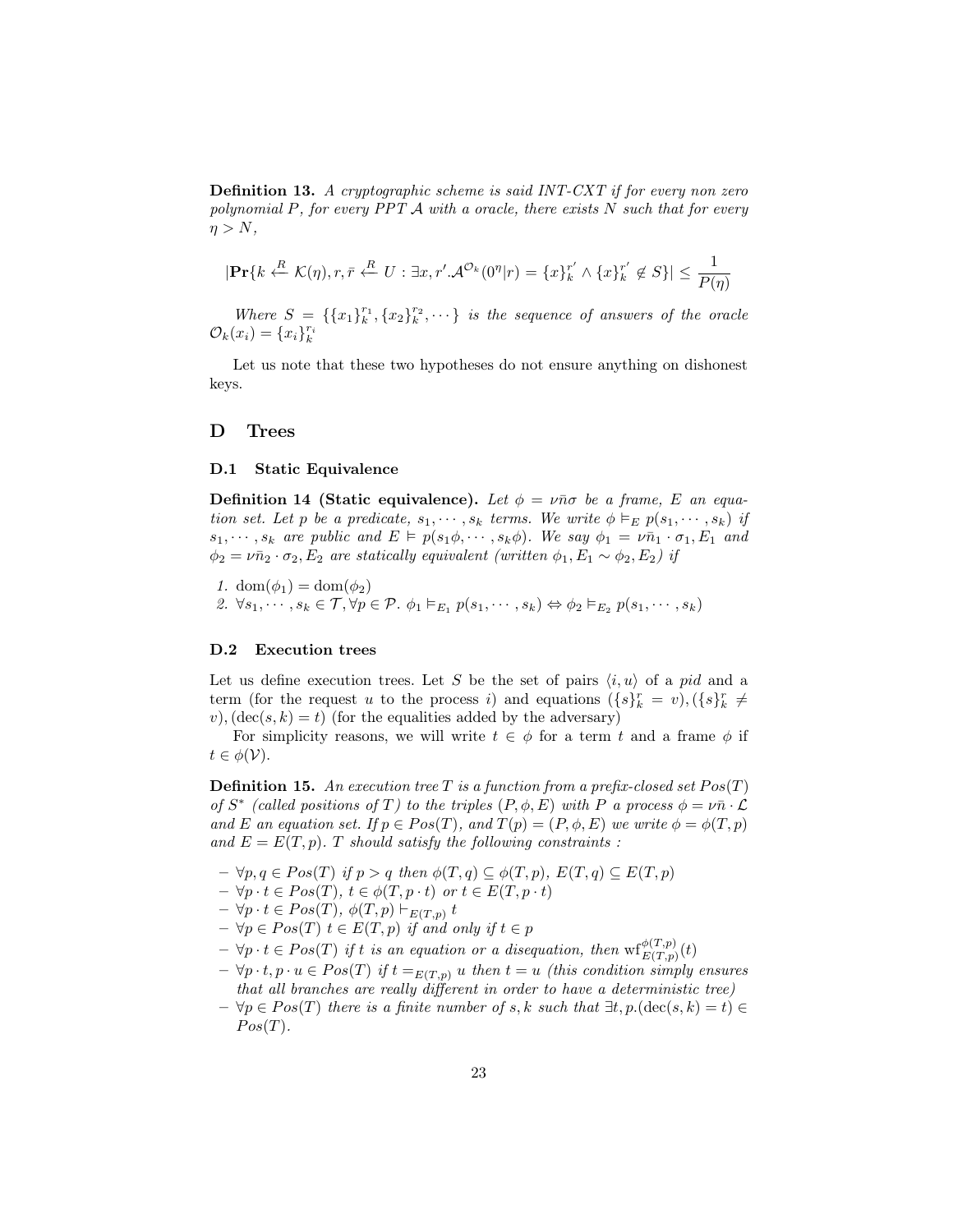- $-\forall p \in Pos(t)$  there is a finite number of  $s, k, r, v$  such that  $p.({s})_k^r = v$   $\in$  $Pos(T)$  or  $p.({s})_k^r \neq v) \in Pos(T)$
- There is no infinite suffix containing only equations
- $-\forall p \in Pos(T)$  if there exists a successor p.t of p such that t is an equation, then for all  $s \in S$  such that  $p.s \in Pos(T)$ , s is an equation

Let us note that process trees are not necessarily finite. They can contain infinite branching and infinite paths. This will not lead to a problem as the number of messages exchanged on the computational side is polynomially bounded.

As we want to prove soundness for observational equivalence, we need to define an observational equivalence on trees.

Definition 16.  $∼$  is the largest equivalence relation on execution trees such that *if*  $T_1$  ∼  $T_2$  then

- $-$  φ(T<sub>1</sub>, ε) ~ φ(T<sub>2</sub>, ε)
- there exists a bijection  $\beta$  from S into itself such that for every size 1 position of  $T_1$  we have  $T_1|_t \sim T_2|_{\beta(t)}$

#### D.3 Process trees

 $T_P$  is the ordered set of all execution of P. Each node of  $T_P$  is labeled by  $(Q, \phi, E)$ where Q is the current state of the process, E the equation set and  $\phi$  the sequence of messages sent or received by  $P$  on the network plus the additional knowledge given to the adversary.

**Definition 17.** Let us define  $T_P$  by induction.

 $T_P(\epsilon) = (P, \emptyset, \emptyset)$ . Let  $p \in Pos(T_P)$ , we write  $T_P(p) = ([E, X_w, X_c, P'], \bar{\nu}\bar{n}']$ .  $\mathcal{L}, E$ 

– Let us consider the case  $X_w = \emptyset$ , in that case  $X_c = \emptyset$ . The only reductions of E,  $X_w$ ,  $X_c$ ,  $P'$  are as follows. A message  $u = \langle l_i, u' \rangle$  is sent to a process of pid  $l_i$ :

$$
P' = \nu \bar{n}, \nu \bar{x} \cdot Q_1^p \|\sigma_1^p\| \cdots \|Q_N^p\|\sigma_N^p\| S
$$

Where  $Q_j^p$  is either **0** or  $c(x_j^p) \cdot P_j^p$ . Then  $q = p \cdot \alpha \in Pos(T_P)$  if  $\alpha = \langle l_i, u \rangle$ ,  $Q_i^p \neq 0$ , and  $\nu n' \cdot \mathcal{L} \vdash_E \alpha$ . Let then  $P_i^p = [\Phi] Q$ . We have

$$
E, \emptyset, \emptyset, P_i^p \|\{x_j^p \mapsto \alpha\} \xrightarrow{\varepsilon} E, Y_w, \emptyset, \varphi \|P_i^p\|\{x_j^p \mapsto \alpha\}
$$

for some  $\varphi$ . In that case,

• If  $Y_w \neq \emptyset$  the adversary should commit on some equations.

$$
T_P(p \cdot \alpha) = ([E, Y_w, \emptyset, \nu \bar{n}, \nu \bar{x} \cdot Q_1^p || \sigma_1^p || \cdots ||
$$
  

$$
P_i^p || \{x_j^p \mapsto \alpha\} || \cdots || Q_N^p || \sigma_N^p || S], \nu \overline{n'} \cdot \mathcal{L} \cdot \alpha \cdot \varphi, E)
$$

where  $\mathcal{L}.\alpha.\varphi$  is  $\mathcal{L}.\alpha.\bar{\gamma}$  where  $\bar{\gamma}$  is the sequence  $\varphi(y_1), \cdots, \varphi(y_n)$  where  ${y_1, \dots y_n}$  is the domain of  $\varphi$  ordered according to the increasing order on  $\mathcal{V}_2$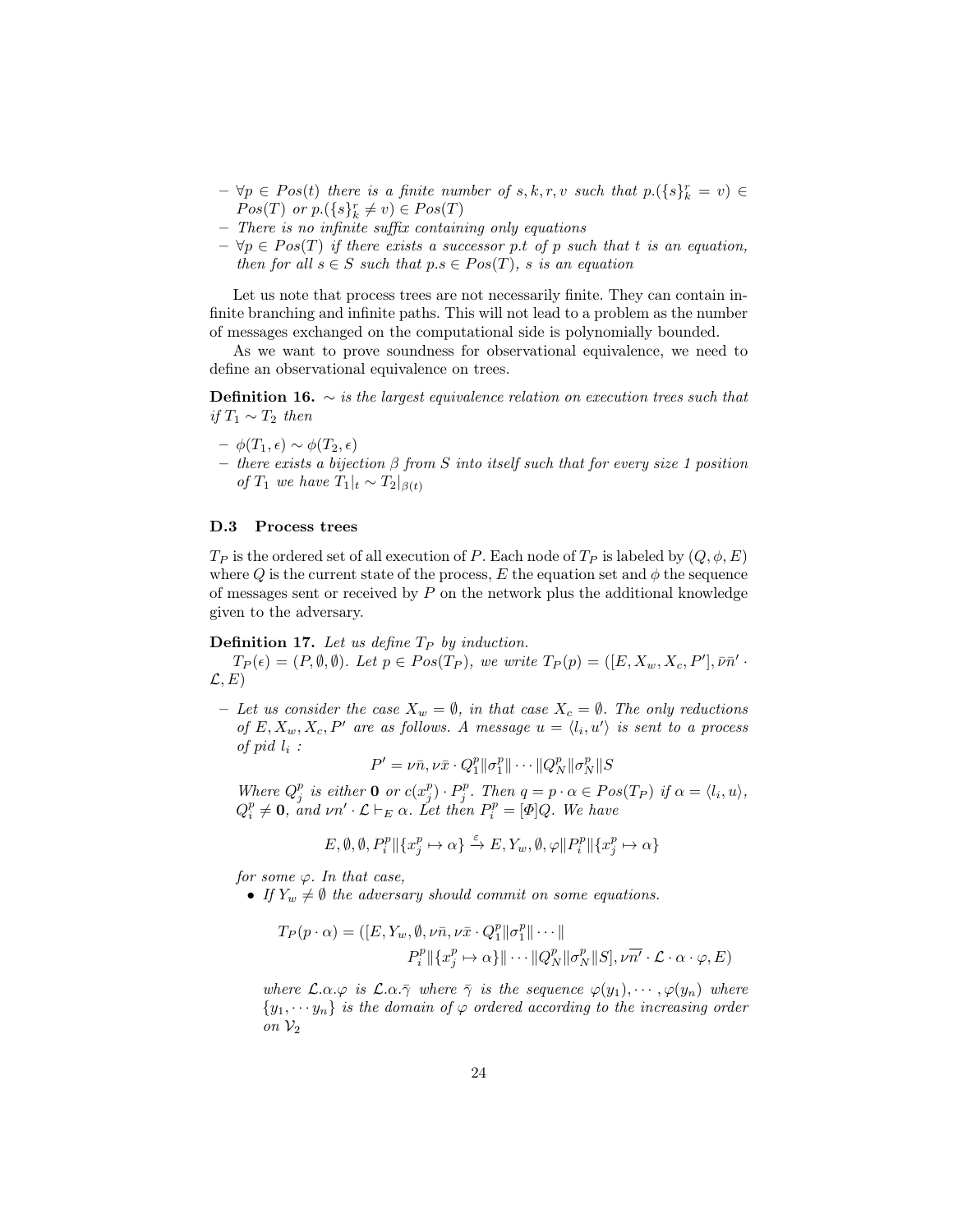• If  $Y_w = \emptyset$  then there are no equations to add and

$$
E, \emptyset, \emptyset, Q_i^p || \sigma_i^p \xrightarrow{c_{in}(\alpha)} \xrightarrow{c_{out}(\alpha_1), \cdots, \overline{c_{out}}(\alpha_n)} E, \emptyset, \emptyset, Q_i^q || \sigma_i^p || \{x_i^p \mapsto \alpha\}
$$

Let us now define  $Q_j^q = Q_j^p$  and  $\sigma_j^q = \sigma_j^p$  for  $j \neq i$ .

$$
T_P(p \cdot \alpha) = ([E, \emptyset, \emptyset, \nu \bar{n}, \nu \bar{x} \cdot Q_1^q || \sigma_1^q || \cdots || Q_N^q || \sigma_N^q || S],
$$
  

$$
\nu \overline{n'} \cdot \mathcal{L} \cdot (\alpha, \alpha_1, \dots, \alpha_n), E)
$$

– Let us now consider the case where  $X_w$  in non empty. The adversary should commit on an equation :

$$
P' = \nu \bar{n}, \nu \bar{x}. \cdot Q_1^p \|\sigma_1^p \|\cdots \| P_i^p \|\cdots \| Q_N^p \|\sigma_N^p \| S
$$

With exactly one  $P_i^p = [\Phi]Q$ . Let us write  $\varphi$  for the maximal frame of  $P'$ . In that case  $p.\alpha \in Pos(T_P)$  if  $\mathrm{wf}^E_{X_w,\varphi_{\mathcal{V}\setminus X_c}}(\alpha)$  (note that  $\alpha$  can be an equation or a disequation). We write  $q = p.\alpha$ .

Let us write  $E, X_w, X_c, P_i^p || \varphi \xrightarrow{eq(\alpha)} \xi \to E \cup {\{\alpha\}, Y_w, Y_c, \phi, P_i^p} || \varphi$ • If  $Y_w \neq \emptyset$ . Defining  $Q_j^q = Q_j^p$  for  $i \neq j$  as previously and  $Q_i^q = P_i^p$ .

$$
T_P(p \cdot \alpha) = ([E \cup \{\alpha\}, Y_w, Y_c, \nu \bar{n}, \nu \bar{x} \cdot Q_1^q || \sigma_1^q || \cdots || Q_N^q || \sigma_N^q || S],
$$
  

$$
\nu \bar{n'} \cdot \mathcal{L} \cdot \alpha \cdot \phi, E \cup {\alpha} \})
$$

• If  $Y_w = \emptyset$ . Let n be maximal such that

$$
E\cup\{\alpha\},\emptyset,\emptyset,P_i^p\xrightarrow{\tau}\xrightarrow{\overline{c_{out}}(\alpha_1),\cdots,\overline{c_{out}}(\alpha_n)}E\cup\{\alpha\},\emptyset,\emptyset,Q_i^q
$$

In that case :

$$
T_P(p \cdot \alpha) = ([E \cup \{\alpha\}, \emptyset, \emptyset, \nu\bar{n}, \nu\bar{x} \cdot Q_1^q || \sigma_1^q || \cdots ||Q_N^q || \sigma_N^q || S],
$$
  

$$
\nu\bar{n'} \cdot \mathcal{L} \cdot \alpha \cdot \phi \cdot (\alpha_1, \cdots, \alpha_n), E \cup \{\alpha\})
$$

– The last case is the case in which we activate a copy of a replicated process in  $S = S_1 || \cdots || S_k$ . In that case  $q = p.new_j \in Pos(T_P)$  with  $1 \leq j \leq k$  if  $X_w = \emptyset.$ 

Let us write  $S_j = \{(\nu \bar{y}, l, \bar{n}_j \overline{c_{out}}(l) \cdot B)$ . We have

$$
T_P(p.new_j) = (E, \emptyset, \emptyset, \nu \bar{n} \nu \bar{x} \nu \bar{y} \nu l \nu \bar{n}_j \cdot Q_1^p || \sigma_1 || \cdots || Q_N^p || \sigma_n || B || S, \nu \bar{n'} \nu \bar{n}_j \cdot \mathcal{L} \cdot l, E)
$$

In order to use this definition, we need the following lemma :

**Lemma 2.** Let P and Q be simple processes. If  $P \sim_o Q$  then  $T_P \sim T_Q$ .

*Proof.* Assume that  $T_P \nsim T_Q$ , and let us build a context which distinguishes between  $P$  and  $Q$ . First of all, we will construct, by induction on the length of  $p \in \text{Pos}(T_P)$  a family of one to one functions  $\beta_p$  such that :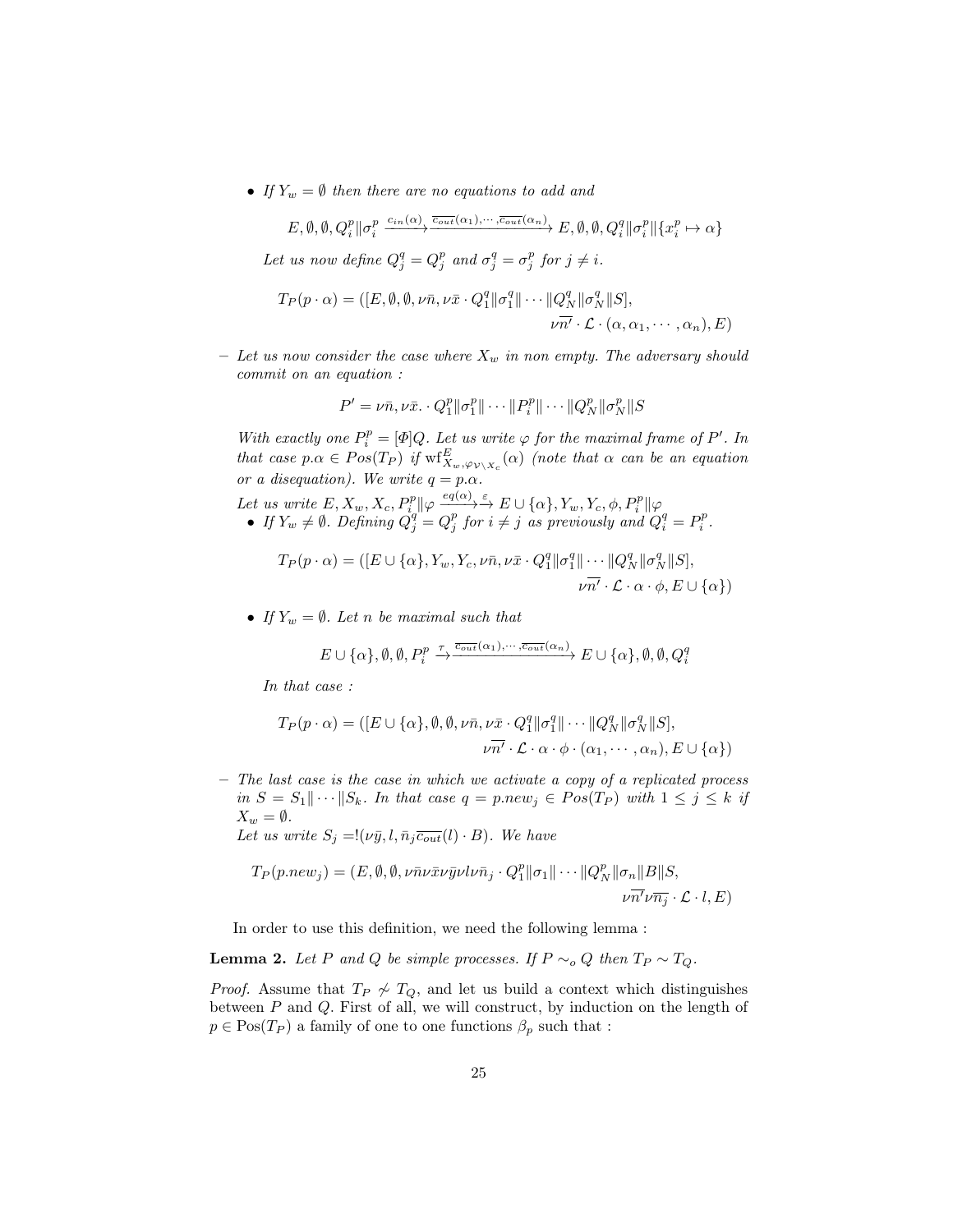- if  $\beta_p$  is defined, then, for any  $q < p, \beta_q$  is defined. We define inductively B by  $B(p,\alpha) = B(p).\beta_p(\alpha)$ .
- if  $β_p$  is defined, then, for any  $q ≤ p, φ(T_P, q) ∼ φ(T_Q, B(q))$
- either  $\phi(T_P, p)$  ≁  $\phi(T_Q, B(p))$ , then  $\beta_q$  is undefined for  $q \geq p$
- or  $β<sub>q</sub>$  is defined for all  $q < p$  and  $φ(T<sub>p</sub>, p) ∼ φ(T<sub>Q</sub>, B(p))$ , in which case  $β<sub>p</sub>$  is defined and  $T_P|_p \not\sim T_Q|_{B(p)}$  implies that, for some  $\alpha$ ,  $T_P|_{p,\alpha} \not\sim T_Q|_{B(p,\alpha)}$ .

Let us now build  $\beta_p$ .

- $-$  If β is defined on any strict prefix of p and  $T_P|_p \sim T_Q|_{B(p)}$ , we use the definition of ∼: there is a one to one function  $\beta_p$  such that, for every  $p.\alpha \in$  $Pos(T_P), T_P|_{p,\alpha} \sim T_Q|_{B(p),\beta_p(\alpha)}$
- If β is defined on any strict prefix of p and  $T_P|_p \not\sim T_Q|_{B(p)}$  and  $\phi(T_P, p) \sim$  $\phi(T_Q, B(p))$ , we define  $\beta_p$  as follows : let  $\phi(T_P, p) = \nu \overline{n}_1 \cdot \sigma_1^p$ ,  $E(T_P, p) = E_1$ and  $\phi(T_Q, B(p)) = \nu \bar{n}_2 \dot{\sigma}_2^p$ ,  $E(T_Q, B(p)) = E_2$ 
	- if for all  $\alpha$  such that  $p.\alpha \in Pos(T_P)$  we have  $\alpha$  is a term, then, by definition,  $\sigma_1^p \vdash_{E_1} \alpha$ , then there is a term  $t_\alpha$  such that  $fn(t_\alpha) \cap \bar{n}_1 = \emptyset$ and  $E_1 \vDash t_\alpha \sigma_1^p = \alpha$ . We let  $\beta_p(\alpha) = t_\alpha \sigma_2^p$ . Let us now show that  $\beta_p$  is one to one from  $\mathcal{T}(\mathcal{N})/ =_{E_1}$  to  $\mathcal{T}(\mathcal{N})/ =_{E_2}$ . If  $\beta_p(\alpha) =_{E_2} \beta_p(\alpha')$  then there are two term t and u, such that  $E_2 \vDash t\sigma_2^p = u\sigma_2^p$  and  $E_1 \vDash t\sigma_1^p =$  $\alpha \wedge u \sigma_2^p = \alpha'$ . Since  $\phi(T_P, p), E_1 \sim \phi(T_Q, B(p)), E_2$  and equality is in our set of predicates we have  $E_1 \models \alpha = \alpha'$ .
	- if for all  $\alpha$  such that  $p.\alpha \in Pos(T_P)$  we have  $\alpha = (\alpha_1 = \alpha_2)$  is an equation, then, by definition,  $\sigma_1^p \vdash_{E_1} \alpha_1, \alpha_2$ . There are two terms  $t_{\alpha}, u_{\alpha}$ such that  $\text{fn}(t_{\alpha}, u_{\alpha}) \cap \bar{n}_1 = \emptyset$  and  $E_1 \models t_{\alpha} \sigma_1^p = \alpha_1 \wedge u_{\alpha} \sigma_1^p = \alpha_2$ . We let  $\beta_p(\alpha) = t_\alpha \sigma_2^p - u_\alpha \sigma_2^p$ . As previously,  $\beta_p$  is one to one.

This concludes the construction of the family  $\beta_p$ .

As  $T_P \nsim T_Q$  there is a minimal position p where  $\beta_p$  is undefined. Let  $p =$  $p_1 \alpha, p_2 = B(p_1)$ .  $\alpha$  can not be a constant new<sub>j</sub> since, in that case,  $\nu \bar{n}_1 \mathcal{L}_1, E_1 =$  $\phi(T_P, p_1), E(T_P, p_1) \sim \phi(T_P, p_2), E(T_P, p_2) = \nu \bar{n}_2 \cdot \mathcal{L}_2, E_2$  implies  $\nu \bar{n}'_1 \cdot \mathcal{L}_1 I_1, E_1 \sim$  $\nu \bar{n}'_2 \mathcal{L}_2 \mathcal{L}_2 \mathcal{L}_2$  and then rewriting the previous relation, we have :

 $\phi(T_P, p_1.\texttt{new}_j), E(T_P, p_1.\texttt{new}_j) \sim \phi(T_P, p_2.\texttt{new}_j), E(T_P, p_2.\texttt{new}_j)$ 

A direct consequence of the definition of the process execution trees is that at each position  $p$ , the equation set of the process  $Q$  labelling the tree at position  $p$ is equal to the equation set  $E(T_P, p)$  and the set of restricted names of  $\phi(T_P, p)$ is equal to the set of restricted names of Q. It also follows that at each position the tree accepts term if and only if the process accepts terms.

Let us also note that if two sequences  $l_1 \cdots l_n$  and  $m_1 \cdots m_n$  are statically equivalent, if  $l_i$  stores knowledge obtained from tests (results from the rule ( $R (Add)$ ) the  $m_i$  also does as the constants enc and dec exist only at this type of positions.

Let us define

 $-T_P(p_1)=(E_1, X_{w,1}, X_{c,1}, P_1), \nu\bar{n}_1.\mathcal{L}_1, E_1$  $-T_Q(p_2)=(E_2, X_{w,2}, X_{c,2}, P_2), \nu\bar{n}_2.\mathcal{L}_2, E_2$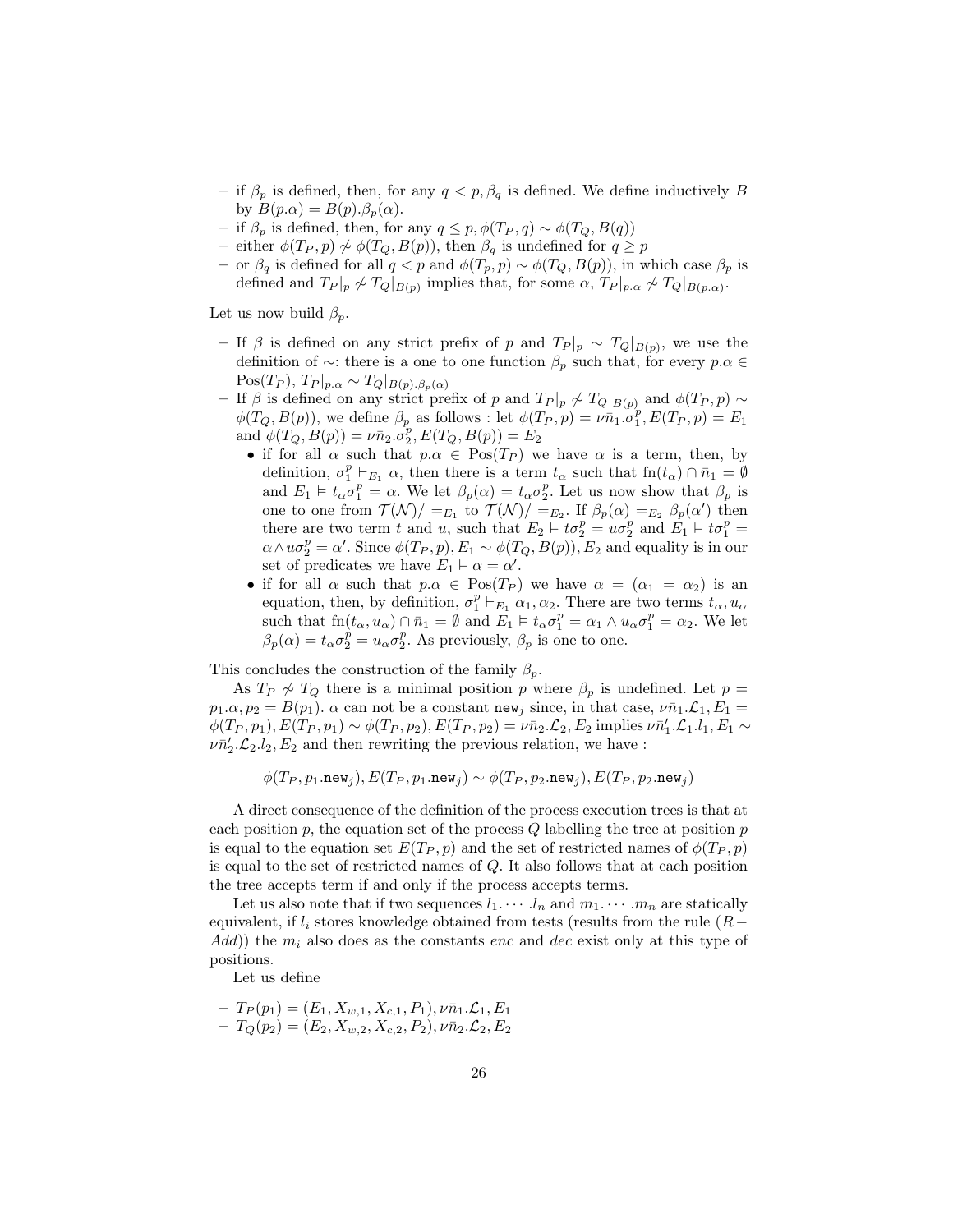and, if 
$$
X_{w,1} = X_{c,1} = \emptyset
$$
:  
\n
$$
P_1 = (\nu \bar{n}_1' \nu \bar{x}_1) Q_1 ||\theta_1^1 || \cdots ||Q_N|| \theta_N^1 ||S_1 \text{ where } Q_i \equiv c_{in}(x_i).Q_i'
$$
\n
$$
- E_1, \emptyset, \emptyset, Q_i \xrightarrow{c_{in}(\alpha)} \xrightarrow{c_{out}(\alpha_1), \cdots, c_{out}(\alpha_m)} E_1, Y_w, \emptyset, Q_i'' ||\theta_i^1 || \{x_i \mapsto \alpha\} || \{Y_w \mapsto \bar{\gamma}\}
$$
\nwhere *m* is maximal.  
\n
$$
- \phi(T_P, p_1.\alpha) = \nu \bar{n}_1' . \mathcal{L}_1 \cdot (\alpha, \bar{\gamma}, \alpha_1, \cdots, \alpha_m)
$$
\n
$$
- P_2 = (\nu \bar{n}_2 \nu \bar{x}_2) R_1 ||\theta_1^2 || \cdots ||R_N ||\theta_N^2 || S_2 \text{ where } R_j \equiv c_{in}(z_j).R_j'
$$
\n
$$
- E_2, \emptyset, \emptyset, R_j \xrightarrow{c_{in}(\beta_{p_1}(\alpha))} \xrightarrow{c_{out}(\alpha_1'), \cdots, c_{out}(\alpha_m')}
$$
\n
$$
E_2, Y_w', \emptyset, R_j'' ||\theta_j^2 || \{z_j \mapsto \beta_{p_1}(\alpha)\} || \{Y_w' \mapsto \bar{\gamma}'\}
$$

where  $m'$  is maximal.

 $- φ_1, E_1 = ν\bar{n}_1. \mathcal{L}_1, E_1 ∼ ν\bar{n}_2. \mathcal{L}_1, E_2 = φ_2, E_2$ 

or, if 
$$
X_{w,1} \neq \emptyset
$$
:

$$
P_1 = (\nu \bar{n}_1 \nu \bar{x}_1) Q_1 \|\theta_1^1\| \cdots \|\mathcal{Q}_N\|\theta_N^1\| S_1 \text{ where } Q_i \equiv [\Phi_1] Q_i'
$$
  
\n
$$
= E_1, X_{w,1}, X_{c,1}, Q_i \xrightarrow{eq(\alpha)} \xrightarrow{c_{out}(\alpha_1), \cdots, c_{out}(\alpha_m)} E_1 \cup \{\alpha\}, Z_w, Z_c, Q_i'' \|\theta_i^1\| \{Y_w \tilde{\gamma}\}
$$
  
\nwhere *m* is maximal.  
\n
$$
- \phi(T_P, p_1.\alpha) = \nu \bar{n}'_1 \mathcal{L}_1 \cdot (\alpha, \bar{\gamma}, \alpha_1, \cdots, \alpha_m)
$$
  
\n
$$
- P_2 = (\nu \bar{n}_2 \nu \bar{x}_2) R_1 \|\theta_1^2\| \cdots \|R_N \|\theta_N^2\| S_2 \text{ where } R_j \equiv [\Phi_2] R_j'
$$
  
\n
$$
- E_2, X_{w,2}, X_{c,2}, R_j \xrightarrow{eq(\beta_{p_1}(\alpha))} \xrightarrow{c_{out}(\alpha'_1), \cdots, c_{out}(\alpha'_m')}
$$
  
\n
$$
E_2 \cup \{\beta_{p_1}(\alpha)\}, Z_w', Z_c', Q_i'' \|\theta_j^2\| \{Y_w'\tilde{\gamma}'\}
$$

where  $m'$  is maximal.

We first build a process  $I_{p_1}$  with free variables  $\tilde{x} = (z_1, \dots, z_M)$  where  $(z_1, \dots, z_M)$  is the range of the canonical subsitution associated with the list  $\mathcal{L}_1$  (and  $\mathcal{L}_2$ ), such that

$$
E_1, \emptyset, \emptyset, I_{p_1} \| (\nu \bar{n}'_1 \mathcal{L}_1) \| P_1 \xrightarrow{*} \bar{c}(a) . I_1
$$

while for any  $I_2$ 

$$
E_2,,\emptyset,\emptyset,I_{p_1}\|(\nu\bar{n}'_2\mathcal{L}_2)\|P_2\nrightarrow{\ast}\bar{c}(a).I_2
$$

or its converse.

Let us write  $Y_w = \{y_1, \dots, y_q\}$  and  $Y'_w = \{y_1, \dots, y_{q'}\}$ Since  $\Phi(T_P, p_1 \ldots), E(T_P, p_1 \ldots) \nsim \Phi(T_P, p_2 \ldots, \beta_{p_1}(\alpha)), E(T_P, p_2 \ldots, \beta_{p_1}(\alpha)),$  either

 $m \neq m'$ , or  $q \neq q'$  or there is a test distinguishing the two frames. Let us assume that  $m > m'$  (possibly exchanging the processes)

$$
I_{p_1} = \begin{cases} \nu \bar{x} . \bar{c_{in}}(t_{\alpha}) . c_{out}(x_1) . \cdots . c_{out}(x_m) . \bar{c}(a) \text{ if } \alpha \text{ is a term} \\ \nu \bar{x} . eq(t_{\alpha} = u_{\alpha}) . c_{out}(x_1) . \cdots . c_{out}(x_m) . \bar{c}(a) \text{ if } \alpha \text{ is an equation} \end{cases}
$$

such that  $\text{fn}(I_{p_1}) \cap \bar{n}'_1 = \emptyset$  following from  $\text{fn}(t_\alpha, u_\alpha) \cap \bar{n}'_1 = \emptyset$ . Let us now assume  $q' > q$  (possibly exchanging the processes)

$$
I_{p_1} = \begin{cases} \nu \bar{x} . \bar{c_{in}}(t_\alpha) . [M(x_1) \wedge \cdots \wedge M(x_m)] \bar{c}(a) \text{ if } \alpha \text{ is a term} \\ \nu \bar{x} . eq(t_\alpha = u_\alpha) . [M(x_1) \wedge \cdots \wedge M(x_m)] \bar{c}(a) \text{ if } \alpha \text{ is an equation} \end{cases}
$$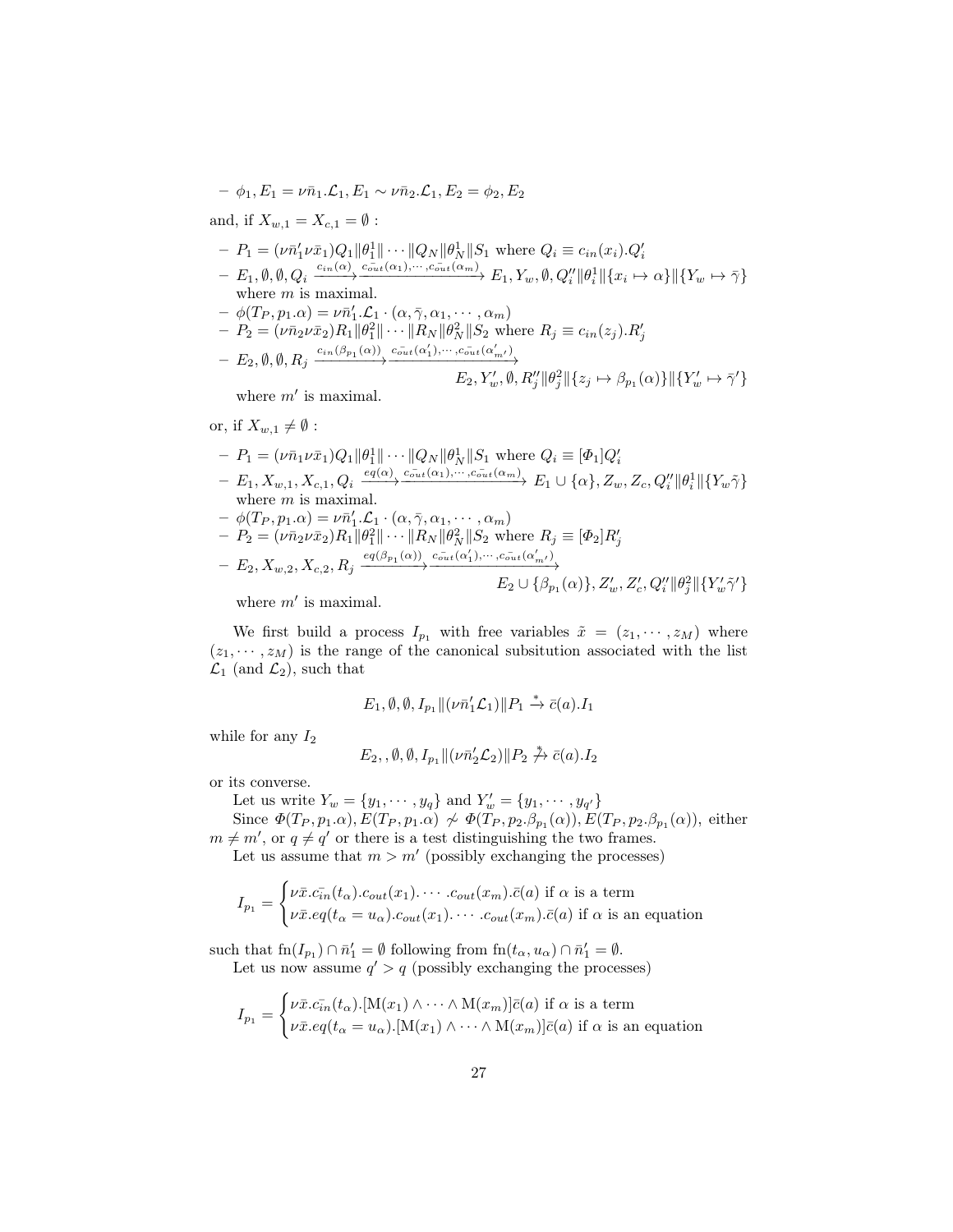such that  $\text{fn}(I_{p_1}) \cap \bar{n}'_1 = \emptyset$  following from  $\text{fn}(t_\alpha, u_\alpha) \cap \bar{n}'_1 = \emptyset$ .

If  $m = m'$  and  $q = q'$ , there are term  $u_1, \dots, u_n$  such that  $fn(u_i) \cap (n'_1 \cup n'_2) = \emptyset$ and a predicate symbol p such that  $\sigma_1, E_1 \models p(u_1, \dots, u_n)$  while  $\sigma_2, E_2 \not\models$  $p(u_1, \dots, u_n)$  (possibly exchanging the processes), if  $\sigma_1, \sigma_2$  are the canonical substitutions associated with lists  $\mathcal{L}_1 \cdot (\alpha, \alpha_1, \dots, \alpha_m)$  and  $\mathcal{L}_2 \cdot (\beta_{p_1}(\alpha), \alpha'_1, \dots, \alpha'_m)$ . We build  $I_{p_1}$  as follows (we will only give the case where  $\alpha$  is a term, the equation case is similar), using p to distinguish  $P_1$  and  $P_2$ 

$$
I_{p_1} = (\nu \bar{x}) c_{in}^{-}(t_{\alpha}) \cdot c_{out}(z_{M+q+1}) \cdot \cdots \cdot c_{out}(z_{M+q+m}) \cdot [p(u_1, \dots, u_n)] \bar{c}(a)
$$

We have distinguished the processes at positions  $p_1$  and  $p_2$ , we now need to move up along the paths  $p_1, p_2$  in order to distinguish the processes P and Q. For every prefix  $q$  of  $p_1$ , let

$$
T_P(q) = (P_{1,q}, \nu \overline{n'_{1,q}}, \mathcal{L}_{1,q}, E_{1,q})
$$
 and  $T_Q(B(q)) = (P_{2,q}, \nu \overline{n'_{2,q}}, \mathcal{L}_{2,q}, E_{2,q})$ 

We then build, by backward induction on q a context  $I_q$  that distinguishes between

$$
E_{1,q}, P_{1,q} || \nu \overline{n'_{1,q}}. \mathcal{L}_{1,q}
$$
 and  $E_{2,q}, P_{2,q} || \nu \overline{n'_{2,q}}. \mathcal{L}_{2,q}$ 

Let  $q.\alpha$  be a length  $n + 1$  prefix of p. We will only show the case where  $\alpha$  is an equation  $(\alpha_1 = \alpha_2)$  as the case where  $\alpha$  is a term is very similar. Assume  $\mathcal{L}_{1,q,\alpha} = \mathcal{L}_{1,q}(\alpha, \alpha_1, \cdots, \alpha_m)$  and  $\mathcal{L}_{1,q,\alpha} = \mathcal{L}_{1,q}(\beta_q(\alpha), \alpha'_1, \cdots, \alpha'_m)$  and let  $\sigma_1^q$ ,  $\sigma_2^q$  be the two substitutions associated with  $\mathcal{L}_{1,q}$ ,  $\mathcal{L}_{2,q}$ . Let k be the length of  $\mathcal{L}_{1,q}$  (which is the length of  $\mathcal{L}_{2,q}$ ). There are two terms  $u_{\alpha}$  and  $t_{\alpha}$  such that  $\text{fn}(t_{\alpha}, u_{\alpha}) \cap (n_{1,q}^{\prime} \cup n_{2,q}^{\prime}) = \emptyset \text{ and } E_{1,q} \models t_{\alpha} \sigma_1^q = \alpha_1 \wedge u_{\alpha} \sigma_1^q = \alpha_2 \text{ and } E_{2,q} \models$  $t_{\alpha}\sigma_2^q = \beta_q(\alpha_1) \wedge u_{\alpha}\sigma_2^q = \beta_q(\alpha_2)$ . Let  $(x_1, \dots, x_l)$  be the subsequence of variables in  $V_1$  of  $(z_{k+1}, \dots, z_{k+m})$ . Let us now define  $I_q$ 

$$
I_q = eq(t_\alpha = u_\alpha).c_{out}(x_{k+1}).\cdots.c_{out}(x_{k+m}).I_{q.\alpha}
$$

We then have :

$$
E_{1,q}, I_q \Vert P_{1,q} \Vert \nu(\overline{n_{1,q}'}) \sigma_q^1 \xrightarrow{*} E_{1,q,\alpha}, I_q \Vert P_{1,q,\alpha} \Vert (\nu \overline{n_{1,q,\alpha}'}) \sigma_{q,\alpha}^1
$$

 $E_{2,B(q)}, I_q \| P_{2,B(q)} \| \nu(\overline{n'_{2,B(q)}}) \sigma_{B(q)}^2 \stackrel{*}{\to} E_{2,B(q.\alpha)}, I_q \| P_{2,B(q.\alpha)} \| (\nu \overline{n'_{2,B(q.\alpha)}}) \sigma_{B(q.\alpha)}^1$ We conclude by applying the induction hypothesis.

Applying this to  $q = \epsilon$ , we get a process I which distinguishes between P and Q.

#### D.4 Computational trees

We also need to define a computational counterpart to the trees. We first need to define a parsing function as follows :

**Definition 18.** Let us define a (stateful) parsing function  $\kappa_{\eta}^{\tau} : \{0,1\}^{\eta} \to \mathcal{T}$  as follows : take  $w \in \{0,1\}^{\eta}$ , let  $K_1$  be the set of honestly generated keys, and H be the set of already known bitstring-term associations. We apply the following rules with in order.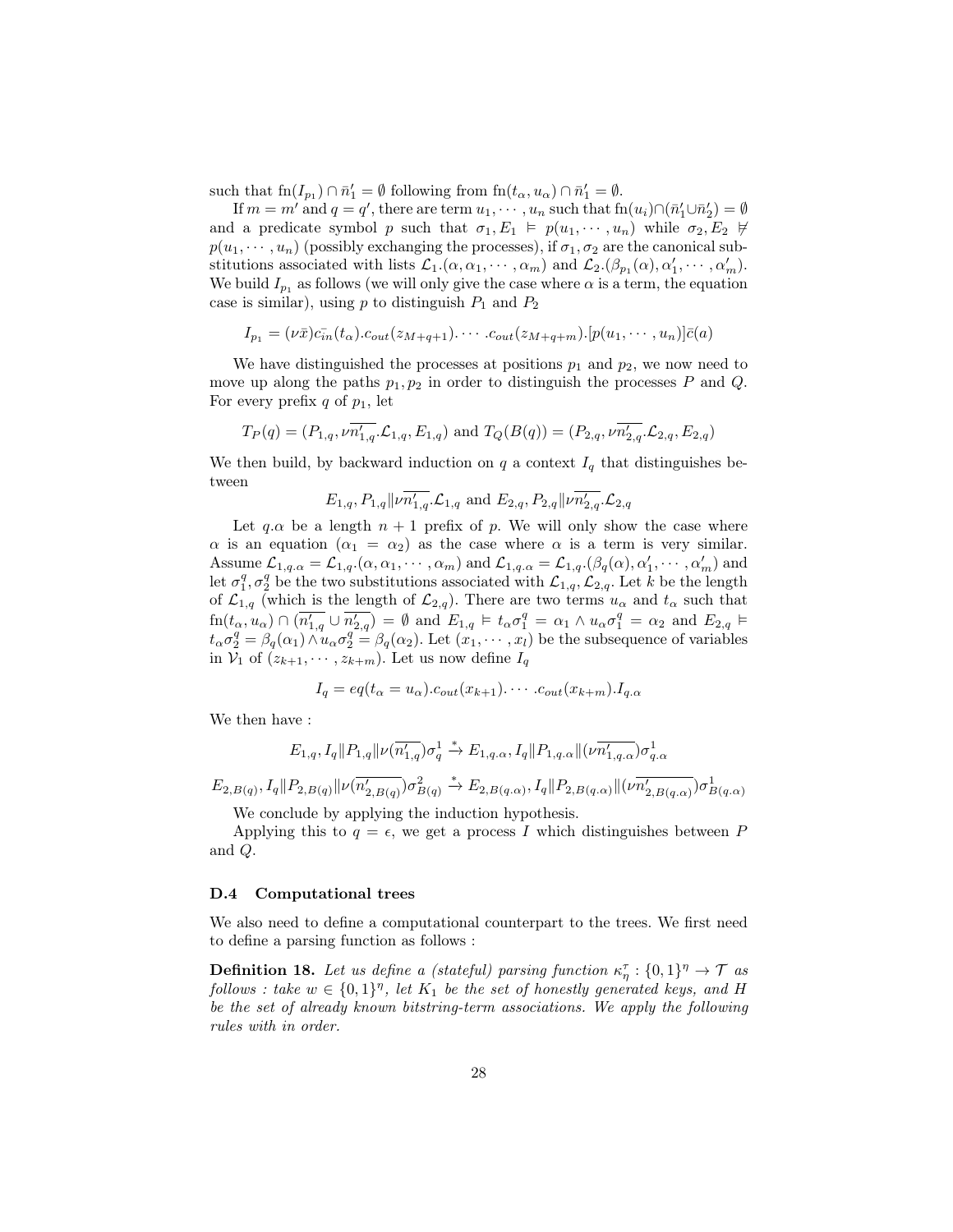- If  $H(w)$  is defined,  $\kappa_{\eta}^{\tau}(w) = H(w)$
- If w is the computational counterpart of new<sub>j</sub> then  $\kappa_{\eta}^{\tau}(w) = new_j$
- If w is the pair  $w_1||w_2$  then  $\kappa_{\eta}^{\tau}(w) = \langle \kappa_{\eta}^{\tau}(w_1), \kappa_{\eta}^{\tau}(w_2) \rangle$
- $-$  If there exists a k ∈ K<sub>1</sub> such that  $\mathcal{D}(w, \llbracket k \rrbracket_{\eta}^{\tau}) = w_1$  with  $w_1 \neq \bot$  (we consider<br>the employed such loss for the loss order) successive a fresh name r and  $\mathcal{F}(w)$  the smallest such key for the key order) we create a fresh name r and  $\kappa_{\eta}^{\tau}(w) =$  $\{\kappa_{\eta}^{\tau}(w_1)\}_{k}^{r}$
- If w is a key, we take a fresh name  $k \in \mathcal{K}_2$  and  $\kappa_{\eta}^{\tau}(w) = k$
- If no previous rule apply we take a fresh name u and  $\kappa_{\eta}^{\tau}(w) = u$

Each time we do an association between a term and its implementation, by building the computational counterpart of a term or by parsing a bitstring, we record it in H.

Let us note that our parsing function verifies the following property : if  $u$  is a subterm of  $\kappa_{\eta}^{\tau}(m)$  for some bitstring m, then  $\kappa_{\eta}^{\tau}(\llbracket u \rrbracket_{\eta}^{\tau}) = u$ .<br>We now have to define how the tree excels  $\mathcal{O}_{\eta}$  expresses to

We now have to define how the tree oracle  $\mathcal{O}_T$  answers to a request w of a computational attacker when the current position is p.

- 1. First of all we compute  $t = \kappa_{\eta}^{\tau}(w)$ , we go down in the tree at position p.t, if there is no such position  $\mathcal{O}_T$  outputs 0.
- 2. If  $T$  is waiting for equations, we chose one, we test its computational validity and go down in  $T$  a the position corresponding to the result of this test (as we also record disequations). We loop at point 2 as long as T waits for equations.
- 3. When  $T$  is not waiting for equations, let  $q$  be the position of  $T$  at this point. Let us write  $\phi_1 = \phi(T, p)$ ,  $\phi_2 = \phi(T, q)$ .  $\mathcal{O}_T$  outputs  $\llbracket x \phi_2 \rrbracket_{\eta}^{\tau}$  for all  $x \in (\text{dom}(\phi_1)) \text{ dom}(\phi_2) \cap \mathcal{Y}$ .  $x \in (\text{dom}(\phi_2) \setminus \text{dom}(\phi_1)) \cap \mathcal{V}_1$

An important remark is that the order in which equations are added is not important as we will have to go through the whole set of equations before outputting anything.

# E Suppressing encryption

We start be replacing all honest cyphertexts by encryptions of zeros. We will follow the key hierarchy, starting from a maximal key. The function  $\Psi_k$  replaces the plaintexts under a k encryption by a constant  $O^l$  of same length.

$$
\psi_k(n) = n \text{ if } n \text{ is a name or a constant}
$$
  
\n
$$
\psi_k(\langle t_1, t_2 \rangle) = \langle \psi_k(t_1), \psi_k(t_2) \rangle
$$
  
\n
$$
\psi_k(\{t\}_k^r) = \{0^{l(t)}\}_k^r
$$
  
\n
$$
\psi_k(\{t\}_{k'}^r) = \{\psi_k(t)\}_{k'}^r \text{ if } k \neq k'
$$
  
\n
$$
\psi_k(\pi_i(t)) = \pi_i(\psi_k(t))
$$
  
\n
$$
\psi_k(\text{dec}(t, u)) = \text{dec}(\psi_k(t), \psi_k(u)) \text{ if } u \neq k \text{ and undefined otherwise}
$$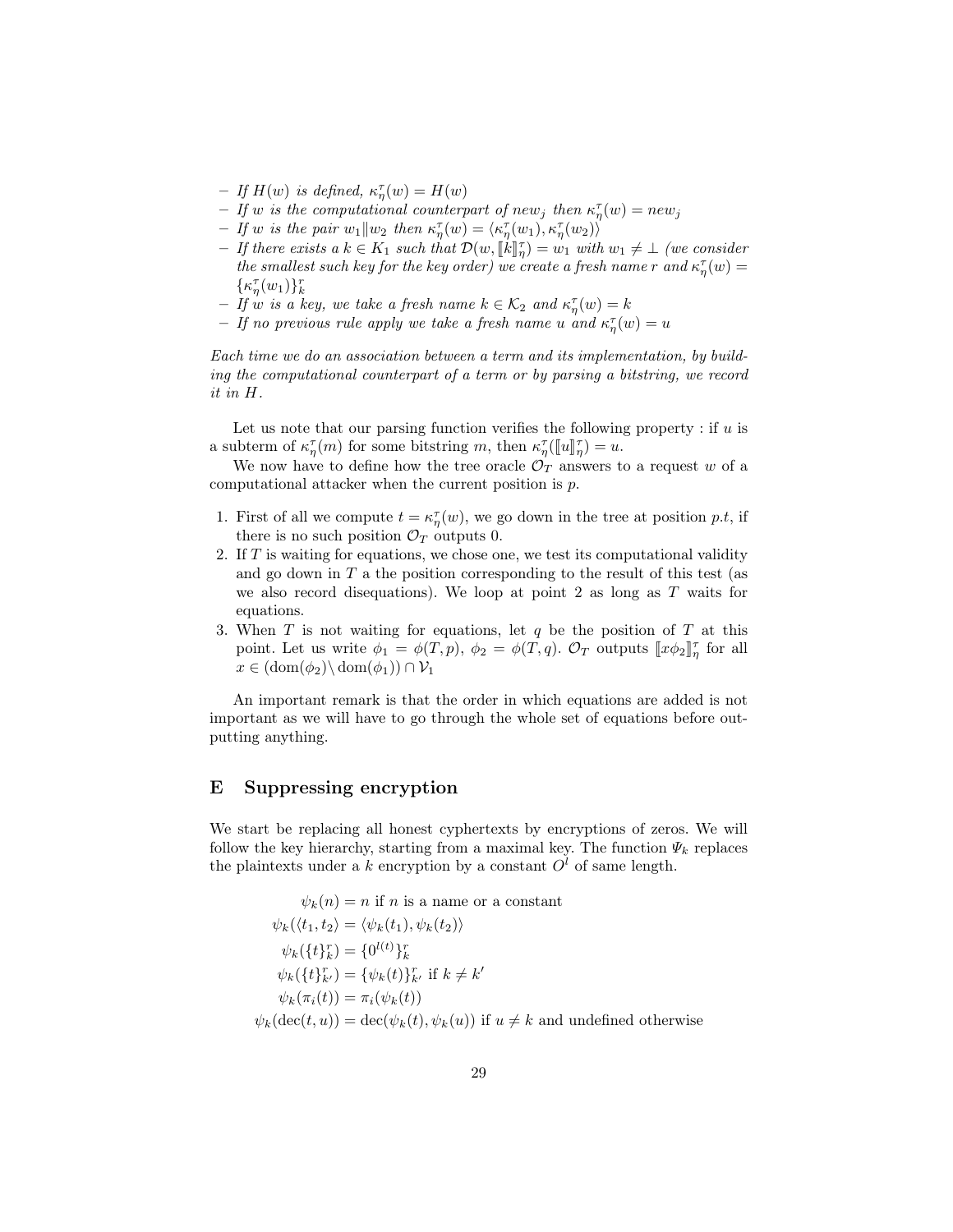As the randoms from encryptions of two different term are different,  $\psi_k$  is injective. We extend  $\psi_k$  to trees by applying it at each term in the positions, frames and equation sets.

We now need to show that if  $\phi$  is a frame and E a correct equation set for  $\phi$ , such that  $\phi \nvDash_{E\cup E_0} k$ , and u is such that  $\phi \vdash_{E\cup E_0} u$ , then  $\psi_k(u\downarrow_{E_0\cup E}) =$  $\psi_k(u)\downarrow_{E_0\cup\psi_k(E)}$  in order to prove the results we need. This result is proven in the next subsection.

#### E.1 Commutation lemma

In the following part, we will always assume that the frames are built of ground terms without destructors with respect to the equational theory.

Let k be a secret key and u a deducible term. We want to show that  $\psi_k(u)\neq \mathbb{R}$  $=\psi_k(u)\big|_{\psi_k(E)}$  for some oublicly generated set of equations E.

**Lemma 3.** Let  $k, \varphi$  such that  $\varphi \not\vdash k$ , we assume that  $\varphi$  is in normal form. Let R be a public context.

$$
\psi_k(R\varphi\downarrow_{E_0})=R\psi_k(\varphi)\downarrow_{E_0}
$$

Proof. This result is proven in [CLC08b]

**Lemma 4.** Let  $k, \varphi$  be such that  $\varphi \not\vdash k$ . Let E be a well-formed equation set. If t is a subterm of  $\phi$ , then t is in normal form and  $\psi_k(t)$  is in normal form with respect to  $\psi_k(E)$ 

Proof. The first part is true by the fact that the frame is supposed to be ground with respect to E.

Let us prove the second part by induction on the term. If  $t$  is a name the result is trivial. If  $t = \langle t_1, t_2 \rangle$  as, by induction hypothesis,  $\psi_k(t_1)$  and  $\psi_k(t_2)$  are ground the form of the equations ensures that  $t$  is ground. For the same reason  $\psi_k({t_1}_k)$  with k honest is ground. Let us now consider the case  ${t_1}_k$  with k dishonest. As  $\psi_k(t_1)$  is ground by induction hypothesis, if  $\psi_k(t)$  is not ground, then there exists  $\psi_k(e_1) = \psi_k(e_2)$  in  $\psi_k(E)$  such that  $\psi_k(t) = \psi_k(e_i)$  for some  $i \in \{1,2\}$ . As  $\psi_k$  is bijective then  $t = e_i$  which contradicts the fact that t is ground.

**Lemma 5.** Let  $\phi$  be a frame in normal form with respect to E a publicly generated equation set. If u is a deducible term, t is a subterm of  $u$ , t is a subterm of  $\phi$  or t is deducible. If t is directly under a destructor it is deducible.

*Proof.* Let us prove the result by induction on the size of  $E$ . If  $E$  is of size 0, the trivially holds by a simple induction on the length of the  $E_0$  reduction, as  $E_0$  is subterm convergent. If E is of size n, let  $e_1 = e_2$  be the last equation of E, as  $e_1$ and  $e_2$  are deducible with  $E\backslash\{e_1 = e_2\}$  (the last equation is deducible with the previous equation set, and as the equations are well formed), the result holds on  $e_1$  and  $e_2$ . We will write  $E = \{e_1 = e_2\} \cup E'.$ 

Let u be a deducible term, let R be a public term such that  $R \to_{E \cup E_0}^* u$ , let us prove our result by induction on the length of the reduction. If the reduction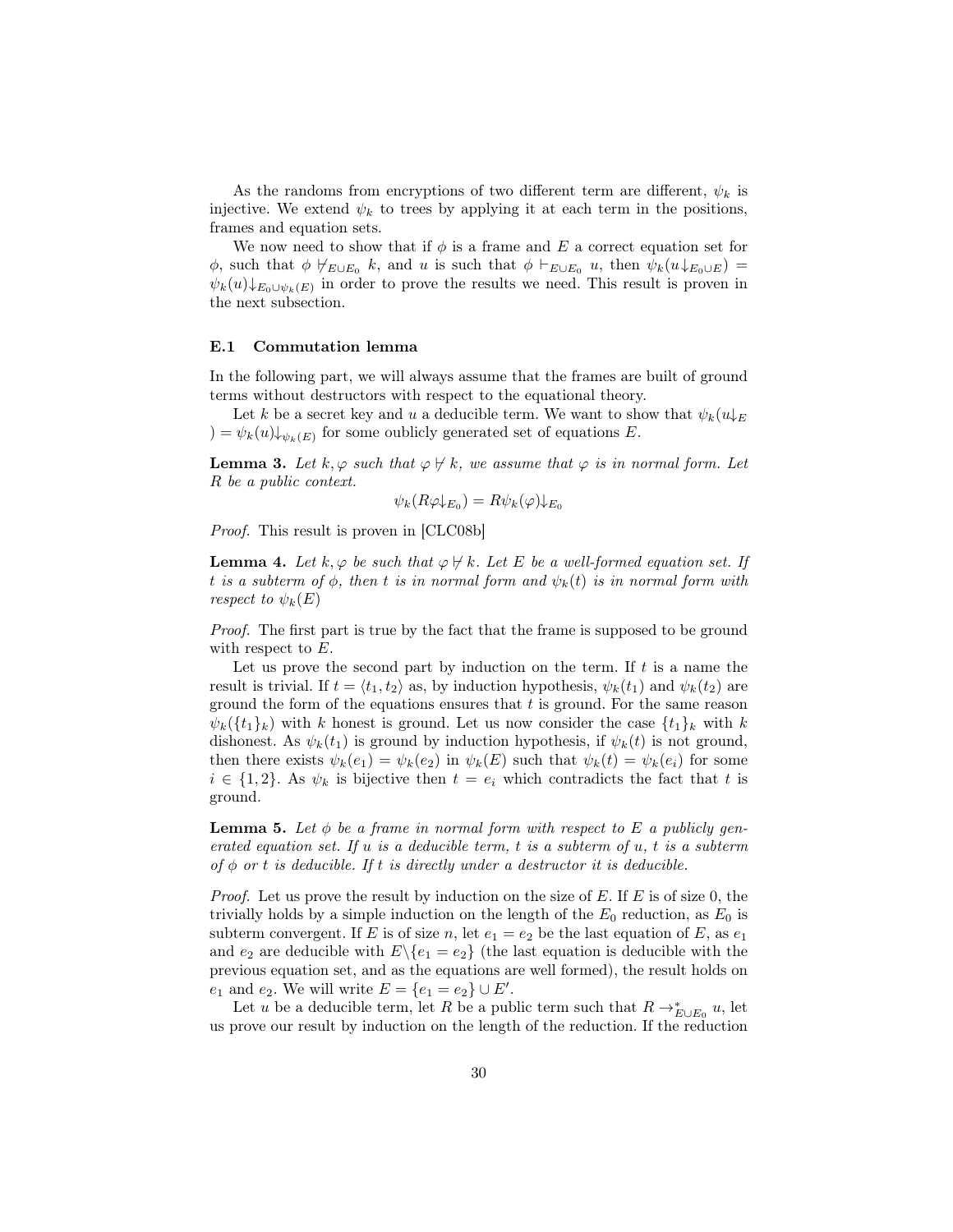is of size 0, the result trivially holds. Let us assume the result for any such reduction of size at most m. Let  $R \to_{E \cup E_0}^m u' \to_{E \cup E_0} u$ . The result holds on u' by induction hypothesis. Let  $e'_1 = e'_2$  be the equation such that  $u' = C[e'_1]$ and  $u = C[e'_2]$ , let t be a subterm of u. If t is a subterm of  $e'_2$  and  $e'_1 = e'_2$  is in E the result holds by induction hypothesis if it is a strict subterm of  $e'_2$  it cannot be under a destructor as the second member of equations cannot contain destructors, and if it is  $e'_2$ , it is deducible. If t is a subterm of  $e'_2$  and  $e'_1 = e'_2$ is in  $E_0$  it is also a subterm of  $u'$  and the result holds by induction hypothesis (let us note that if it is directly under a destructor, it already was in  $u'$  as  $E_0$ only deletes destructors). The last case is  $t = C'[e'_2]$ . As the frame is in normal form,  $t' = C'[e'_1]$  is not a subterm of the frame. As  $C'[e_1]$  is a subterm of  $u'$ , it is deducible, and then  $t$  is also deducible.

**Lemma 6.** Let  $k, \varphi$  be such that  $\varphi \not\vdash k$ . Let E be a well-formed equation set. Let u be a deducible term. We have

$$
u \to_E v \implies \psi_k(u) \xrightarrow{\equiv} \psi_k(E) \psi_k(v)
$$

*Proof.* We prove the result by induction on the length of  $u$ . If  $u$  is a name of a variable, the result trivially holds. Let now  $u \rightarrow_E u'$  with u of size more than 1.

- If  $u = \langle u_1, u_2 \rangle$  then the reduction is a reduction of  $u_1$  or  $u_2$  and as  $u_1$  and  $u_2$  are deducible, the induction hypothesis gives the result.
- If  $u = \{u_1\}_{u_2}^r$  where  $u_2$  is not a key. Let us assume that the reduction takes place in  $u_i$ , then as the frame is in normal form,  $u_i$  is not a subterm of the frame, it is then deducible (previous lemma) and we apply the induction hypothesis.
- If  $u = \{u_1\}_{k}^r$  where k' is honest, with  $k \neq k'$ , the reduction takes place in  $u_1$ . As the frame is in normal form,  $u_1$  is not a subterm of the frame, it is then deducible (previous lemma) and we apply the induction hypothesis. The redex can not be the entire term because of the orientation of our equations.
- If  $u = \{u_1\}_{k}^r$  where  $k'$  is dishonest if the redex is u, then  $\psi_k(u)$  is reducible by  $\psi_k(E)$ , otherwise we apply the induction hypothesis as previously.
- If  $u = {u_1}_k^r$ , the reduction takes place in  $u_1$ . As the equations preserve length we have  $\psi_k(u') = \{0^{l(u_1)}\}_{k}^{r} = \psi_k(u)$ .
- If  $u = \pi_i(u_1)$  if  $u_1 = \langle t_1, t_2 \rangle$ , if the reduction is the  $E_0$  reduction at top level, then it can be matched, otherwise the reduction takes place in  $u_1$  and as previously the result holds as  $u_1$  is deducible by the previous lemma.
- If  $u = \text{dec}(u_1, k)$ , k is dishonest since directly under a destructor (previous lemma), if the reduction does not take place at top level, we apply the induction hypothesis as previously. If it takes place at top level the result holds.

**Corollary 1.** Let  $\phi$  be a frame in normal form, E be a publicly generated equation set under  $\psi_k(\phi)$  and k a honest key such that  $\phi \nvDash_E k$ . If  $\phi \vdash_E u$  then  $\psi_k(\phi) \vdash_{\psi_k(E)} \psi_k(u)$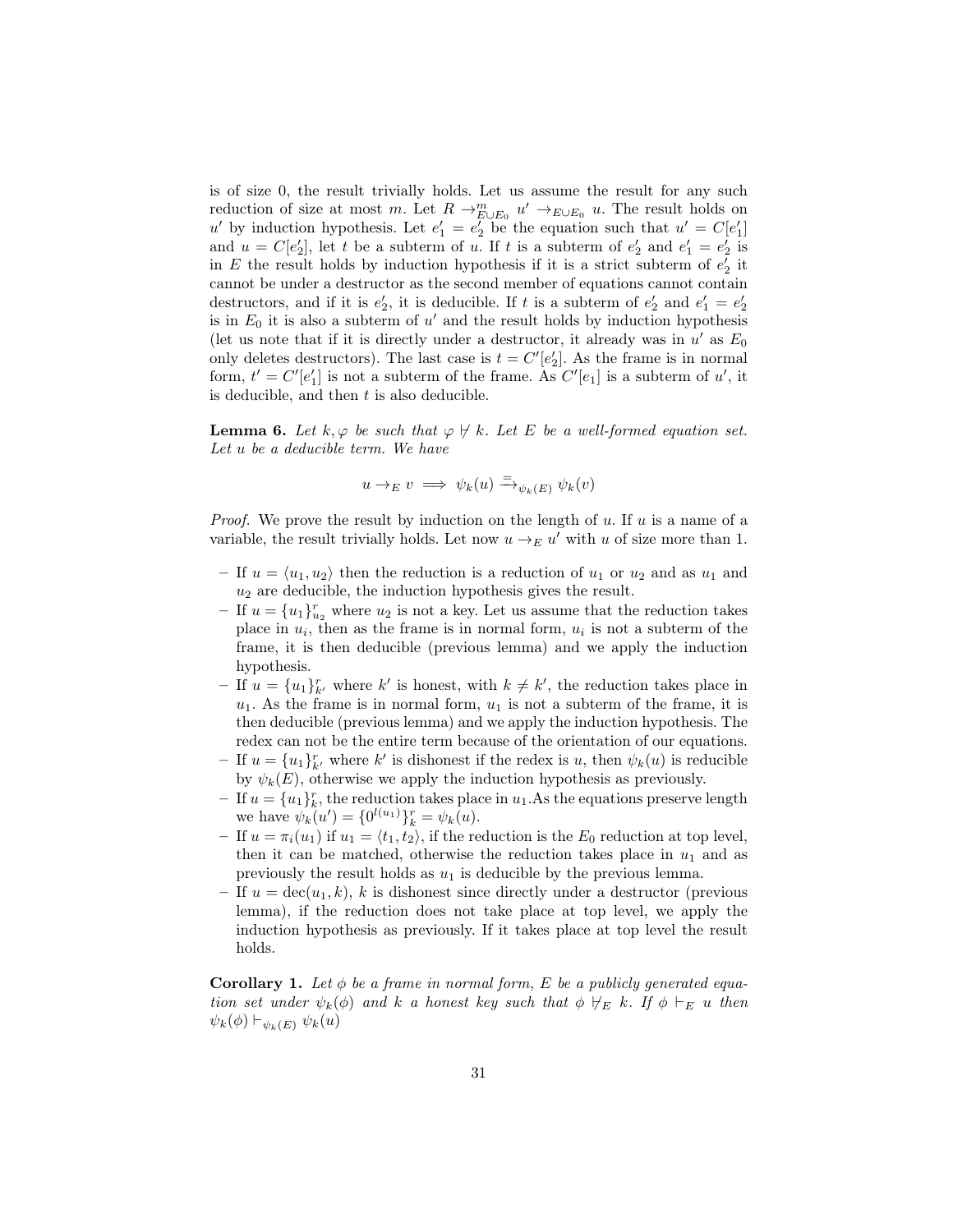*Proof.* Let R be a public term such that  $R\phi \rightarrow_E^* u$  with the previous lemma we have

$$
\psi_k(R\phi) \to_{\psi_k(E)}^* \psi_k(u)
$$

and as  $R$  is public and thus does not contain  $k$ 

 $R\psi_k(\phi) \to_{\psi_k(E)}^* \psi_k(u)$ 

**Lemma 7.** If u is deducible and in normal form with respect to  $E$  (publicly generated equation set) and  $\phi$  a frame in normal form, then  $\psi_k(u)$  is in normal form with respect to  $\psi_k(E)$ 

*Proof.* We prove the result by induction on the length of  $u$ . If  $u$  is a name or a variable the result trivially holds.

- If  $u = \langle u_1, u_2 \rangle$ . Then  $u_1$  and  $u_2$  are in normal form and so is  $\psi_k(u) =$  $\langle \psi_k(u_1), \psi_k(u_2) \rangle$  by induction hypothesis.
- If  $u = \{u_1\}_{u_2}^r$  where  $u_2$  is not a key. The same argument holds.
- If  $u = \{u_1\}_{k'}^{r^2}$  with  $k \neq k'$ ,  $u_1$  is either a subterm of the frame or deducible. In the first case we apply the lemma 4, in the second we use the induction hypothesis.
- If  $u = {u_1}_{k}^r$ , we have  $\psi_k(u) = {0}^{l(u_1)}_{k}^r$  which is in normal form.
- If  $u = \pi_i(u_1)$  as  $u_1$  is deducible by lemma 5, we can apply our induction hypothesis.
- If  $u = \text{dec}(u_1, u_2), u_1$  and  $u_2$  are deducible (lemma 5), and we apply the induction hypothesis.

We then have as a corollary

**Corollary 2.** Let  $k, \varphi$  such that  $\varphi \not\vdash k$ . Let E be well-formed wrt  $\varphi$  Let u be a deducible term.

$$
\psi_k(u\mathcal{L}_E) = \psi_k(u)\mathcal{L}_{\psi_k(E)}
$$

#### E.2 Equivalence under  $\psi_k$

**Lemma 8.** For every execution tree  $T$ , and for every key k not deductible from a frame of T,  $T \sim \psi_k(T)$ 

*Proof.*  $\beta$  is chosen to be  $\psi_k$ . It is a one-to-one function on labels, since  $\psi_k$  is one-to-one. It remains to show that for any frame  $\phi$  such that  $\phi \not\vdash_{E} k$ , we have  $\phi \sim \psi_k(\phi)$ . For any deducible term u,  $\psi_k(u \downarrow_E) = \psi_k(u) \downarrow_{\psi_k(E)}$  by corollary 2. Moreover, the predicates M, EQ, EL, P<sub>samekey</sub> are stable by replacement of zeros under encryption:  $E \models P(t_1, t_2)[\{u\}_k^r \rightarrow {\mathfrak{h}}^{(u)}\}_k^r] \Leftrightarrow P(t_1, t_2)$  This yields the desired property.

We now need to prove that once all plaintexts under honest encryption have been replaced by zeros, equivalence is exactly equality up to renaming.

**Lemma 9.** Let  $\phi_1, \phi_2$  be two frames, such that for every subterm of  $\phi_1$  or  $\phi_2$ of the form  $\{u\}_k^r$  we have  $u = 0^l$  for some  $l \in \mathbb{N}$ . If  $P_{\text{samekey}}$  and EL are in the predicate set, then  $\phi_1 \sim \phi_2$  iff  $\phi_1$  and  $\phi_2$  are equal up to renaming.

This lemma is already proven in [CLC08b], and their proof holds in our model.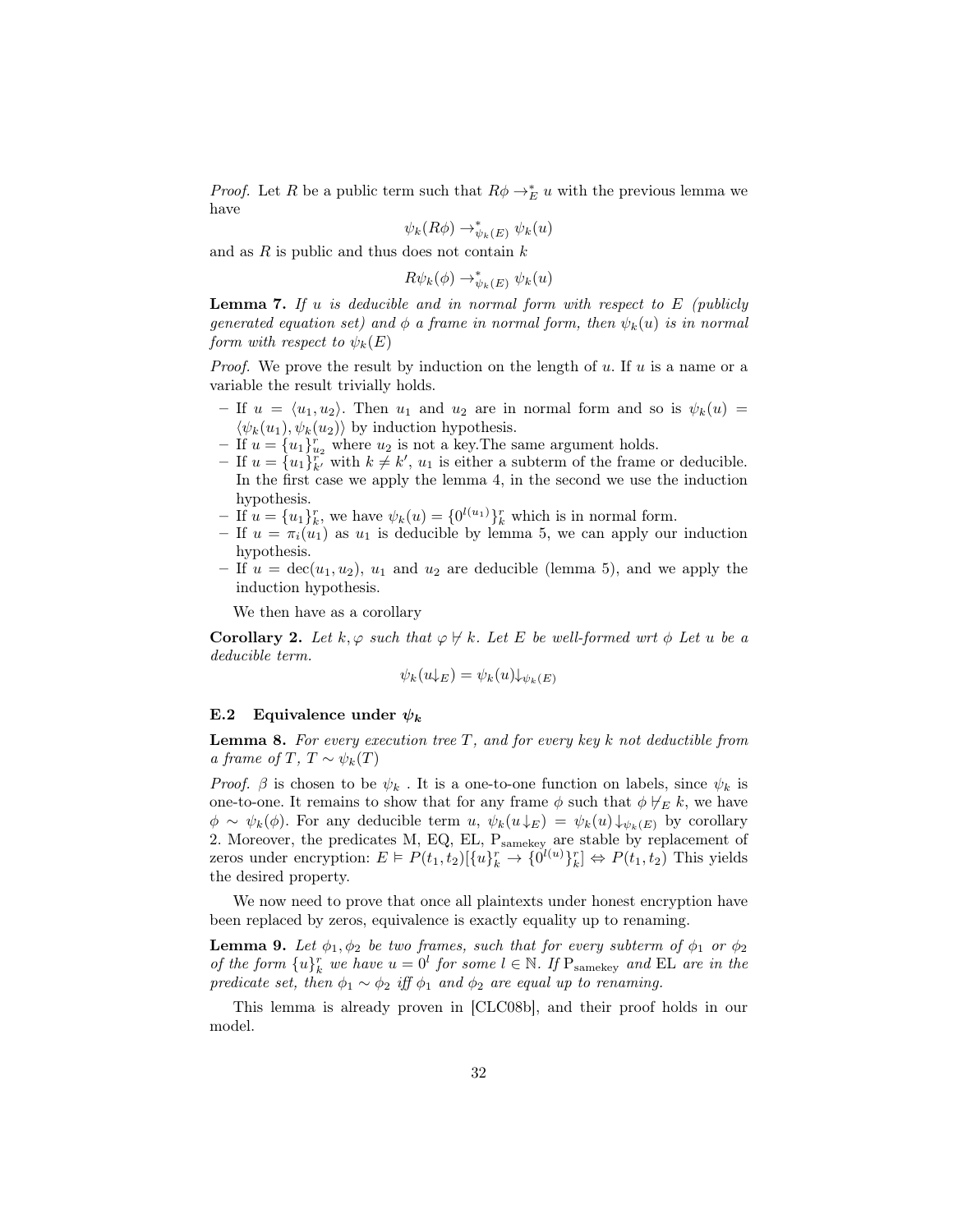### F Computational soundness of tree equivalence

Let us define what it means for two trees to be computationally indistinguishable.

**Definition 19.** We say that two symbolic trees  $T_1, T_2$  are computationally indistinguishable (written  $T_1 \approx T_2$ ) if, for all PPT A :

$$
|\mathbf{Pr}\{\tau, r : \mathcal{A}^{\mathcal{O}_{T_1, \tau}}(0^{\eta}|r) = 1\} - \mathbf{Pr}\{\tau, r : \mathcal{A}^{\mathcal{O}_{T_2, \tau}}(0^{\eta}|r) = 1\}| = \text{negl}(\eta)
$$

The computational soundness result we want is as follows :

**Lemma 10.** If  $T_{P_1} \sim T_{P_2}$  and for  $i = 1, 2, T_{P_i}$  admits a key hierarchy, then, if the cryptographic scheme is jointly IND-CPA and INT-CTXT, we have  $T_{P_1} \approx$  $T_{P_2}$ 

*Proof.* We will prove the result using a hybrid argument. Let us write  $T_1 :=$  $T_{P_1}$  and  $T_2 := T_{P_2}$ . Assume that there is a PPT A distinguishing  $T_1$  and  $T_2$ with a non negligible probability. A does only a finite number of requests  $new_i$ , and thus forces the generation of a polynomial number of honest keys. More precisely, when  $A$  interacts with  $T_i$ , it does request until a depth of at most  $p(\eta)$  where p is a polynomial. Let us write  $T/n$  the execution tree obtained from  $T$  by removing all nodes at depth more than  $n$ . Let  $s_i$  be the number of replicated processes in  $P_i$ ,  $m_i^1$ ,  $\cdots$ ,  $m_i^{s_i}$  be the numbers of secret keys generated in  $S_i^1, \dots, S_i^{s_i}$  and  $m_i^0$  be the number of secret keys in  $P_i$  without the replicated processes. We now know that  $T_i/_{p(\eta)}$  contains at most  $n_i := p(\eta) \cdot (\sum_{j=1}^{s_i} m_i^j) + m_i^0$ secret keys. This allows us to transform our tree key after key, showing each step is distinguishable with negligible probability, and concluding that the first and last steps are distinguishable with only negligible probability.

Let  $\lt_i$  be an order on the keys of  $T_i/p_{(\eta)}$ . Let  $k_i^1, \dots, k_i^{n_i}$  be the honest keys of  $T_i/p_{(\eta)}$  ordered such that  $k_i^1 \leq i \leq i \cdots \leq i \leq k_i^{n_i}$ . Let us write  $T_i^1 = T_i/p_{(\eta)}$ and  $T_i^{j+1} = \psi_{k_i^j}(T_j)$  for  $j = 1..n_i$ . The lemma 8 gives us  $T_i^{j+1} \sim T_i^j$ . Transitivity gives  $T_1^{n_1} \sim T_2^{n_2}$ . With these results : either A distinguishes  $T_i^j$  and  $T_i^{j+1}$  with non negligible probability for some  $i, j$ , or A distinguishes  $T_1^{n_1}$  et  $T_2^{n_2}$ .

Let us start with the case in which  $A$  distinguishes  $T_i^j$  and  $T_i^{j+1}$  with non negligible probability. We show that in that case we break the IND-CPA or INT-CTXT game on key  $k_i^j$ . Without loss of generality, we will assume  $i = 1$ . Let us build a PPT  $B$  simulating  $\mathcal{O}_{T_1^j}$  or  $\mathcal{O}_{T_1^{j+1}}$  in polynomial time, using the IND-CPA and INT-CTXT oracles for the implementation of the key  $k_1^j$ .

B behaves exactly as  $\mathcal{O}_{T_1^j}$  apart from the fact that it does not pick  $k_i^j$  but uses the IND-CPA oracle to encrypt and the INT-CTXT oracle to decrypt with this key. It outputs b if A stop and outputs b.  $B^{\mathcal{O}_{k_1^j}}$  behaves as  $\mathcal{A}^{\mathcal{O}_{T_1^j}}$  and  $B^{\mathcal{O}'_{k_1^j}}$ behaves as  $\mathcal{A}^{\mathcal{O}_{T_1^{j+1}}}$  apart from the cases in which we break INT-CTXT (the cases in which we succeed at decrypting a non already encrypted term). This means that B breaks joint IND-CPA, INT-CTXT when A breaks  $T_1^j \approx T_1^{j+1}$ .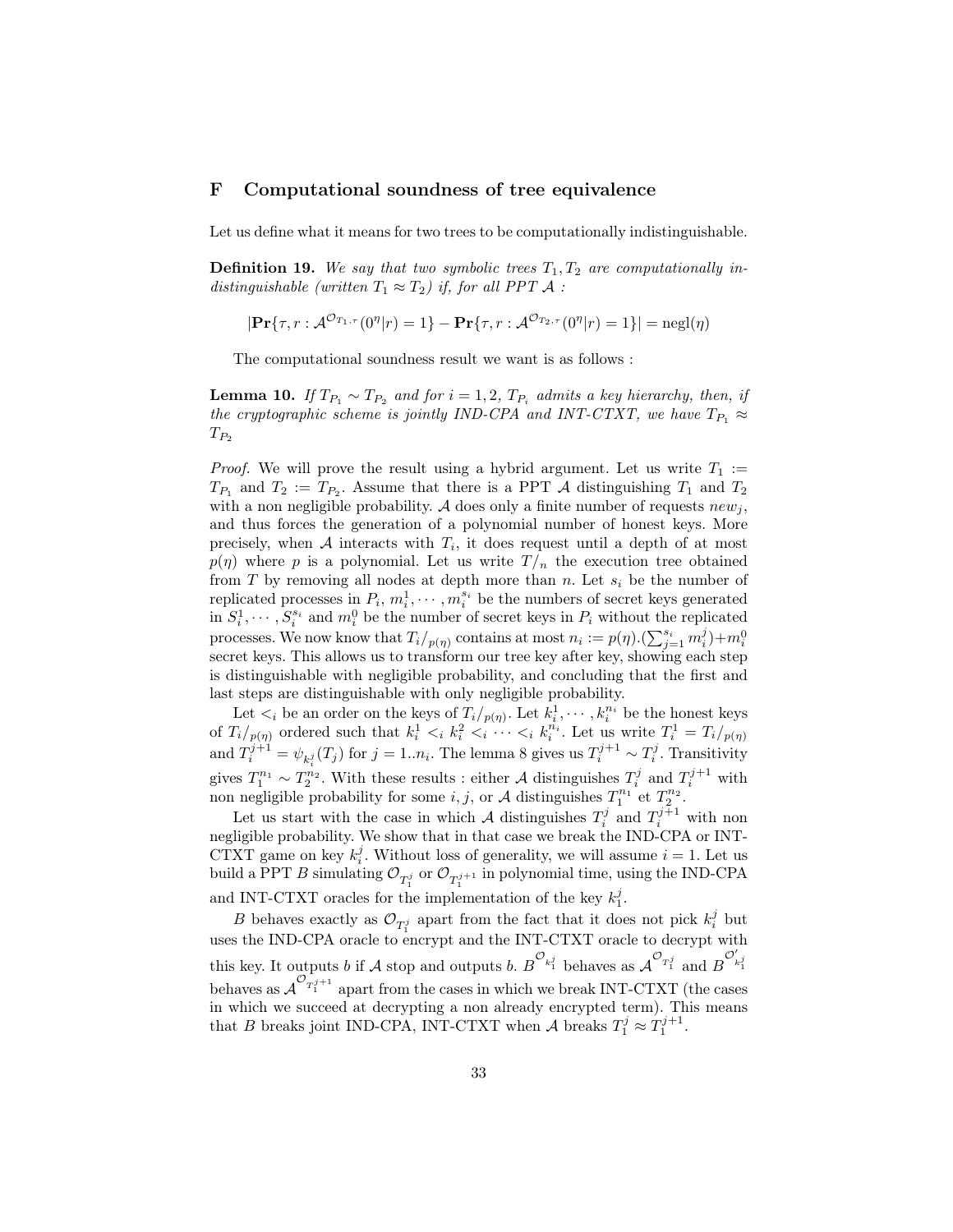Also B runs in polynomial time as simulating the protocol is polynomial, parsing is polynomial, and there is only a polynomial number of equations to test.

The case left is  $A$  distinguishes  $T_1^{n_1}$  and  $T_2^{n_2}$  with non negligible probability. Let  $\beta_1$  be the bijection from  $T_1^{n_1} \rightarrow T_2^{n_2}$  and  $\beta_2$  be the bijection from  $T_1^{n_2} \rightarrow T_2^{n_1}$ . For every position p in  $T_1^{n_1}$  the frame  $\phi(T_1^{n_1}, p)$  is equivalent to  $\phi(T_1^{n_2}, \beta(p))$ . By lemma 9, the two frames are equals up to renaming. As the two frames contain the requests from the adversary at the same places,  $\beta_1$  and  $\beta_2$  are the identical functions (up to alpha renaming). As  $T_1^{n_1} = \alpha T_2^{n_2}$  are equals, they are indistinguishable by  $A$ .

# G Trace mapping

We now know from lemmas 2 and 10 that if  $P \sim_{o} Q$  then  $T_P \approx T_Q$ . We now need to show that if  $T_P \approx T_Q$  then  $P \approx Q$ . We will do this in two steps, the first one being the classification of the traces of P which are not abstracted in  $T_P$ , and the second one being the fact that under our cryptographic hypotheses, these cases can not occur with non negligible probability.

Let us start by defining the sequence of the messages exchanged between P and  $A$ , and what it means for such a trace to be fully abstracted in the tree T<sub>P</sub>. In order to do that note that given  $\tau$  and  $\eta$ , the behaviour of  $[$ P $]\eta$  $||\mathcal{A}_{\tau}$  is deterministic deterministic.

**Definition 20.** Messages $(P, \eta, \tau, A)$  is the sequence  $a_n$  defined as follows. Let  $\gamma_n^{\mathcal{A}}$  be the sequence of configurations of  $\mathcal{A}$ , along its deterministic computation, on the random  $\tau$ , interacting with  $[\![P]\!]_T^{\tau}$ . Let  $\delta_n^A$  be the subsequence of configura-<br>time following a new and approximately state of  $A$ tions following a new, send, or receive action of  $\gamma_n^{\mathcal{A}}$ .

- $-$  If  $\delta_n^{\mathcal{A}}$  follows a new action, let j be the content of the control tape in  $\delta_n^{\mathcal{A}}$ and l be the content of the receive tape in the same configuration. Then  $a_n = s(new_i).r(l).$
- $-$  If  $\delta_n^{\mathcal{A}}$  follows a send action, we let  $a_n = s(\langle i,m \rangle)$  where i (resp. m) is the content of the control (resp. send) tape in  $\delta_n^{\mathcal{A}}$ .
- $-$  If  $\delta_n^{\mathcal{A}}$  follows a receive action, then  $a_n = r(m)$  where m is the content of the receive tape in  $\delta_n^{\mathcal{A}}$

**Lemma 11.** We can assume without loss of generality that Messages $(P, \eta, \tau, \mathcal{A})$ is a sequence of the form  $s(m_1).R_1.s(m_2).R_2 \cdots s(m_n), R_n$  where each  $R_i$  is a sequence  $r(m'_1) \cdots r(m'_{n_i})$ .

In that case we can represent more elegantly Messages $(P, \eta, \tau, \mathcal{A})$  as a sequence  $L_1 \xrightarrow{m_1} L_2 \cdots \xrightarrow{m_n} L_n$  where  $L_i$  is the increasing sequence of messages :  $L_{i+1} = L_i \cdot R_i \cdot m_i$ . We then write SMessages $(P, \eta, \tau, \mathcal{A}) = (m_1, \dots, m_n)$  the subsequence of messages sent by  $\mathcal{A}$ .

In order to bind more closely the computational processes to symbolic processes let us write  $\gamma_i$  the computational configuration of the network before the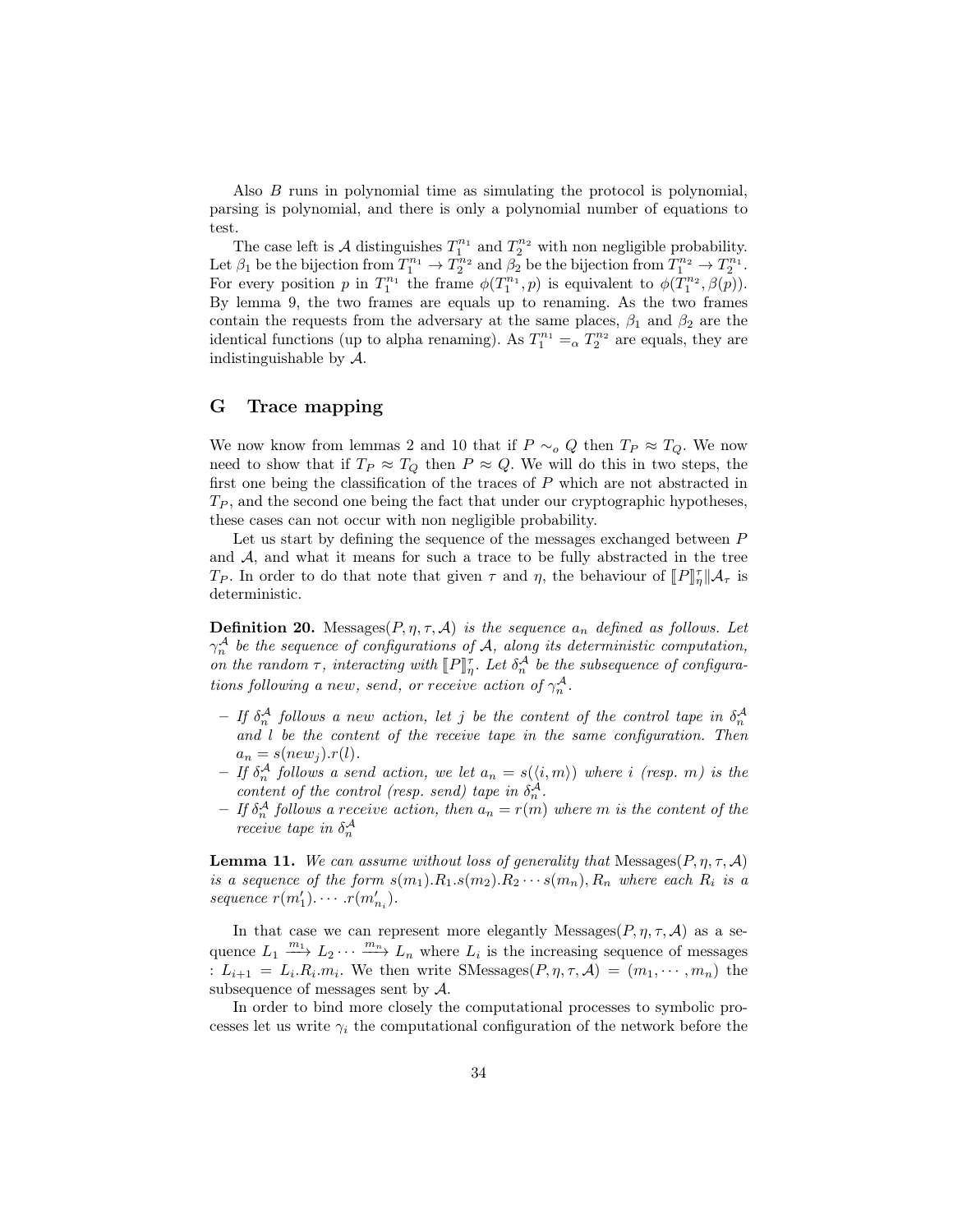$i^{th}$  action send of A, this allows us to describe the execution of  $\mathcal{A}_{\tau} \| \| P \|_{\eta}^{\tau}$  as follows: follows :

$$
\gamma_1, L_1 \xrightarrow{m_1} \gamma_2, L_2 \cdots \xrightarrow{m_n} \gamma_n, L_n
$$

Definition 21 (Full abstraction). Let  $\gamma_1, L_1 \stackrel{m_1}{\longrightarrow} \gamma_2, L_2 \cdots \stackrel{m_n}{\longrightarrow} \gamma_n, L_n$  be an execution, p be a position of the tree T. Let us write  $p = \alpha_1 \cdots \alpha_m$ . Let  $\alpha_{n_1} \cdots \alpha_{n_s}$  be the subsequence of p which are not equations.

We say that p fully abstracts  $\gamma_1, L_1 \xrightarrow{m_1} \gamma_2, L_2 \cdots \xrightarrow{m_n} \gamma_n, L_n$  if  $s = n$  and  $∀j ≤ n$ 

$$
\begin{aligned}\n&= \left[ \alpha_j \right]_{\eta}^{\tau} = m_j \\
&= \text{If } T(\alpha_1 \cdots \alpha_{n_j}) = (Q_j, \phi_j, E_j) \text{ then} \\
& \bullet \left[ \left[ Q_j \right]_{\eta}^{\tau} = \gamma_j \\
& \bullet \left[ \phi_j \cap \{ x \mapsto t | t \in \mathcal{T}, x \in \mathcal{V}_1 \} \right]_{\eta}^{\tau} = L_j \\
& \bullet \forall (s = t) \in E_j, \left[ s \right]_{\eta}^{\tau} = \left[ \left[ t \right]_{\eta}^{\tau} \\
& \bullet \forall (s \neq t) \in E_j, \left[ s \right]_{\eta}^{\tau} \neq \left[ \left[ t \right]_{\eta}^{\tau}\right]\n\end{aligned}
$$

We now want to prove that it is impossible for the attacker to produce a trace which is not fully abstracted with non negligible probability. First of all we need to classify the traces that can not be fully abstracted.

**Lemma 12.** Let P be a simple process,  $T_P$  its execution tree. Given a security parameter  $\eta$ , a random  $\tau$  and an attacker A, let  $\Gamma$  be the execution of  $\mathcal{A}_{\tau} \parallel \llbracket \mathbb{P} \rrbracket^{\tau}$ defined as previously. There is a path p in  $Pos(T_P)$  such that one of the following properties holds :

- 1. p fully abstracts Γ
- 2.  $T_P(p) = (Q, \phi, E)$  and there is a transition  $\gamma_n, L_n \xrightarrow{m} \gamma_{n+1}, L_{n+1}$  in  $\Gamma$  such that p fully abstracts the prefix of  $\Gamma$  ending at  $\gamma_n, L_n$  and one of the following conditions holds.
- 3.  $\phi \not\vdash \kappa^{\tau}_{\eta}(m)$ .
- 4.  $m = \langle l_i, m' \rangle$ , there exists a process  $P_i$  with pid  $l_i$  in Q and  $P_i = c_{in}(x) \cdot [R]$ and
	- $\exists M(u) \in \Phi$  such that  $\text{dec}(s, t) \in St(u)$  with  $t \downarrow_E = k$  and  $k \in \mathcal{K}_2$

$$
- E \vDash M(s) \land \neg M(\text{dec}(s, k))
$$

- $\mathcal{D}(\llbracket s \rrbracket_{\eta}^{\tau}, \llbracket k \rrbracket_{\eta}^{\tau} ) = m'' \text{ with } \phi, s \not\vdash \kappa_{\eta}^{\tau}(m'')$
- 5.  $m = \langle l_i, m' \rangle$ , there exists a process  $P_i$  with pid  $l_i$  in Q such that  $P_i =$  $c_{in}(x) \cdot [\Phi]R$  and
	- $\exists \mathrm{EQ}(u, v) \in \Phi$  such that  $u \downarrow_E = C[u_1, \cdots, u_n], v \downarrow_E = C[v_1, \cdots, v_n]$
	- $-\llbracket u \rrbracket^{\tau}_{\eta} = \llbracket v \rrbracket^{\tau}_{\eta}$ <br>for every i.
	- $-$  for every  $i \in \{1, \dots, n\}$  there exists  $s_i$  et  $k_i \in \mathcal{K}$  such that
		- either  $u_i = \{s_i\}_{k_i}^{r_i}$ . We let  $t_i := v_i$ .
		- either  $v_i = \{s_i\}_{k_i}^{r_i}$ . We let  $t_i := u_i$ .
	- $-$  for every  $i \in \{1, \cdots, n\}, E \cup E_0 \models M(s_i) \land \neg \, \mathrm{EQ}(u_i, v_i).$
	- $\exists i \in \{1 \cdots n\}$  such that  $\phi, s_i \not\vdash t_i$  and  $k_i \in \mathcal{K}_2$ .
- 6.  $m = \langle l_i, m' \rangle$ , there exists a process  $P_i$  with pid  $l_i$  in Q such that  $P_i =$  $c_{in}(x) \cdot [\Phi]R$  and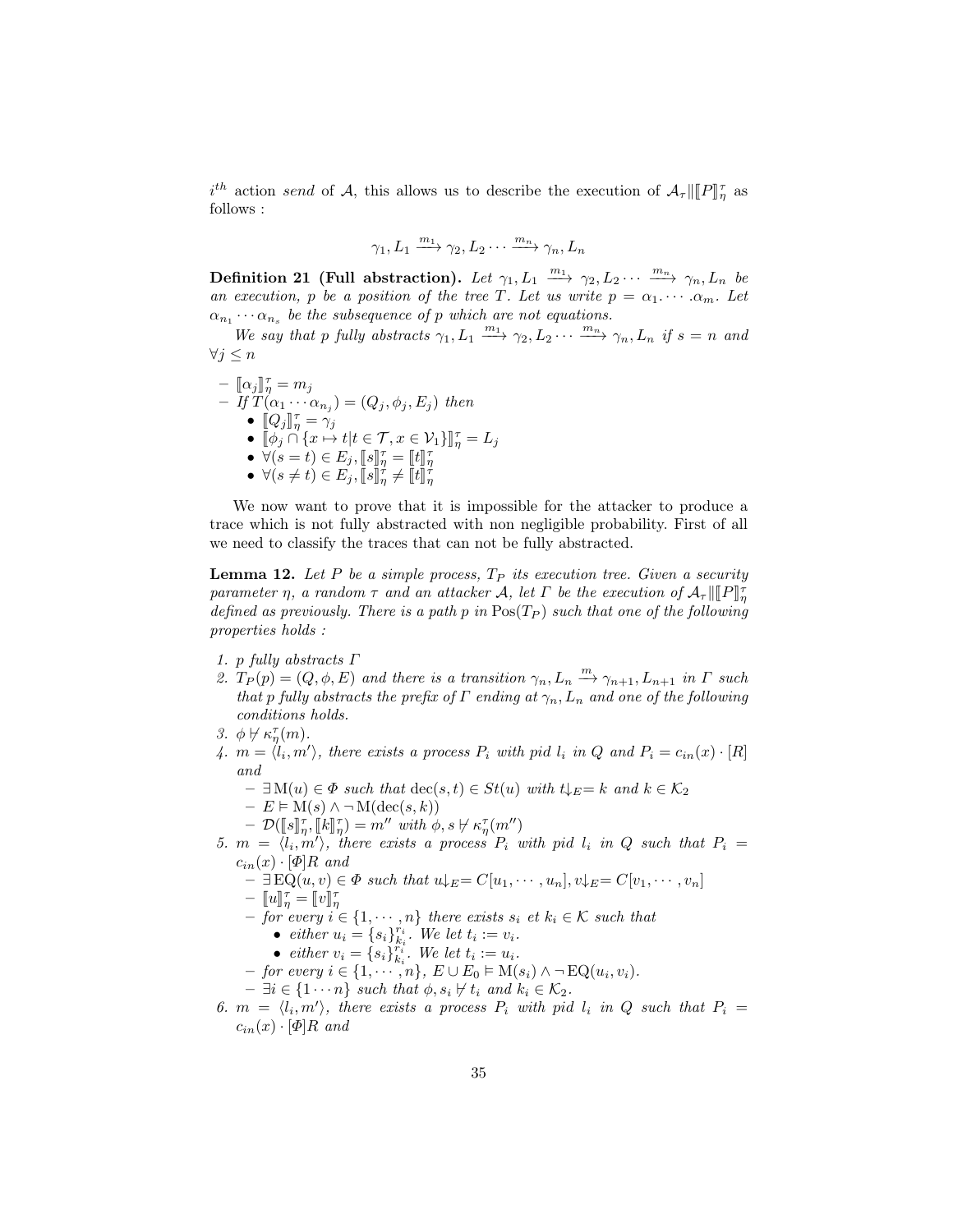- $\exists M(u) \in \Phi$  such that  $\text{dec}(s, t) \in St(u)$  with  $t \downarrow_E \text{ et } k \in \mathcal{K}_1$ .
- $E \models M(s)$
- $\text{dec}(s \downarrow_E, k)$  is in normal form.
- $-\mathcal{D}(\llbracket s \rrbracket_{\eta}^{\tau}, \llbracket k \rrbracket_{\eta}^{\tau}) \neq \bot$  and k is honest.
- 7.  $m = \langle l_i, m' \rangle$ , there exists a process  $P_i$  with pid  $l_i$  in Q such that  $P_i =$  $c_{in}(x) \cdot [\Phi]R$  and
	- $\exists \mathrm{EQ}(u, v) \in \Phi$  such that  $u \downarrow_{E} = C[u_1, \cdots, u_n], v \downarrow_{E} = C[v_1, \cdots, v_n]$
	- for every  $i \in \{1, \dots, n\}$  there exists  $s_i$  and  $k_i \in \mathcal{K}$  such that
		- either  $u_i = \{s_i\}_{k_i}^{r_i}$ . We let  $t_i := v_i$ .
		- either  $v_i = \{s_i\}_{k_i}^{r_i}$ . We let  $t_i := u_i$ .
	- for each  $i \in \{1, \cdots, n\}$ ,  $E \models M(s_i) \land M(t_i)$
	- $\begin{aligned} -\exists i \in \{1 \cdots n\} \text{ such that } \text{dec}(t_i, k) \text{ is in normal form and } \llbracket \{s_i\}_{k_i}^{r_i} \rrbracket \end{aligned}$  $\mathbf{r}_{\eta} = \llbracket t_i \rrbracket_{\eta}^{\tau}$  $et \ k_i \in \mathcal{K}_1 \ et \ t_i = \{\cdot\}_k \ with \ k \neq k_i \ et \ k \in \mathcal{K}_1.$
- 8.  $m = \langle l_i, m' \rangle$ , there exists a process  $P_i$  with pid  $l_i$  in Q such that  $P_i =$  $c_{in}(x) \cdot [\Phi]R$  and
	- $\exists \mathrm{EQ}(u, v) \in \Phi$  such that  $u \downarrow_E = C[u_1, \cdots, u_n], v \downarrow_E = C[v_1, \cdots, v_n]$
	- for each  $i \in \{1, \dots, n\}$  there exists  $s_i$  and  $k_i \in \mathcal{K}$  such that
		- either  $u_i = \{s_i\}_{k_i}^{r_i}$ . We let  $t_i := v_i$ .
		- either  $v_i = \{s_i\}_{k_i}^{r_i}$ . We let  $t_i := u_i$ .
	- $-$  for all  $i \in \{1, \cdots, n\}$ ,  $E \models M(s_i) \land M(t_i)$
	- $\exists i \in \{1 \cdots n\}$  such that  $t_i = \{s_i\}_{k_i}^r$ , and  $r \neq r_i$  with  $k_i \in \mathcal{K}_1$ .
- 9. There exists two honest names s and t, honestly generated such that  $[\![s]\!]_{\eta}^{\tau} =$ <br> $\mathbb{I} \cdot \mathbb{I}^{\tau}$  $[[t]]_\eta^\tau$
- 10. There exists s honest name and t dishonest name such that t was in H before the generation of s and  $\llbracket s \rrbracket_{\eta}^{\tau} = \llbracket t \rrbracket_{\eta}^{\tau}$ .<br>There exists a honest encryption on
- 11. There exists s honest encryption and t dishonest name such that t was in H before the generation of s and  $\llbracket s \rrbracket_{\eta}^{\tau} = \llbracket t \rrbracket_{\eta}^{\tau}$ .

Proof. It is clear that there are only two cases in which a trace can not can not be completely abstracted :

- The case in which the tree receives a bitstring m such that  $\kappa_{\eta}^{\tau}(m)$  would be accepted by a process but does not exist in the tree. In that case  $\kappa_{\eta}^{\tau}(m)$  is non deducible and we fall in case 3.
- The case in which the term is accepted on both sides but the tree does not behave as the process. This means that there is a condition  $\Phi$  in a subprocess such that  $\Phi$  is computationally true but symbolically false and no well formed equations would make it symbolically true. The reminder of the proof deals with this case.

Let us start with the M predicate. Assume  $E \models \neg M(s[\bar{x}]\sigma)$  and  $[\![M(s[\bar{x}]\sigma)]\!]_{\sigma}^{\tau} =$ <br>of us write  $u = e^{[\bar{x}]} \sigma$ . The evaluation of  $[\![M(\omega)]\!]_{\sigma}^{\tau}$  is the evaluation of  $[\![u]\!]_{\sigma}^{\tau}$ . 1. Let us write  $u = s[\bar{x}]\sigma$ . The evaluation of  $[\![\mathbf{M}(u)]\!]_{\eta}^{\tau}$  is the evaluation of  $[\![u]\!]_{\eta}^{\tau}$ . We<br>know that  $[\![u]\!]_{\eta}^{\tau} \perp \perp$  Let  $B_{\alpha}$  be the set of position  $\eta$  in  $u$  such that  $E \vdash \neg \mathbf{M}(u)$ . know that  $\llbracket u \rrbracket_{\eta}^{\tau} \neq \bot$ . Let Po be the set of position p in u such that  $E \models \neg M(u_{|p})$ .<br>  $P_0 \neq \emptyset$  let n be mayimal in Pe. We are in and of the following associate  $-\pi(t)$ .  $Po \neq \emptyset$ , let p be maximal in Po. We are in one of the following cases  $:u|_p = \pi_i(t)$ or  $u_{|p} = \text{dec}(t, v)$  with  $E \models M(t) \land M(v)$  as  $x \in \bar{x}$ ,  $x\sigma$  and all its subterms are wellformed (they are without destructors), and  $p$  is maximal.

- If  $u_{|p} \downarrow_E = \pi_i(t)$ , let us consider the following cases :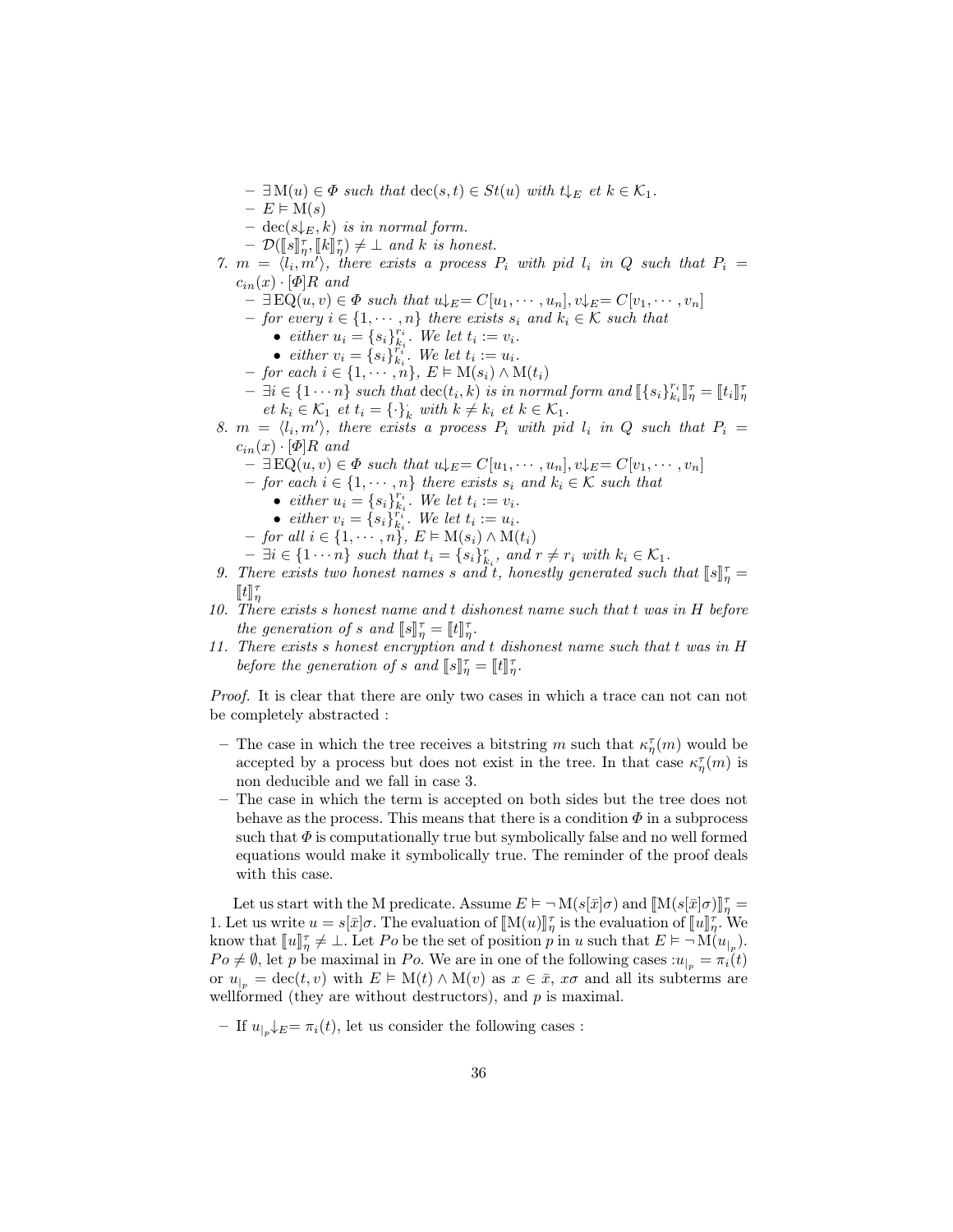- If t is a pair,  $E \models M(\pi_i(t))$ , this can not occur.
- If t is an encryption, the tagging hypotheses ensure that  $[\![\pi_i(t)]\!]_{\eta}^{\tau} = \bot$ <br>which can not be the case as  $[\![u]\!]_{\eta}^{\tau} \perp \bot$ which can not be the case as  $[\![u]\!]_{\eta}^{\tau} \neq \bot$ .
- If t is a honest name, as previously  $[\![\pi_i(t)]\!]_\eta^{\tau} = \bot$  which is impossible due to tagging hypotheses.
- If t is a dishonest name, and  $[\![\pi_i(t)]\!]_{\eta}^{\tau} \neq \bot$ , then  $[\![t]\!]_{\eta}^{\tau}$  is a pair, and parsing one that this case is impossible. ensures that this case is impossible.
- If  $u_{|p} = \text{dec}(t, v)$ , as  $E \models M(v)$  then  $v \downarrow_E = k$  with  $k \in \mathcal{K}$ , otherwise, as previously we get a contradiction as a decryption succeeds only if it is done with a proper key and tagging ensures that only the elements of  $K$  are interpreted as keys.
	- If k is honest, then for every well formed u we have  $E \not\models \text{dec}(t, k) = u$ . As  $\mathcal{D}(\llbracket t \rrbracket, \llbracket k \rrbracket) \neq \bot$ , this case falls in case 6
	- If k is dishonest  $\text{dec}(t, k) = \bot$  and  $\kappa_{\eta}^{\tau}(\mathcal{D}(\llbracket t \rrbracket, \llbracket k \rrbracket)) = u$  and  $\text{dec}(t, k) = u$ <br>is not a well formed equation (otherwise it would appear in the tree and is not a well formed equation (otherwise it would appear in the tree and thus it would be possible to abstract the equation),
		- ∗ The equation creates an equality of two name and we fall in case 9 or 10.
		- ∗ The equation creates an equality  $\{t\}_k^r = \{t'\}_{k'}^{r'}$  with  $k \neq k'$  or  $r \neq r'$ and  $k$  and  $k'$  honest keys. We fall in case 7 or 8.
		- ∗ The equation create an equality  ${t}^r_k = n$  with n dishonest name. The computational hypotheses ensures that  $n$  is dishonest and the parsing hypotheses ensure that n was created before  $\{t\}_k^r$ , we fall in case 11.
		- ∗ The second member of the equation is not deducible and we fall in case 4.

We easily check that the converse :  $E \models M(u)$  and  $[\![u]\!]_{\eta}^{\tau} = \bot$  is impossible as all the equations added are computationally true (and thanks to the properties explained in the appendix A).

We will now deal with the EQ predicate. Take  $EQ(s_1[\bar{x}_1]\sigma, s_2[\bar{x}_2]\sigma)$ , we assume w.l.o.g. that  $M(s_1[\bar{x}_1]\sigma)$  and  $M(s_2[\bar{x}_2]\sigma)$  are are in the condition and thus have already been dealt with, we can assume that  $E \models M(s_1[\bar{x}_1]\sigma) \land M(s_2[\bar{x}_2]\sigma)$ . In that case  $s_1[\bar{x}_1] \downarrow_E := u_1$  and  $s_2[\bar{x}_2] \downarrow_E := u_2$  are without destructors. We have  $EQ(s_1[\bar{x}_1]\sigma, s_2[\bar{x}_2]\sigma)$  is logically equivalent to  $EQ(u_1, u_2)$ . Assume  $E \not\vdash \phi$  $EQ(u_1, u_2)$  and  $[[u_1]]_{\eta}^{\tau} = [[u_2]]_{\eta}^{\tau}$ . Let us reason inductively on the first function symbol in  $u_1$  and  $u_2$ .

- If  $u_1$  is a honest name, then tagging hypotheses gives us that  $u_2$  is a name. If  $u_2$  is a honest name we fall in case 9. If  $u_2$  is a dishonest name, the parsing hypotheses ensure that  $u_2$  was in H before the creation of  $u_1$  and we fall in case 10 with  $C = [\cdot]$ . The case where  $u_2$  is honest and  $u_1$  dishonest is treated exactly in the same way.
- If  $u_1$  and  $u_2$  are dishonest names, parsing ensure that  $u_1 = u_2$ . The cases where  $u_2$  is not a name will be treated later.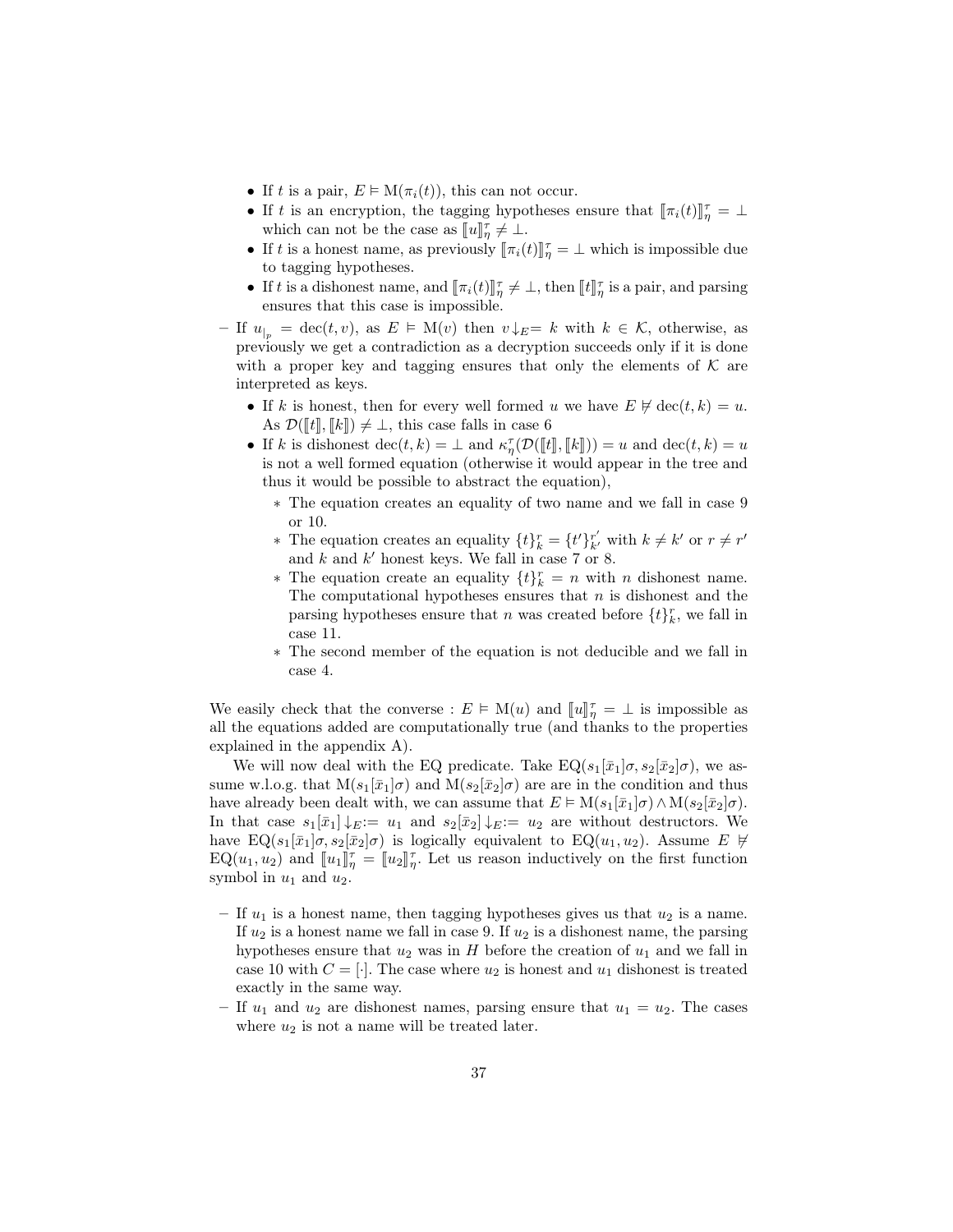- If  $u_1$  is a pair, the tagging hypotheses ensures that  $u_2$  is also a pair. Let us write  $u_1 = \langle u_{11}, u_{12} \rangle$  and  $u_2 = \langle u_{21}, u_{22} \rangle$ . The computational hypotheses ensures that  $[\![u_{11}]\!]_{\eta}^{\pi} = [\![u_{21}]\!]_{\eta}^{\pi}$  and  $[\![u_{12}]\!]_{\eta}^{\pi} = [\![u_{22}]\!]_{\eta}^{\pi}$ . We have  $E \not\models \mathrm{EQ}(u_{11}, u_{21})$ or  $E \not\models \mathrm{EQ}(u_{12}, u_{22})$ , let us assume, w.l.o.g that we are in the first case. The induction hypothesis gives us a context  $C_1$  corresponding to  $EQ(u_{11}, u_{21}),$ if EQ( $u_{12}, u_{22}$ ) =  $\perp$  let  $C_2$  be the corresponding context, otherwise we let  $C_2 = u_{12}$ . We let  $C = \langle C_1, C_2 \rangle$  and the failure case is the one of the induction on  $EQ(u_{11}, u_{21})$
- If  $u_1$  is a dishonest encryption, and  $u_2$  is not an encryption by the same dishonest key with the same random. In that case we have an invalid equation, otherwise it would appear in the tree an we could abstract the trace. The equation is not well formed and as the only cases in the definition of a well formed equation that would not contradict directly the computational hypotheses are the following cases :
	- The equation creates an equality of two name and we fall in case 9 or 10
	- The equation creates an equality  $\{t\}_k^r = \{t'\}_{k'}^{r'}$  with  $k \neq k'$  or  $r \neq r'$  and  $k$  and  $k'$  honest keys. We fall in case 7 or 8.
	- The equation create an equality  $\{t\}_k^r = n$  with n dishonest name. The computational hypotheses ensures that  $n$  is dishonest and the parsing hypotheses ensure that *n* was created before  $\{t\}_k^r$ , we fall in case 11.
	- The second member of the equation is not deducible and we fall in case 5

In each of the previous cases, we pick  $C = [\cdot]$ .

- If  $u_1$  is an encryption with a honest key k, and  $u_2$  is not an encryption by k, if it is a dishonest we can apply the same arguments as in the previous case. If  $u_2$  is a dishonest name the parsing hypotheses ensure that it was present in H before the encryption and we fall in case 11. The only case left is the case where  $u_2$  is a honest encryption and we fall in case 7. We pick  $C = [\cdot]$ .
- If  $u_1$  is a honest encryption by k and  $u_2$  is an encryption by k with a different random we fall in case 8. In that case we pick  $C = [\cdot]$
- If  $u_1 = \{u'_1\}_k^r$  and  $u_2 = \{u'_2\}_k^r$ , we apply the induction hypothesis to EQ( $u'_1, u'_2$ ), let C' be the corresponding context. We take  $C = \{C'\}_k^r$  and the failure case is the one of the induction.

We see that the cases in which the abstraction fails, apart from the case where the adversary gives a non deducible term, are very similar to the equations that can be "legally" added. We add these transitions in the tree in the same way as normal equations in order to build a new tree  $\tilde{T}_P$ . Let us explain a bit more what we mean by adding these equations in the tree. When we find a invalid symbolic equation, the tree answers the failure case and the involved terms. this allows us to treat invalid equations as we have treated valid equations, and then to use the tools we have on execution trees. This is the point which allows us to patch the proof of [CLC08b].

Example 11. Let us consider the following process :

$$
P = (\nu k)c_{in}(x) \cdot \text{if } M(\text{dec}(x, k)) \text{ then } \overline{c_{out}}(x) \text{ else } \overline{c_{out}}(\bot)
$$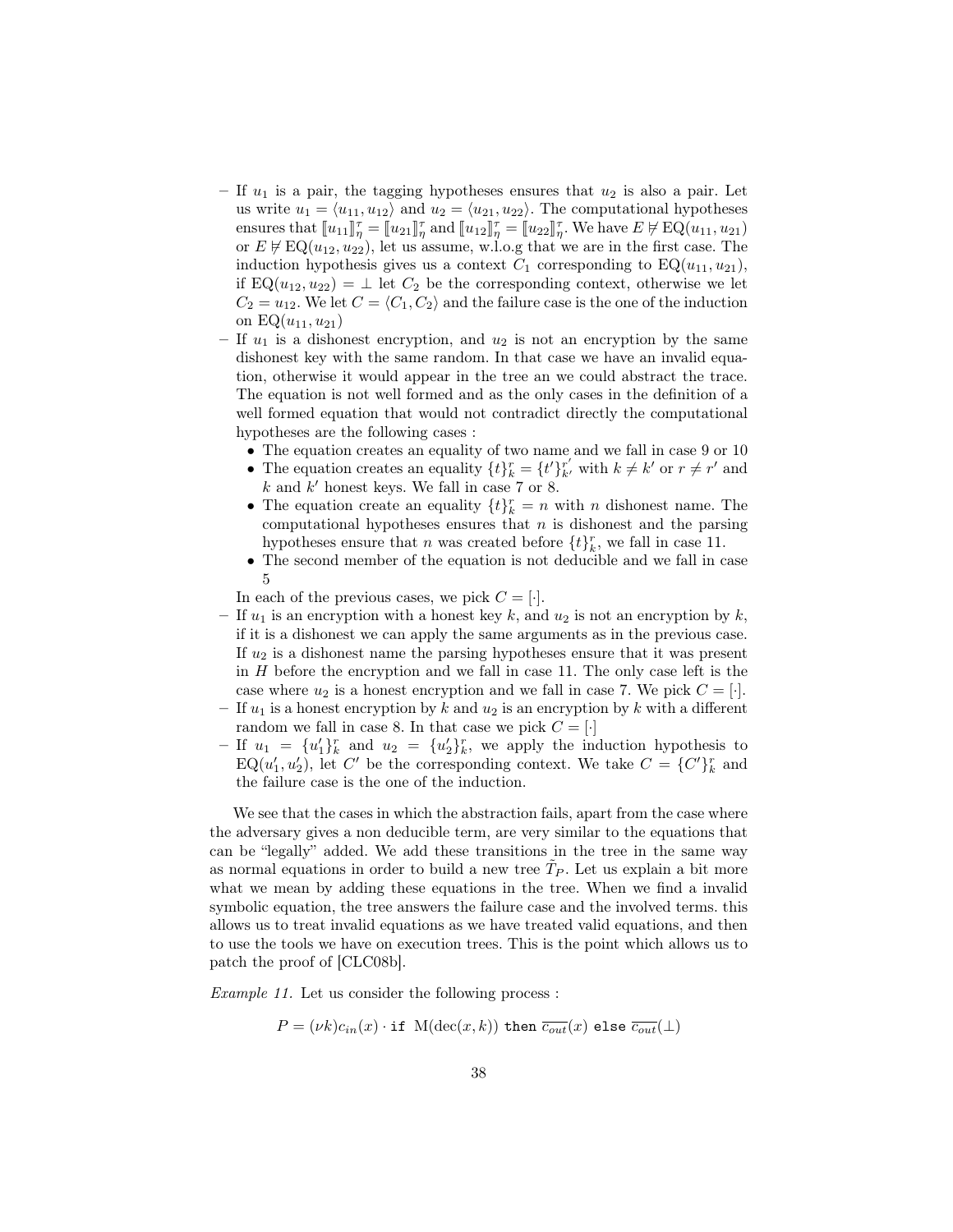its tree is as follows :



where the edge labelled by  $\forall t \cdot t$  is in fact a multiple edge representing the edges t for all t. As well the edge  $\forall u \cdot (\text{dec}(t, k) = u)$  is a multiple edge representing the edge for all  $u$ .

Let us not that the error message gives out all interesting information on the error.

We apply  $\psi_k$  to these trees as previously, apart for the right member of the equalities 4 and we prove in the same way that if  $\tilde{T}$  is such a tree,  $\psi_k(\tilde{T}) \approx \tilde{T}$ .

# **Lemma 13.** Let P be a process without key cycles, we have  $P \approx \mathcal{O}_{T_P}$

*Proof.* Let  $\eta$  be a security parameter,  $\tau$  a random sample, A a computational adversary. The lemma 12 proves that A can distinguish P and  $T_P$  only if  $\mathcal{A}^{\mathcal{O}_{T_P}}$ gives a failure case, otherwise  $A^P$  and  $A^{\mathcal{O}_{T_P}}$  behave exactly in the same way.

As  $\tilde{T}_P \approx \tilde{T}_P^{n_1}$ , we can replace  $\tilde{T}_P$  by  $\tilde{T}_P^{n_1}$ . The problem is now to find a failure case in  $\tilde{T}_P^{n_1}$ . Let us use a joint IND-CPA, INT-CTXT oracle on all honest keys that are used. Let us define a simulator  $B$ , which will play against the security game, and which behaves as  $\mathcal{O}_{\tilde{T}_P^{n_1}}$  appart from the fact that it uses the oracle to encrypt and decrypt. The oracles can be used for encrypting as we use only zeros as plaintexts (for honest keys).

Let us now explain how B behaves on a failure case :

– As the only honest encryptions are encryptions of zeros, all honest encryptions that are performed are deducible. Every non deducible term has a subterm which is a honest encryption unknown to the adversary or a secret honest nonce. Then finding a non deducible term breaks the INT-CTXT property or is information theoretically impossible. With this property, if B finds a non deducible term in an invalid equality or receives a non deducible term, it breaks INT-CTXT. This can not occur with non negligible probability, which rules out the cases 3, 4 and 5 from lemma 12.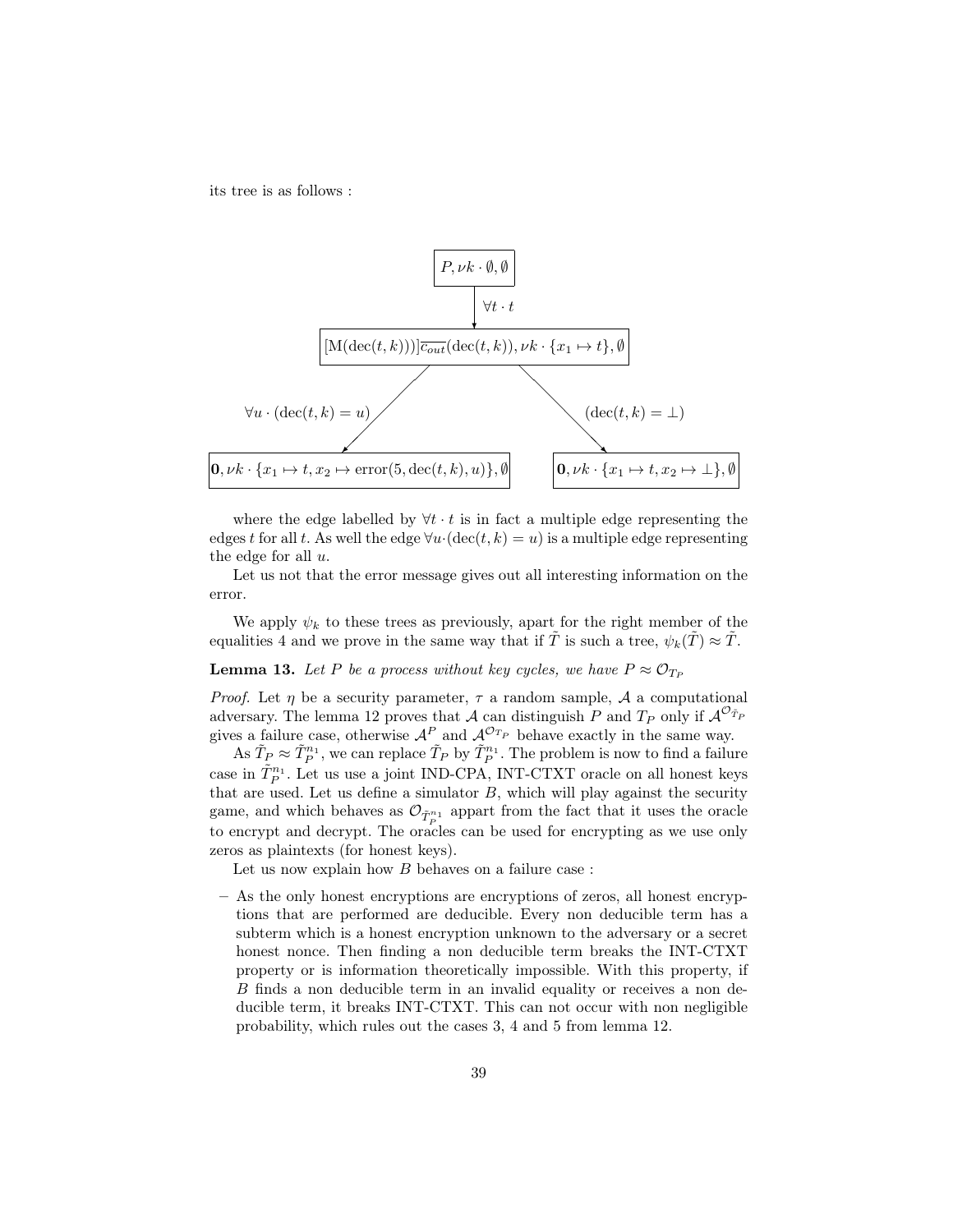- In the case 6 where a honest decryption succeeds when it should fail, the parsing function ensures that the term was not some already produced encryption. This breaks INT-CTXT.
- In the case 7 where we have an equality between two encryptions with two different honest keys and we break the "confusion freeness" of the cryptographic scheme, i.e. INT-CTXT (see [MW04]).
- If the case 8 occurs with non-negligible probability, then there exists a particular key on which it occurs. In that case for some  $0 < l < n$ :

$$
\mathbf{Pr}\{r, r' \stackrel{R}{\leftarrow} U, k \stackrel{R}{\leftarrow} \mathcal{K}, \mathcal{E}(0^l, k, r) = \mathcal{E}(0^l, k, r)\}\text{is not negligible}
$$

This can not occur with an IND-CPA scheme. If it was the case the following adversary would win with non negligible probability against IND-CPA

A takes  $l \stackrel{R}{\leftarrow} \{1, \cdots, \eta\}$ 

A gets  $m = \mathcal{O}(0^l)$ A gets  $m' = \mathcal{O}(1^l)$ 

If  $m = m'$  A sends out 0 otherwise A outputs  $b \stackrel{R}{\leftarrow} \{0, 1\}$ 

A would win with non negligible probability against IND-CPA which contradicts the hypotheses.

– The only cases left are 9 in which two honest names are equals or the cases 10 and 11 in which the adversary guesses a name or an encryption which is still not generated. As there is a polynomial number of names and an exponential number of possible values the case 9 can not occur with non negligible probability. By information theoretic arguments the cases 10 and 11 can only occur with an exponentially small probability, as the random can only be used once and there is an exponential number of values for the encryption of the same constant (as the encryption scheme is IND-CPA).

As no failure case can occur with a non negligible probability, and there is only a finite number of failure cases, the proof is complete.

# H Secrecy proof for the protocol of Section 6

#### H.1 Proof

We want to prove an over-approximation on which  $k_{AB}$  cyphertexts can be obtained by the attacker. First of all let us note that the secrecy of  $k_{AB}$  is ensured by the fact that it is never used as a plaintext subterm.

Let  $(k_1^i)_{i\in\mathbb{N}}$  (resp.  $(k_2^i)_{i\in\mathbb{N}}$ ,  $(k_3^i)_{i\in\mathbb{N}}$ ,  $(N^i)_{i\in\mathbb{N}}$ ) be the successive renaming of  $k_1$  (resp.  $k_2$ ,  $k_3$ , N) in the process  $P_B$ , we use the same renaming convention for the randomness used in the encryptions in  $P_B$ .

We prove the following result for every trace s of  $(\nu k_{AB}, s_{AB})!P_A||P_B$ .

**Lemma 14.** Let s be a trace of  $(\nu k_{AB}, s_{AB})!P_A||P_B$ . Let  $E, X_w, X_c, Q||\phi$  be such that

 $\emptyset$ ,  $\emptyset$ ,  $\emptyset$ ,  $(\nu k_{AB}, s_{AB})!P_A$ || $!P_B \overset{s}{\rightarrow} E$ ,  $X_w$ ,  $X_c$ ,  $Q$ || $\phi$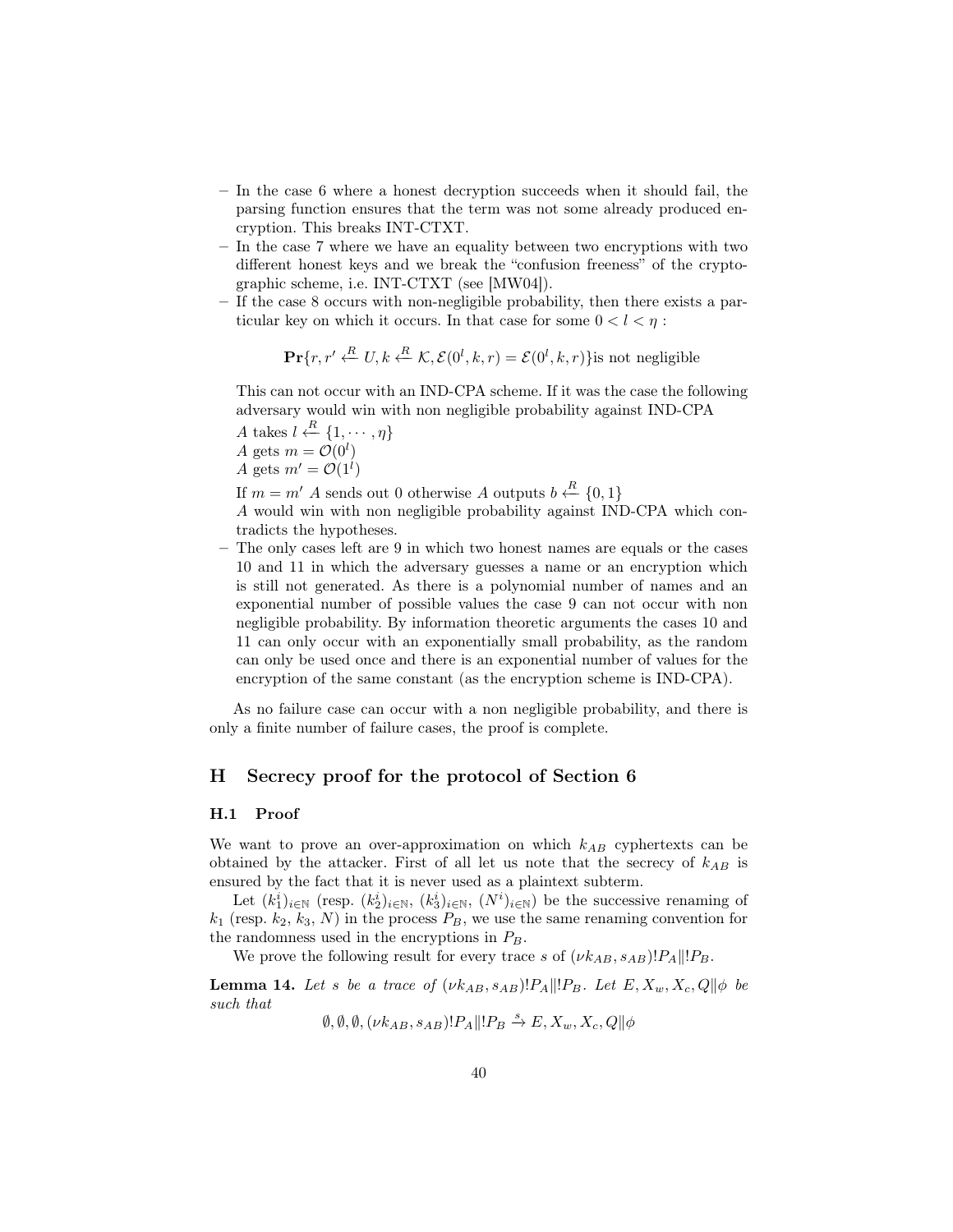- 1.  $\phi \not\vdash_E k_2$  and  $\phi \not\vdash_E k_3$
- 2. for every  $u \in \mathcal{T}$ , if  $\phi \vdash_E u$  then

$$
\nu \tilde{n}, (\{k^i_2\}_{k^i_3}^{r^i_1})_{i \in \mathbb{N}}, (k^i_1)_{i \in \mathbb{N}}, (r^i_2)_{i \in \mathbb{N}}, (N^i)_{i \in \mathbb{N}} \vdash_E u
$$

where  $\tilde{n}$  stands for all possible instantiation of the restricted names of  $P_A$ . 3. for every  $u, r \text{ if } \phi \vdash_E \{u\}_{k_{AB}}^r$  then

- $u = \langle u_1, u_2 \rangle$
- $-\nu \tilde{n}, (\{k^i_2\}_{k^i_3}^{r^i_1})_{i \in \mathbb{N}}, (k^i_1)_{i \in \mathbb{N}}, (r^i_2)_{i \in \mathbb{N}}, (N^i)_{i \in \mathbb{N}} \vdash_E u_1$
- − there exists  $i \in \mathbb{N}$  such that  $u_2 = N^i$  or  $u_2 = k_3^i$

Proof. The lemma trivially holds when the trace is empty, and any trace should begin with an input.

Let us reason by induction. Let  $s.\alpha$  be a trace such that the invariant is true for s. Let  $E, X_w, X_c, Q || \phi$  be such that

$$
\emptyset, \emptyset, \emptyset, (\nu k_{AB}, s_{AB})!P_A||!P_B \stackrel{s}{\rightarrow} E, X_w, X_c, Q||\phi
$$

If  $\alpha$  is an equation, the only point to check is 1. As the equation added should be well formed with respect to  $\phi$ , and  $k_2, k_3$  were secret, we know that  $k_2$  and  $k_3$  remain secret. The lemma still holds on  $s.\alpha$ .

If  $\alpha$  is  $c_{in}(u)$ , the lemma still trivially holds on s. $\alpha$ .

If  $\alpha$  does not fall in the previous cases, let  $c_{in}(u)$  be the last input in s. The only interesting case is the case in which a copy of  $P_B$  takes u for first input. As  $k_{AB}$  is secret and the lemma holds on s, if u is not of the form  $\langle k, \{v, w\}^-_{k\alpha} \rangle$  where k is a dishonest key and w is either an instance of  $k<sub>3</sub>$  or an instance of N the process simply rejects the message and the next step in the trace must be an input action. If  $u$  is of this form, the process checks that  $M(\text{dec}(v, k))$  holds, possibly giving  $\langle v, k, \text{dec} \rangle$  to the adversary. As  $v, k$  must be deducible from  $\nu \tilde{n}, (\lbrace k_2^i \rbrace_{k_3^i}^{r_1^i})_{i \in \mathbb{N}}, (k_1^i)_{i \in \mathbb{N}}, (r_2^i)_{i \in \mathbb{N}}, (N^i)_{i \in \mathbb{N}},$  then the lemma still holds after adding this knowledge to the frame. As shown previously adding an equation  $\text{dec}(v, k) = t$  can not yield to breaking our invariant and as t must be deducible from  $\phi \cup \{y \mapsto \langle v, k, \text{dec} \rangle\}$ , t is deducible from  $\nu\tilde{n}, (\{k_2^i\}_{k_3}^{r_1^i})_{i\in\mathbb{N}}, (k_1^i)_{i\in\mathbb{N}}, (r_2^i)_{i\in\mathbb{N}}, (N^i)_{i\in\mathbb{N}}$ . If (possibly after adding an equation  $dec(v, k) = \perp$ ) the decryption does not succeed, the process should be waiting for an input. If the decryption  $\text{dec}(v, k) = t$  with  $t \neq \bot$ , then t is either the right member of an equation which was added at the previous step or  $\text{dec}(v, k) \downarrow_E$  and as k is known and v is deducible from  $\nu \tilde{n}, (\{k^i_2\}_{k^i_3}^{r^i_1})_{i \in \mathbb{N}}, (k^i_1)_{i \in \mathbb{N}}, (r^i_2)_{i \in \mathbb{N}}, (N^i)_{i \in \mathbb{N}}$ then t is deducible from  $\nu \tilde{n}, (\{k^i_2\}_{k^i_3}^{\mathbf{r}^i_1})_{i \in \mathbb{N}}, (k^i_1)_{i \in \mathbb{N}}, (r^i_2)_{i \in \mathbb{N}}, (N^i)_{i \in \mathbb{N}}$ . If  $\text{dec}(v, k) =$ t, then the process outputs  $\{t, w\}_{k_{AB}}^r$  for some secret r, and this cyphertext is of the form of  $k_{AB}$  cyphertext in the lemma, which can not break the invariant. The process then waits for an input.

All other cases are easy, as our invariant ensures that the process only decrypts with honest keys and checks equalities between honest encryption which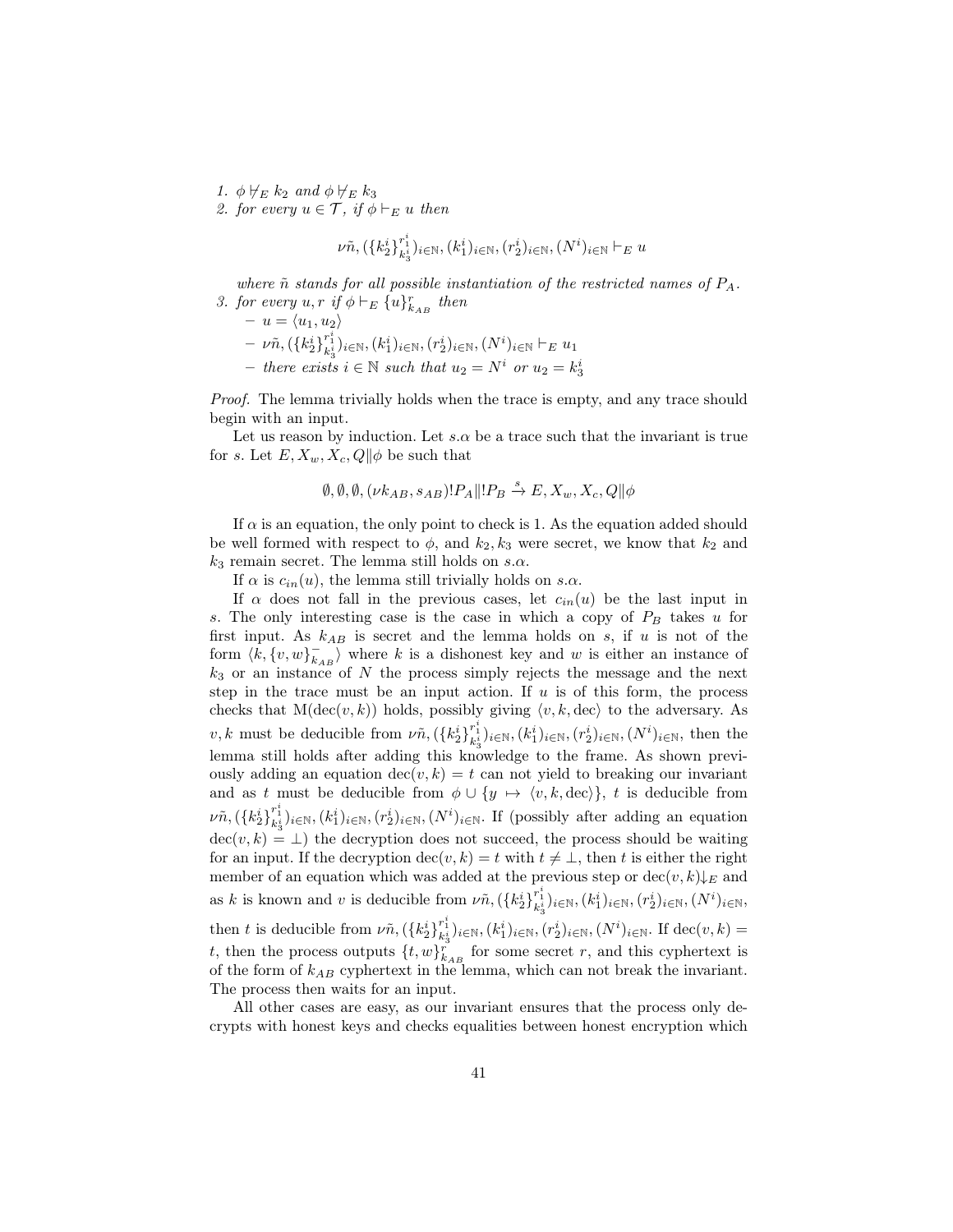(with our restrictions on equations) can not add knowledge to the adversary nor lead to adding equations a simple look at the relations between input and output of a process ensures that we do not break the invariant.

**Corollary 3.**  $s_{AB}$  only occurs under encryption by a honest key, and then remains secret for any attacker A interacting with  $(\nu k_{AB}, s_{AB})$  $(|P_A||!P_B)$ .

*Proof.* The lemma ensures that the key k used for encrypting  $s_{AB}$  must be  $\text{dec}(u, v) \text{ with } \{u, v\}^r_{k_{AB}} \text{ deducible from } \nu \tilde{n}, (\{k^i_2\}_{k^i_3}^{r^i_1})_{i \in \mathbb{N}}, (k^i_1)_{i \in \mathbb{N}}, (r^i_2)_{i \in \mathbb{N}}, (N^i)_{i \in \mathbb{N}}.$ As the lemma ensures that v can only be an instance of N or an instance of  $k_3$ , then as the decryption must succeed,  $v$  is an instance of  $k_3$ . The lemma ensures that u is deducible from  $\nu \tilde{n}, (\{k_2^i\}_{k_3}^{r_1^i})_{i \in \mathbb{N}}, (k_1^i)_{i \in \mathbb{N}}, (r_2^i)_{i \in \mathbb{N}}, (N^i)_{i \in \mathbb{N}}$ , and as  $\text{dec}(u, k_3^i)$  succeed for some  $i \in \mathbb{N}$ , and  $k_3^i$  is secret, the restrictions on the equations forces  $u = \{k_2^i\}_{k_3}^{r_1^i}$ , and then  $k = k_2^i$  which, by the previous lemma, is secret.

**Corollary 4.** The process  $(\nu k_{AB}, s_{AB})!P_B||P_A||c_{in}(x)$ .  $[x = s_{AB}]\cdot\overline{c_{error}}$  never emits on channel  $c_{error}$ .

*Proof.* As proven previously,  $s_{AB}$  remains secret in any trace of the process  $(\nu k_{AB}, s_{AB}) (P_A || P_B)$ , then in any trace of  $(\nu k_{AB}, s_{AB}) P_B || P_A || c_{in}(x)$ .[x =  $s_{AB}$ . $\overline{c_{error}}$  in which the witness process has not taken any input. When the witness process receives an input it can not be  $s_{AB}$  as  $s_{AB}$  is still secret, and then, as  $s_{AB}$  is a honest name, no matter what was the input u the equation  $u = s_{AB}$  can not be added which ensures that the condition is false.

### H.2 Non trivial traces

Let us show that this process has traces that would not be present in another symbolic model. For simplicity reasons, we will omit the restrictions on our frames, as the set of restricted names is quite clear.

We show that any instance of N (recall that  $N = \{N'\}_{k_N}^{r_N}$ ) can be learned by the adversary and that the process can produce an output  $\{u, k_3^l\}_{k_{AB}}^r$  where u is any deducible term, with r some nonce and  $k_3^l$  an instance of  $k_3$ . Let  $N^i$  be the target instance of N. Let us assume that the adversary has "activated" the  $(i-1)$ -th version of  $P_A$  (it is clearly possible by doing  $i-1$  inputs). From this